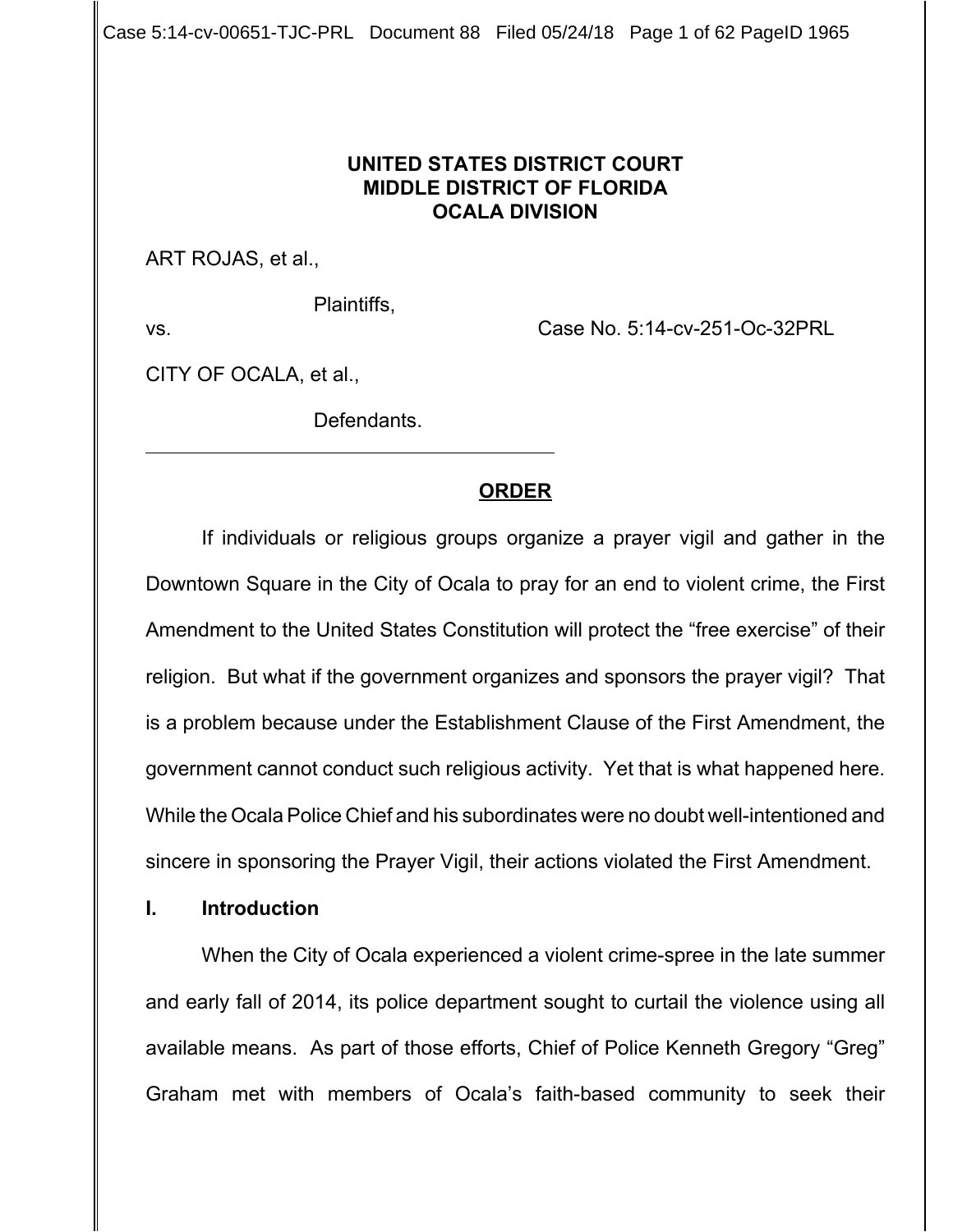assistance. What resulted was an invitation from Chief Graham to the community, promoted on the Ocala Police Department facebook page and elsewhere, encouraging everyone's attendance at a "Community Prayer Vigil" on September 24, 2014 in the Downtown Square. The plaintiffs, who are atheists, contacted Chief Graham and Ocala's mayor, Reuben "Kent" Guinn, in advance of the Vigil, advising them of their concern that the City's promotion and sponsorship of a Prayer Vigil would violate the United States Constitution's Establishment Clause. The plaintiffs were rebuffed, the Vigil took place, and this lawsuit followed.

Efforts to settle the case failed and the parties filed cross-motions for summary judgment (Docs. 52, 53, 54) and responses thereto (Docs. 61, 62, 64, 68). The Court held argument on the motions on May 26, 2017, the record of which is incorporated by reference. The parties made further efforts to settle, but those too failed and the Court now issues this decision.

## **II. Undisputed Facts**

In September 2014, the Ocala Police Department pursued various means to try to apprehend those responsible for the recent shooting spree that left several children injured. Graham Dec. I<sup>1</sup> (Doc. 52-1) at  $\P\P$  5-6. The police knew who the shooters

<sup>1</sup> "As used herein, "Dec." is a citation to a declaration (Graham prepared two declarations, denoted here as "Dec. I" and "Dec. II"), "Depo." is a citation to a deposition, "Tr." is a citation to a page in a deposition transcript (using the Page ID from the CM/ECF header; some of the transcripts are missing pages so the court reporter's page number and the CM/ECF header page are not always aligned); "Aff."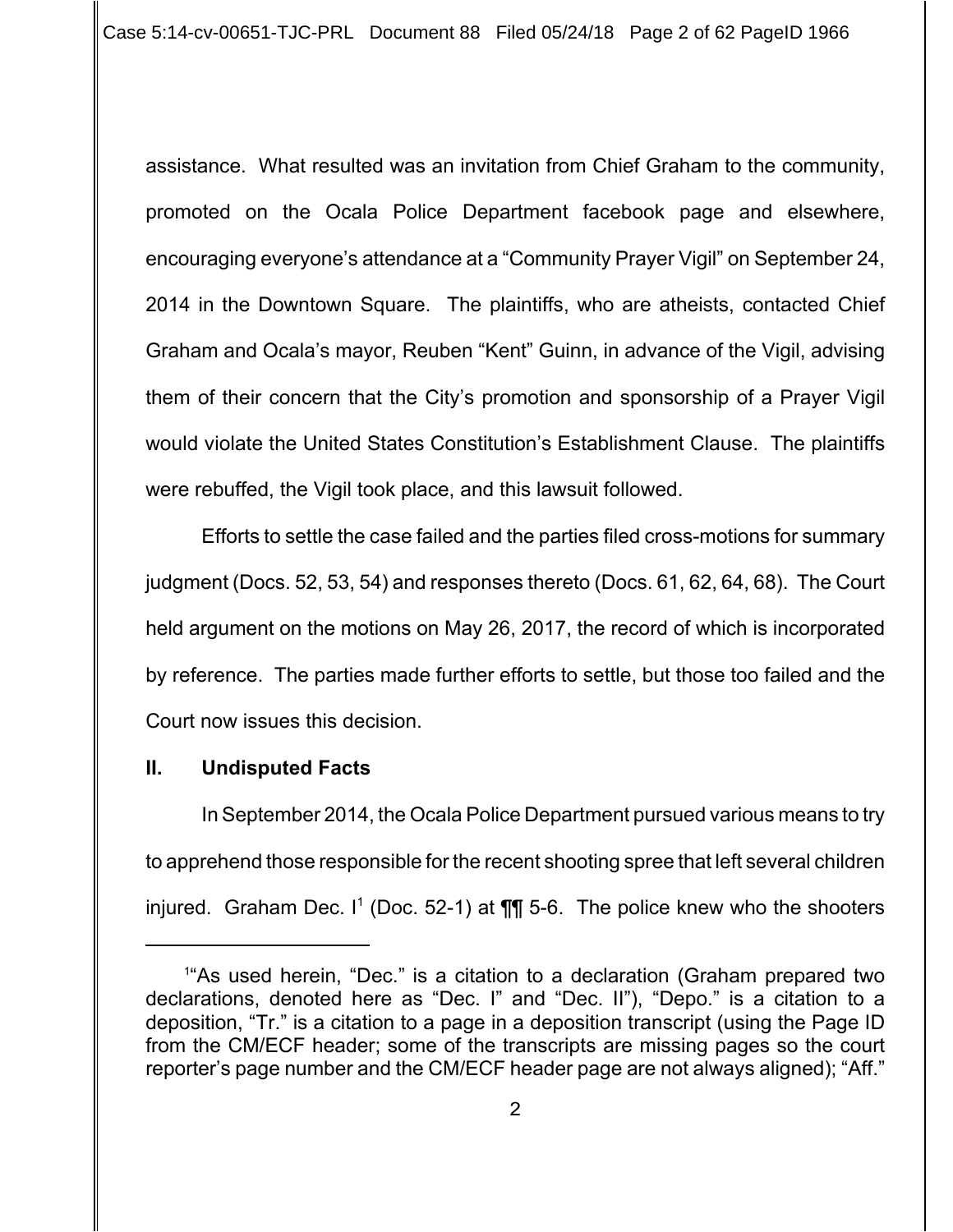were, but could not persuade witnesses to come forward to testify. Graham Depo. (Doc. 54-10) at Tr. 21. Their efforts included meeting with local leaders of the NAACP, who suggested to Chief Graham that the police reach out to the local faithbased community for help in convincing witnesses to cooperate. Graham Dec. I (Doc. 52-1) at ¶ 7. Heeding that suggestion, Chief Graham held a meeting at the Ocala Police Department on September 17, 2014, with Captain Richard Edwards, the District Commander of the area where most of the trouble was occurring; Officer Mary Williams, who assisted Captain Edwards with community events in the area; Captain Carmen Sirolli, the Captain in charge of the division investigating the shootings; Major Dennis Yonce, the Major to whom Sirolli reported; Hugh Brockington, an Ocala Police Department Chaplain; Edwin Quintana, another Police Chaplain; and Narvella Haynes, a community activist who lived in the area where the crimes occurred and who had previously assisted the police with community outreach. Graham Depo. (Doc. 54-10) at Tr. 19-21.

The purpose of the meeting was to develop ideas about how "to get the ministers in that area to lean on, talk to, encourage witnesses to come forward" so the police could hold the perpetrators accountable. Graham Depo. (Doc. 54-10) at Tr. 21. Chaplain Edwin Quintana suggested that a prayer vigil or similar event on Ocala's public Downtown Square might bring the faith-based community together to get the

is a citation to an affidavit; "Inter. Resp." is a citation to an Interrogatory Response.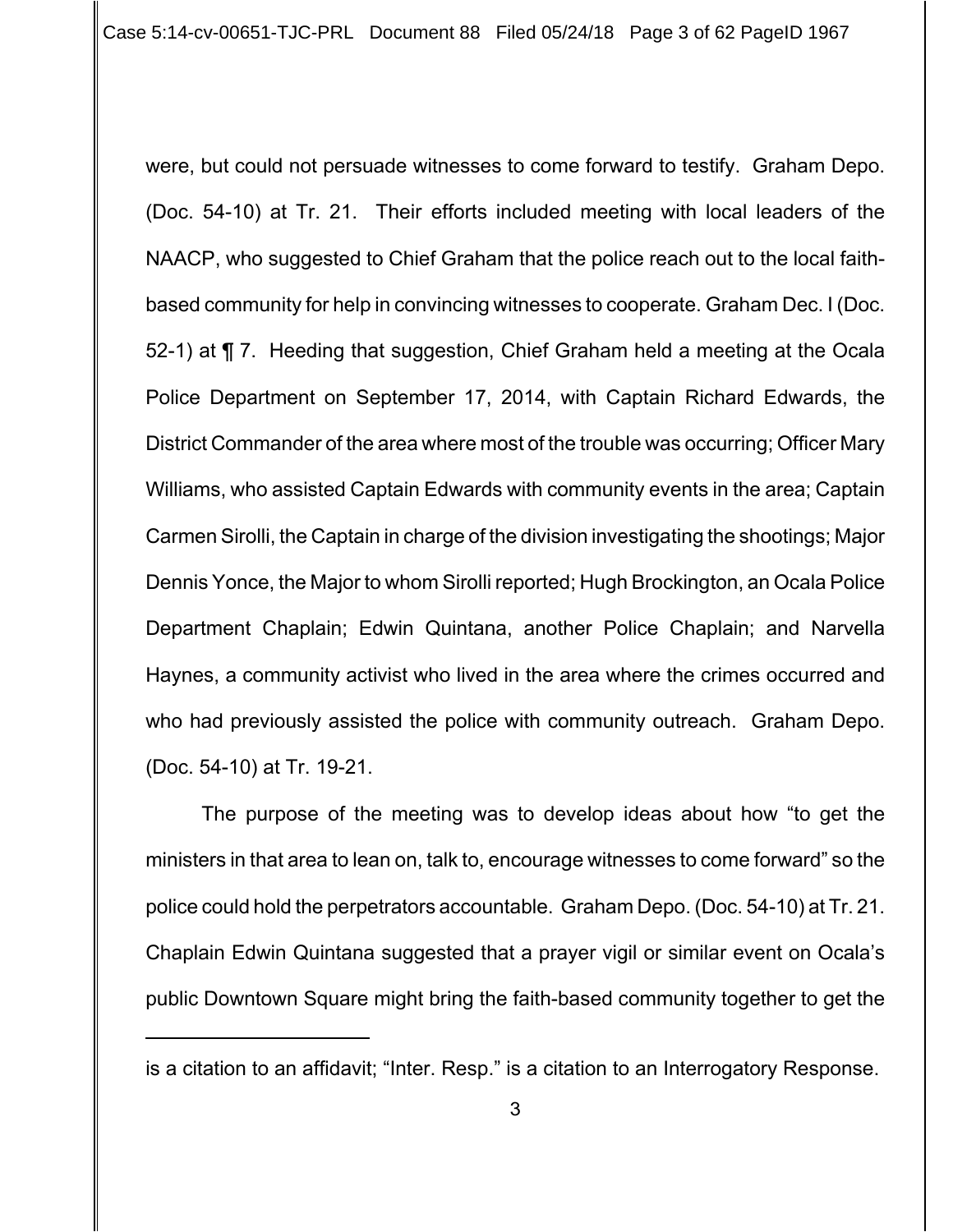word out and encourage people to cooperate. Graham Dec. I (Doc. 52-1) at ¶ 10; Graham Depo. (Doc. 54-10) at Tr. 23. Chief Graham "thought it was a great idea" and said "Let's do it." Graham Depo. (Doc. 54-10) at Tr. 23. Graham says he then left the meeting and Quintana and Haynes began planning the Vigil, creating a letter for Chief Graham's and Haynes' signatures that invited the community to participate in the Vigil.<sup>2</sup> Graham Dec. I (Doc. 52-1) at ¶ 10; Haynes Dec. (Doc. 52-2) at ¶¶ 7, 9; Quintana Dec. (Doc. 52-3) at ¶¶ 5 & 6. Chief Graham read the letter and directed an Ocala Police Department Sergeant to post it on the Ocala Police Department's facebook page, and Haynes and the Chaplains encouraged members of the community to attend the Vigil. Graham Dec. I (Doc. 52-1) at ¶ 11; Graham Depo. (Doc. 54-10) at Tr. 31, 58; Graham Inter. Resp. (Doc. 54-6) at # 1; Haynes Dec. (Doc.

<sup>&</sup>lt;sup>2</sup>On September 18 (the day after the meeting), Chief Graham sent an email to Edwards and Quintana (but not Haynes) saying that due to feedback from ministers that Wednesday was not the best night for the Vigil, "[w]e are going to have the vigil on Thursday night instead of Wednesday." Doc. 54-21 (marked Ex. 5) (9/18/2014 email from Graham to Edwards and Quintana). But by September 19, the Police Department was preparing for the Vigil to occur on Wednesday, September 24. See Doc. 54-24 (marked Ex. 8) (9/19/2014 email from Ocala Police Department employee announcing the Prayer Vigil for September 24). Although Graham and Quintana signed declarations stating that the Prayer Vigil occurred on September 25 (see Graham Dec. I (Doc. 52-1) at ¶ 22; Quintana Dec. (Doc. 52-3) at ¶ 9), it appears they were simply mistaken. Contemporaneous news stories, emails, and social media postings in the record appear to confirm the Prayer Vigil took place on Wednesday, September 24, 2014, as originally scheduled. See, e.g., Doc. 54-19 (marked Ex. 3) at Page ID 1389 (9/24/2014 social media posting with photos of the Vigil); Doc. 54-72 (marked Ex. 56) at Page ID 1613, 1617 (9/24/2014 emails from reporters to the Ocala Police Department referencing "tonight's" prayer vigil); Doc. 54-73 at Page ID 1624 (9/24/2014 9:08 p.m. story on Ocala.com about that evening's Prayer Vigil).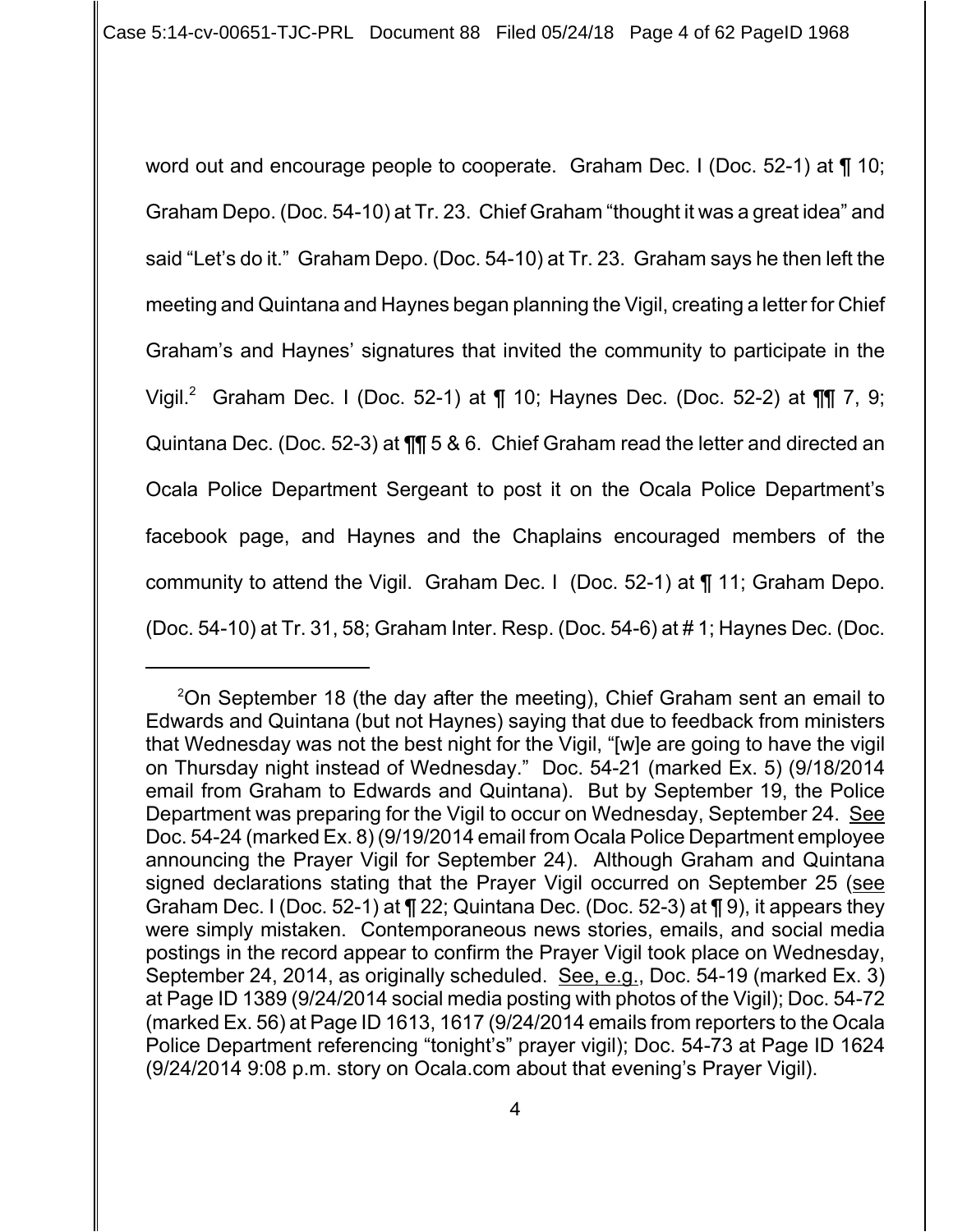Case 5:14-cv-00651-TJC-PRL Document 88 Filed 05/24/18 Page 5 of 62 PageID 1969

52-2) at ¶ 8, Quintana Dec. (Doc. 52-3) at ¶ 7. Chief Graham agreed that by posting the letter on the Ocala Police Department facebook page, he was "promoting" the

Prayer Vigil. Graham Depo. (Doc. 54-10) at Tr. 50.

Printed on Ocala Police Department letterhead (with the image of the Ocala

Police Department badge and words OCALA POLICE DEPARTMENT displayed at

the top, and the Department address and phone number at the bottom), the text of the

letter read:

Blessings to all our citizens, specifically Pastors, Community Leaders, Parents and our precious youth.

We are facing a crisis in the City of Ocala and Marion County that requires fervent prayer and your presence to show unity and help in this senseless crime spree that is affecting our communities.

Within the last 30 days we have had numerous shootings that have resulted in two children and an infant being hit by bullets.

Stray bullets do not have respect for addresses, social status, economic status, educational background, political status and the list goes on. Buy my point is none of us are exempt from stray bullets.

I am urging you all to please support a very important "Community Prayer Vigil" that will be held this coming Wednesday, September 24, 2014 at 6:30 pm to be held at our Downtown Square located in the heart of the City.

Please support peace and this appeal for unity on this very important "Community Prayer Vigil" coming this next Wednesday. We need you.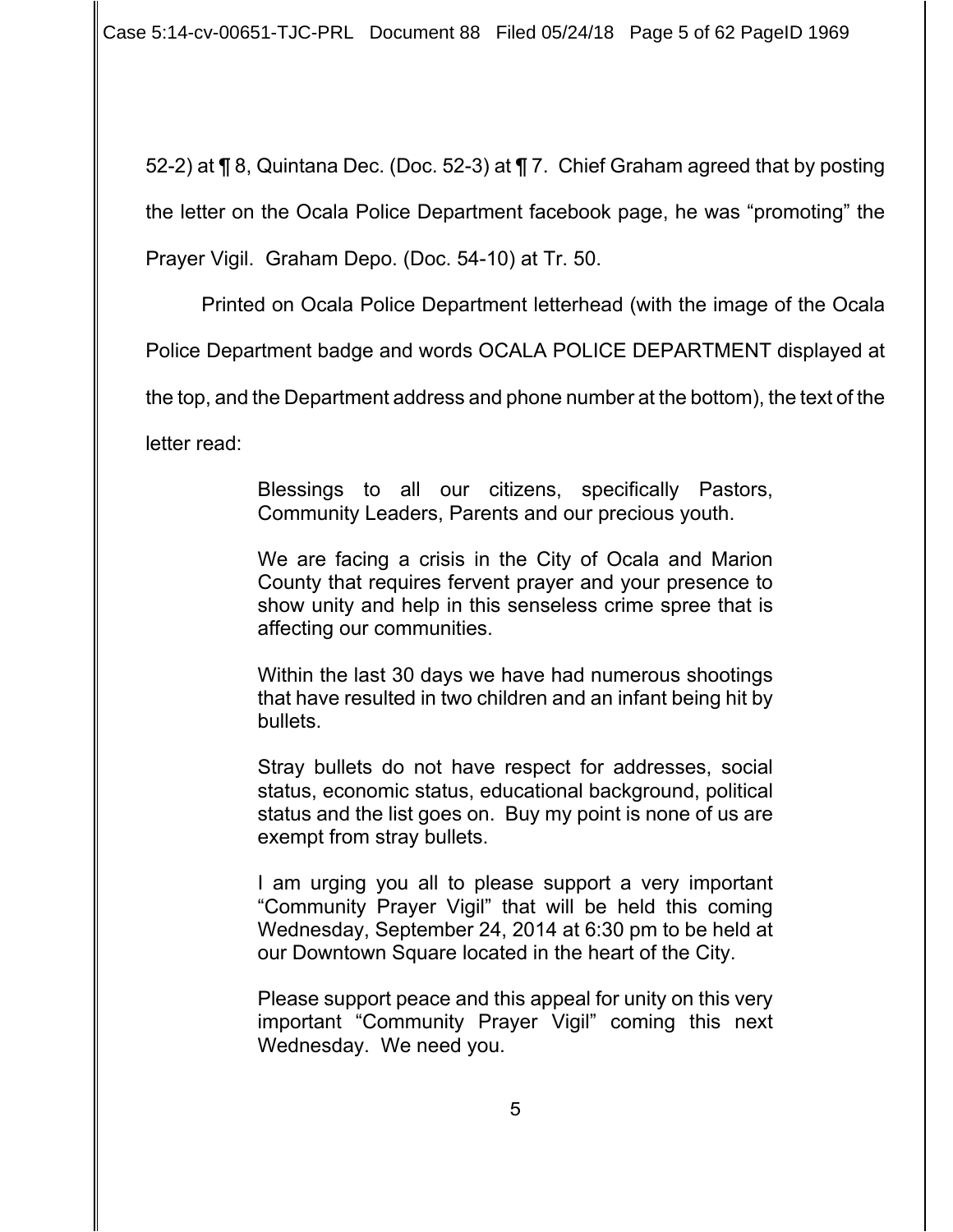Case 5:14-cv-00651-TJC-PRL Document 88 Filed 05/24/18 Page 6 of 62 PageID 1970

The letter was signed with "Blessings and Highest Regards" by Greg Graham, as Chief of Police, and Narvella Haynes. See Doc. 1, Ex. A. Here is an image of the letter:

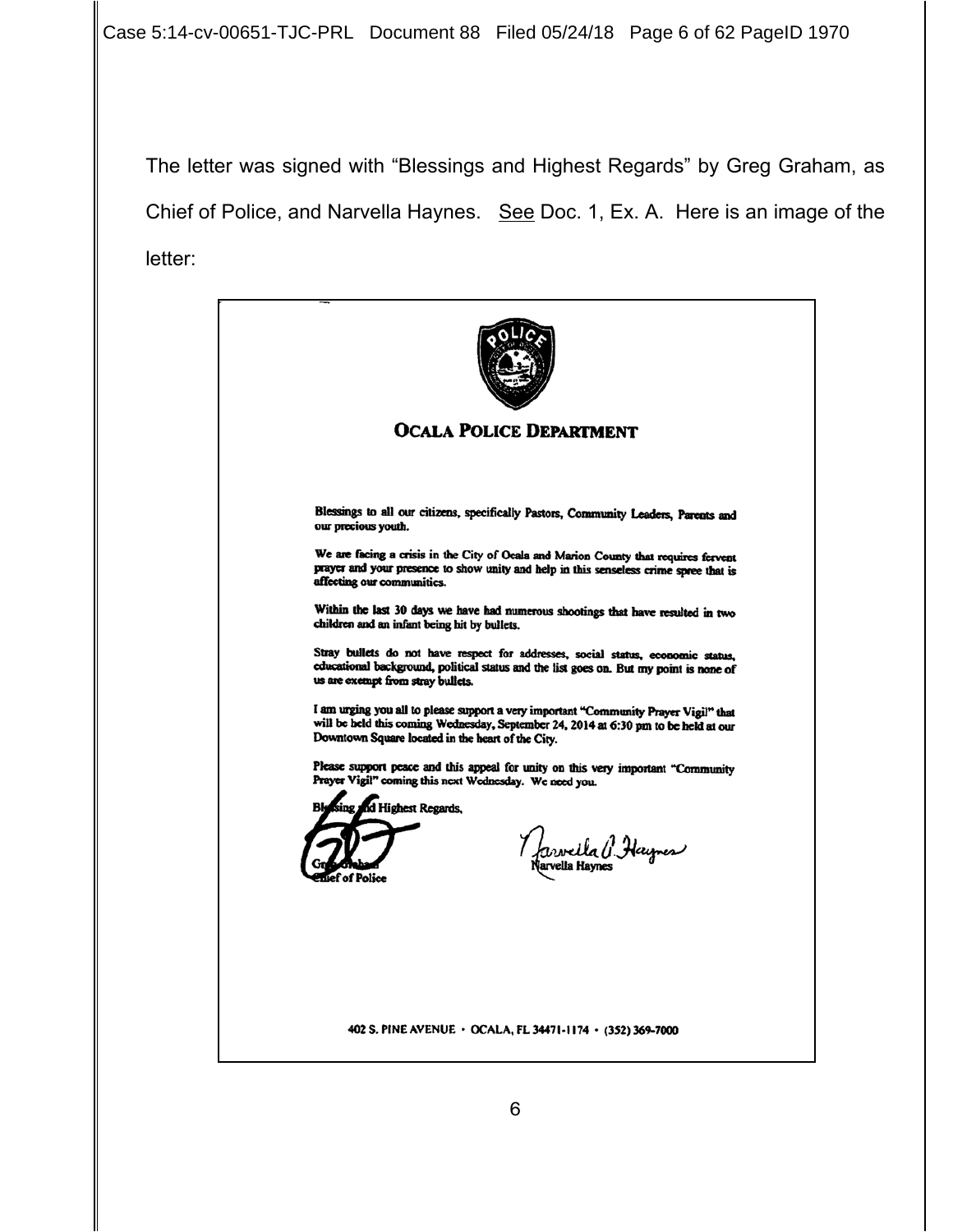Ocala Police Department staff created a separate flyer about the Vigil which depicts a photo of the gazebo covered stage in the Downtown Square with an image of praying hands in one corner and the Ocala Police Department logo in the opposite corner, and the words "Community Prayer Vigil Wednesday, September 24, 2014 6:30 p.m. Ocala/Marion County is in crisis! Help Stop The Violence! Join us downtown on the square." Doc. 54-22 (marked Ex. 6) at 7. The Police Chief's letter and an earlier version of the flyer (created before the Ocala Police Department logo was added) were sent to Narvella Haynes by Officer Williams on September 19. Doc. 54-23 (marked Ex. 7). $^3\,$  Chief Graham stated he was unaware of the existence of the flyer. Graham Dec. II (Doc. 68-1) at  $\P$  4.

Quintana invited several local clergymen to participate in the Vigil and sent an email to the Ocala Police Chaplains (copying Graham) telling them that Chief Graham asked Quintana to ask all the Chaplains to be present at the Vigil and to come wearing their Police Chaplain uniforms. Quintana Dec. (Doc. 52-3) at ¶¶ 7, 8; Doc. 54-26 (marked Ex. 10) (9/22/2014 email to chaplains from Quintana, copying Graham).<sup>4</sup> The Ocala Police Chaplain uniform differs from the uniform of a sworn

<sup>&</sup>lt;sup>3</sup>Plaintiffs claim the flyer was distributed to the public by an Ocala police officer but the exhibit they cite in support (Exhibit 6-C) is not in the record. See Doc. 54 at 5.

<sup>4</sup> At his deposition, Chief Graham, who appeared on his own behalf and as the City's 30(b)(6) representative, testified that he did not recall directing Quintana to have the Chaplains attend and to do so in uniform and thought it more likely that he simply agreed to Quintana's recommendation about that. Graham Depo. (Doc. 54-10)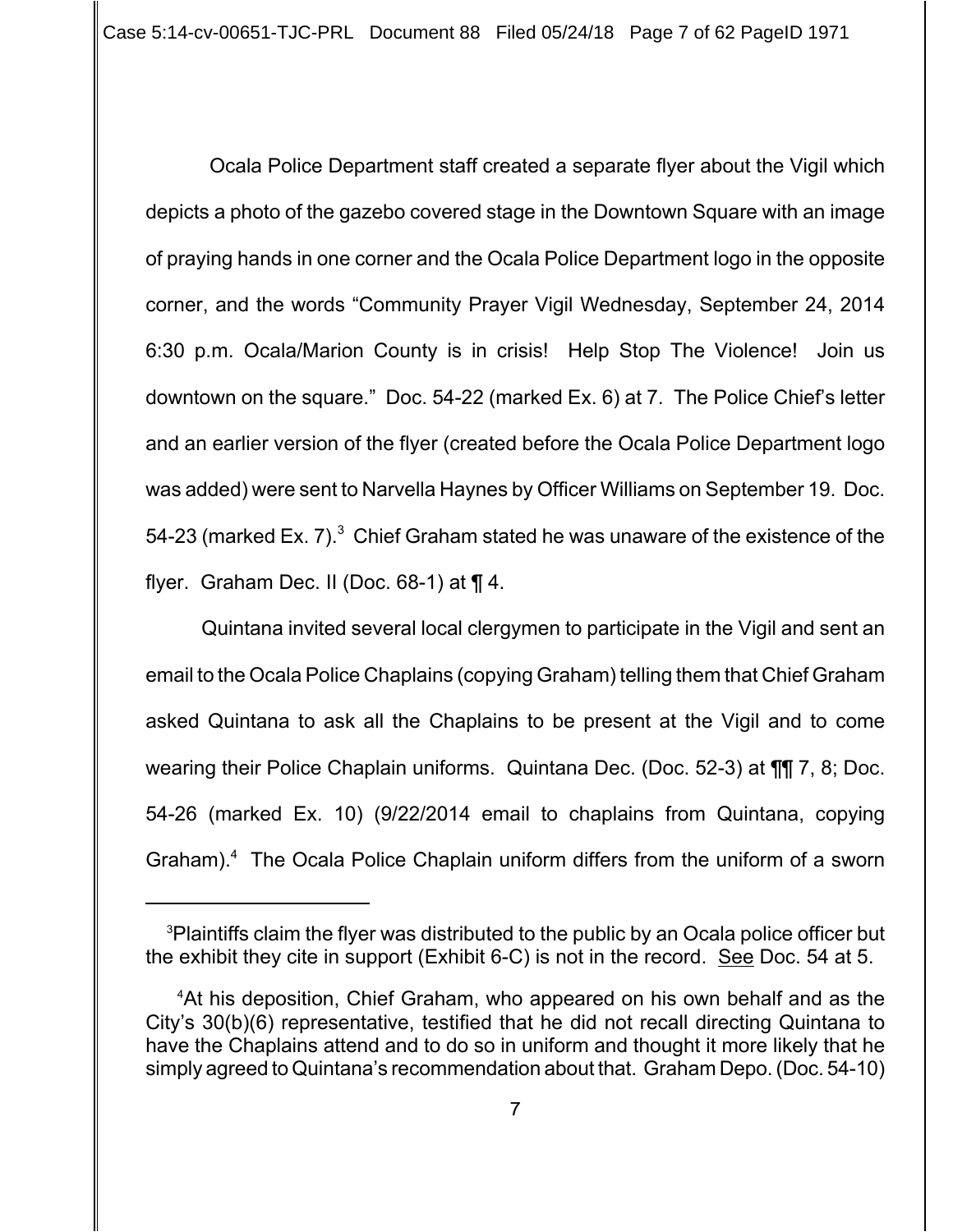officer– the Chaplains wear white shirts instead of blue, the sleeves bear patches that say "CHAPLAIN" above the Ocala Police Department patch, and the Chaplains do not carry weapons. Quintana Dec. (Doc. 52-3) at ¶ 9; Doc. 54-19 (marked Ex. 3) at Page ID 1386, 1389, 1394, 1396, 1401, 1402 (photos of uniformed Ocala Police Officers and uniformed Ocala Police Chaplains).

The Ocala Police Department supplies and pays for the Chaplains' uniforms. City Inter. Resp. (Doc. 54-5) at # 7. Chief Graham testified that when the Chaplains are in their police uniforms, the public would perceive them as being connected with the Ocala Police Department. Graham Depo. (Doc. 54-10) at Tr. 165-66. The Chaplains have office space in the Ocala Police Department's building. Id. at Tr. 169. According to the Ocala Police Department Directive, "Ocala Police Department Chaplains are official members of the Ocala Police Department[,]" who are "appointed by the Chief of Police," and are "considered members of the staff of the Chief of Police in a support capacity and report directly to the Chief of Police." Doc. 52-6 (marked Ex. 2) at 2. "They are issued Police Identifications in the form of an identification card with holder and badge[,]" id., are issued cell phones, and are

at Tr. 13, 37-38. The City's Interrogatory Responses say that the Ocala Police Department did not ask the Ocala Police Chaplains to have any involvement in the Vigil but they did so of their own initiative. City Inter. Resp. (Doc. 54-5) at # 8.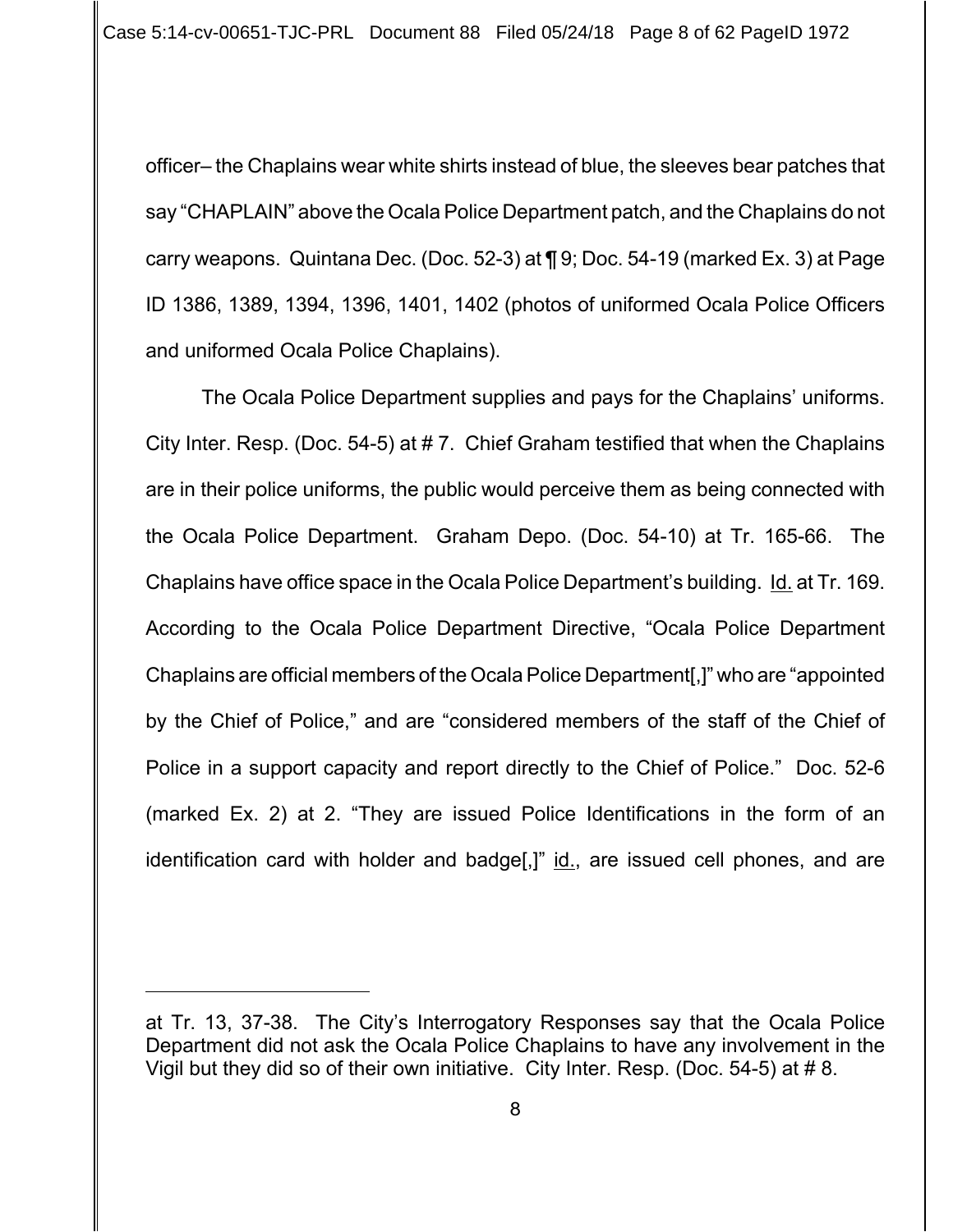Case 5:14-cv-00651-TJC-PRL Document 88 Filed 05/24/18 Page 9 of 62 PageID 1973

authorized to drive Department vehicles.<sup>5</sup> Ocala Police Department Police Chaplain Section Manual, 2010, and as reviewed 2015 (Doc. 54-74 (marked Ex. 58)) at 23-24, 36-37. Chief Graham has the authority to terminate the Ocala Police Chaplains. Graham Depo. (Doc. 54-10) at Tr. 168. Although the Ocala Police Chaplains are volunteers, they are covered by worker's compensation when performing official Department duties. Doc. 52-6 (marked Ex. 2) at 2. All of the Ocala Police Department Chaplains are of the Christian faith. Graham Depo. (Doc. 54-10) at Tr. 157. Chief Graham agreed that although it would be inappropriate for Ocala Police Chaplains to try to "convert" people in the course of their work for the Ocala Police Department, "participating in a prayer vigil" would be part of the official function of an Ocala Police Chaplain. Id. at Tr. 78-79.<sup>6</sup>

<sup>5</sup> In his declaration, Chaplain Quintana states that Chaplains do not wear "police badges," Doc. 52-3 at ¶ 9, but the department directive and section manual both state that Chaplains are issued badges. See Doc. 52-6 at 2, Doc. 54-74 at 23, 36. In some of the photos from the Prayer Vigil, some of the Police Chaplains appear to be wearing badges. See Doc. 54-19 (marked Ex. 3) at Page ID 1386, 1389, 1390, 1394, 1396. According to the City's Interrogatory Responses, the Chaplains' badges identify the wearer as a Chaplain (as opposed to an officer), but that is not evident from the photos. See City's Inter. Resp. (Doc. 54-5) at # 7.

<sup>&</sup>lt;sup>6</sup>In a later declaration, Chief Graham seems to be rejecting a portion of this deposition testimony, saying:

As I previously testified, I do not consider uniformed [Ocala Police Department] chaplains proselytizing to the general public to be part of their official departmental function. Nor is it part of chaplains' departmental function to lead general community religious events or activities, such as the Community Prayer Vigil at issue in this case, while in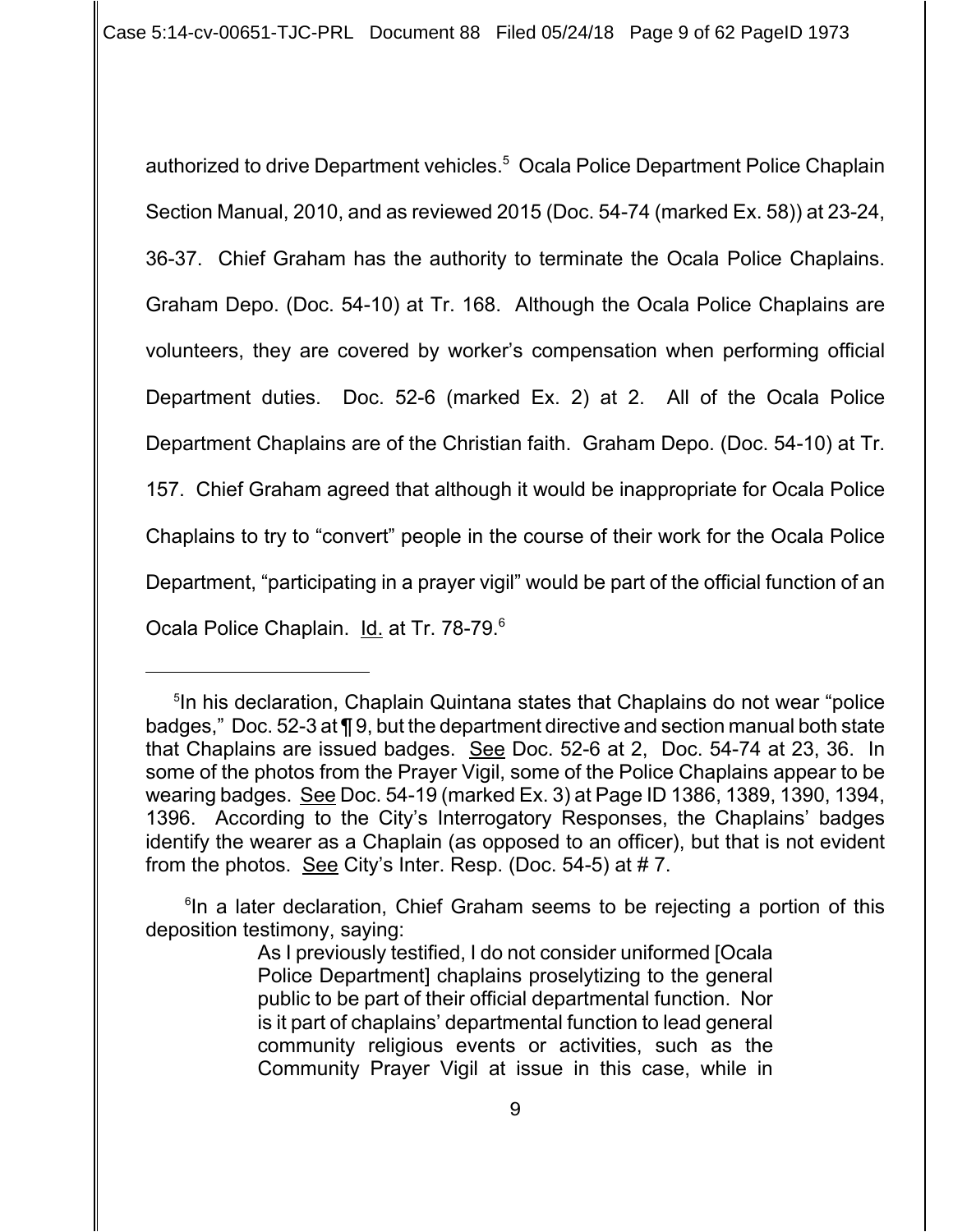Case 5:14-cv-00651-TJC-PRL Document 88 Filed 05/24/18 Page 10 of 62 PageID 1974

Soon after the Vigil was advertised, several citizens, including some of the plaintiffs, contacted Chief Graham and Mayor Guinn, expressing concern that a prayer vigil organized by a police department would violate the U.S. Constitution. See, e.g., Doc. 52-9 at 3-4 (9/20/2014 6:03 p.m. email); Doc. 54-51 (marked Ex. 35) at 2 (9/22/2014 5:14 p.m. email). Initially, Chief Graham's responses tended to take ownership of the Vigil, saying, for example, "I have no intention of canceling the event," Doc. 54-40 (marked Ex. 24) at 4 (9/22/2014 4:05 p.m. email), and "[t]his 'vigil' is not the only strategy that we [the Police Department] are employing to fight crime in Ocala" and explaining that the purpose of the Vigil was for the Police Department to engage the faith-based community to help make the community safer. Doc. 52-9 at 3 (9/21/2014 2:43 p.m. email). As the Chief responded to one supporter who wrote to him with the subject line "Stand tall on prayer!":

> Thanks for the encouraging words. I have been getting quite a few responses from people, mostly from out of our area, who oppose this. I have no intention on calling this gathering off nor changing my personal belief on the power of prayer. Take care and I hope to see you on Wednesday.

Doc. 54-55 (marked Ex. 39) (9/22/2014 3:55 p.m. email).

uniform.

Doc. Graham Dec. II (68-1) at ¶ 6. To the extent this second statement contradicts, without explanation, Graham's clear answers to unambiguous questions at his deposition, the Court rejects it under the sham affidavit doctrine. See Van T. Junkins and Assoc., Inc. v. U.S. Industs., Inc., 736 F.2d 656, 657 (11th Cir. 1984); Lane v. Celotex Corp., 782 F.2d 1526, 1529-30 (11th Cir. 1986).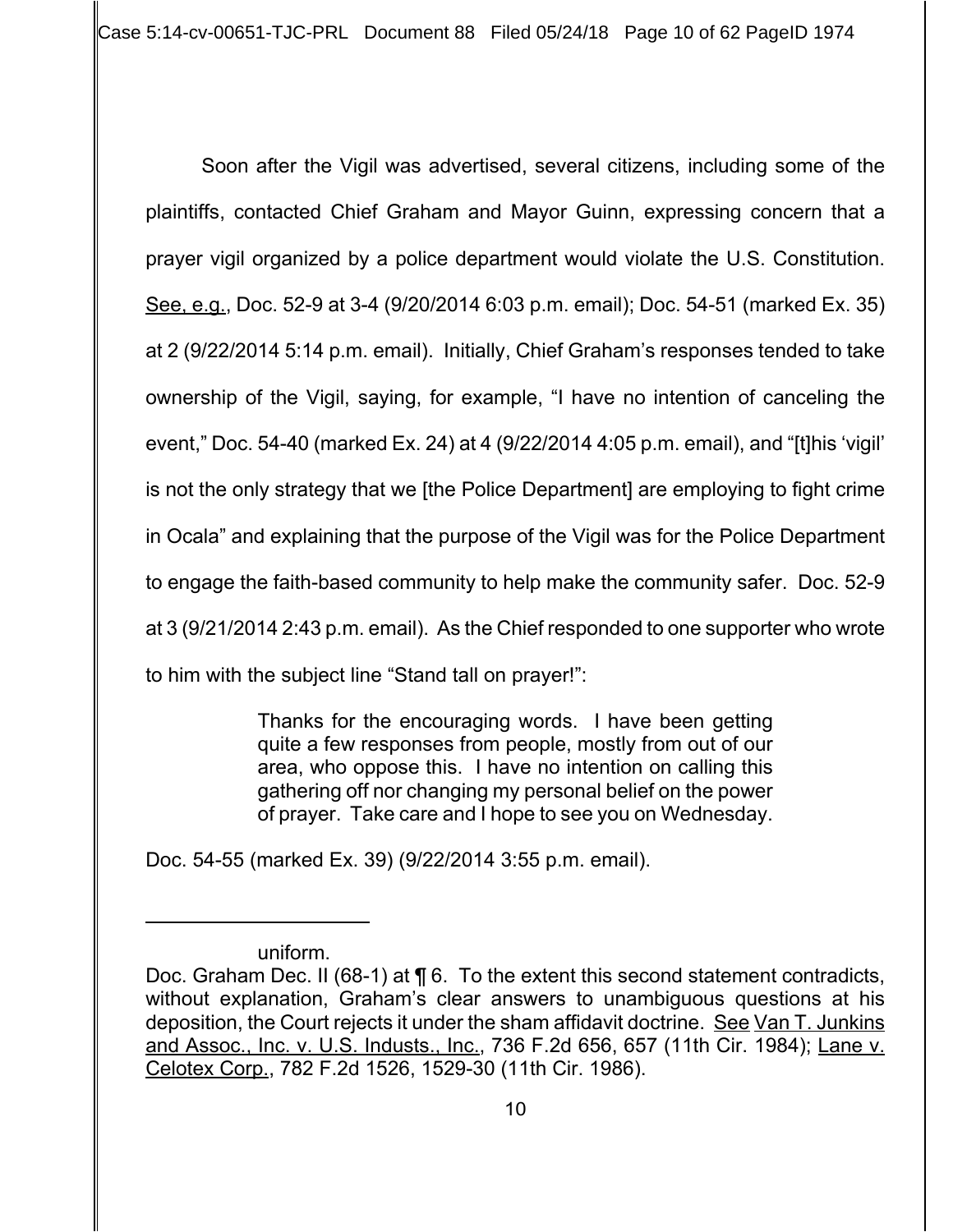Case 5:14-cv-00651-TJC-PRL Document 88 Filed 05/24/18 Page 11 of 62 PageID 1975

Soon thereafter, however, Chief Graham began to distance himself and his Department from the Vigil, responding that the Vigil was a community event he could not stop and over which he had no control. For example, on September 23, 2014, he wrote to one citizen with whom he had been corresponding about the meaning of the Establishment Clause, "I think you are misunderstanding my role in this event. I am not leading the event, I am not speaking at the event, I will be in attendance at the event." Doc. 54-49 at 5 (marked Ex. 33-B) (9/23/2014 4:07 p.m. email). He further wrote that he knew the minister who was organizing it and could put the citizen in touch in case he wanted to attend "and say a few words." Id. To another citizen, he wrote:

> I am not sure if I have been clear in any of my prior emails to you that this event tonight is a "Community Prayer Vigil" not an Ocala Police Department or City of Ocala Prayer Vigil and as such I have no say in whether it gets canceled or not. I have indicated to several others that I have no intent on canceling the event and should have expanded my thoughts. If I were to try and cancel this event I would be violating the Constitution by preventing people from gathering and exercising their right to free speech.

Doc. 54-40 at 6 (marked Ex. 24-C) (9/24/2014 2:48 p.m. email from Graham). See also Doc. 54-50 (marked Ex. 34) (9/24/2014 1:27 p.m. email from Graham) ("I am not attacking your rights as an American to freedom of religion, I am upholding others['] rights to express themselves . . . this is not a City of Ocala or Ocala Police Department Prayer Vigil, it is a Community Prayer Vigil and as such I have no say in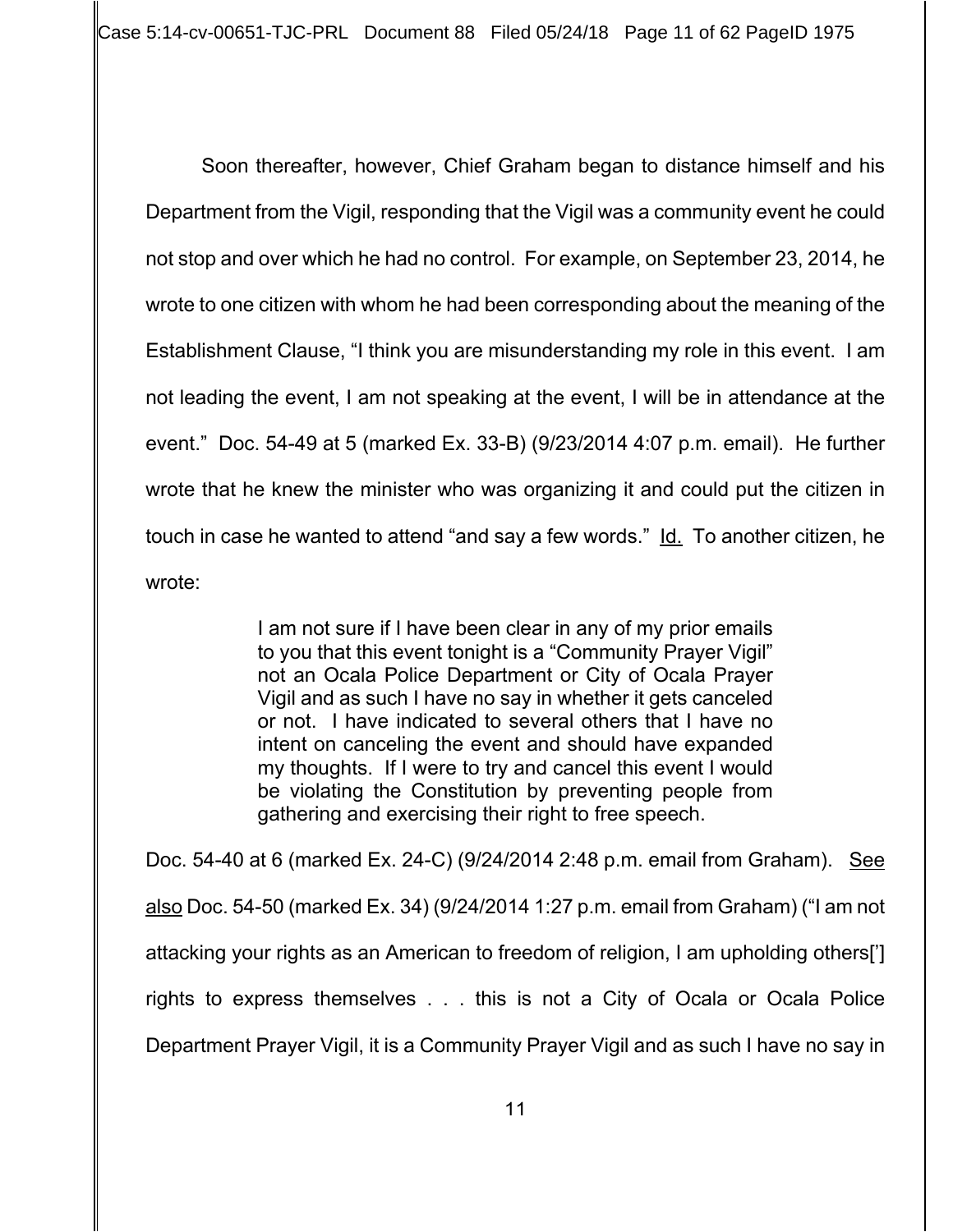canceling the event").

Although there is no evidence that Kent Guinn, Ocala's Mayor, had anything to do with the planning of the Prayer Vigil, once he learned about it,<sup>7</sup> he readily embraced it as a government-sponsored event, responding to a citizen's complaint about what the citizen perceived to be the Police Chief's endorsement of religion: "I think this is great. I'll be sure to praise him [Chief Graham] for it." (Doc. 54-49 (marked Ex. 33) at 3 (9/19/2014 10:55 p.m. email from Guinn to citizen, copying Graham)). Mayor Guinn wrote to Chief Graham about the Prayer Vigil two days later, stating: "As I told you I think this is a great idea and have been responding to the atheist groups that are writing me about it. I put it on my calendar to be there," but telling Graham that next time he does "things like that" to let the Mayor know so he doesn't find out from his "church and random emails." Doc. 54-25 (marked Ex. 9) at 2 (9/21/2014 12:33 p.m. email from Guinn to Graham). The next day, Mayor Guinn wrote to a protesting citizen who had urged the Mayor to show leadership in addressing the Chief's violation of the First Amendment, saying,

> I'm proud to stand by my Chief and support him. Times like this do test leadership and that's why we're leading the community in this prayer vigil. Yes, we have heard from folks like you who don't understand the constitution. We are doing absolutely nothing wrong.

<sup>&</sup>lt;sup>7</sup>Mayor Guinn could not recall how he first heard about the Prayer Vigil, but he thought he saw something about it at his church. Guinn Depo. (Doc. 54-11) at Tr. 71- 72.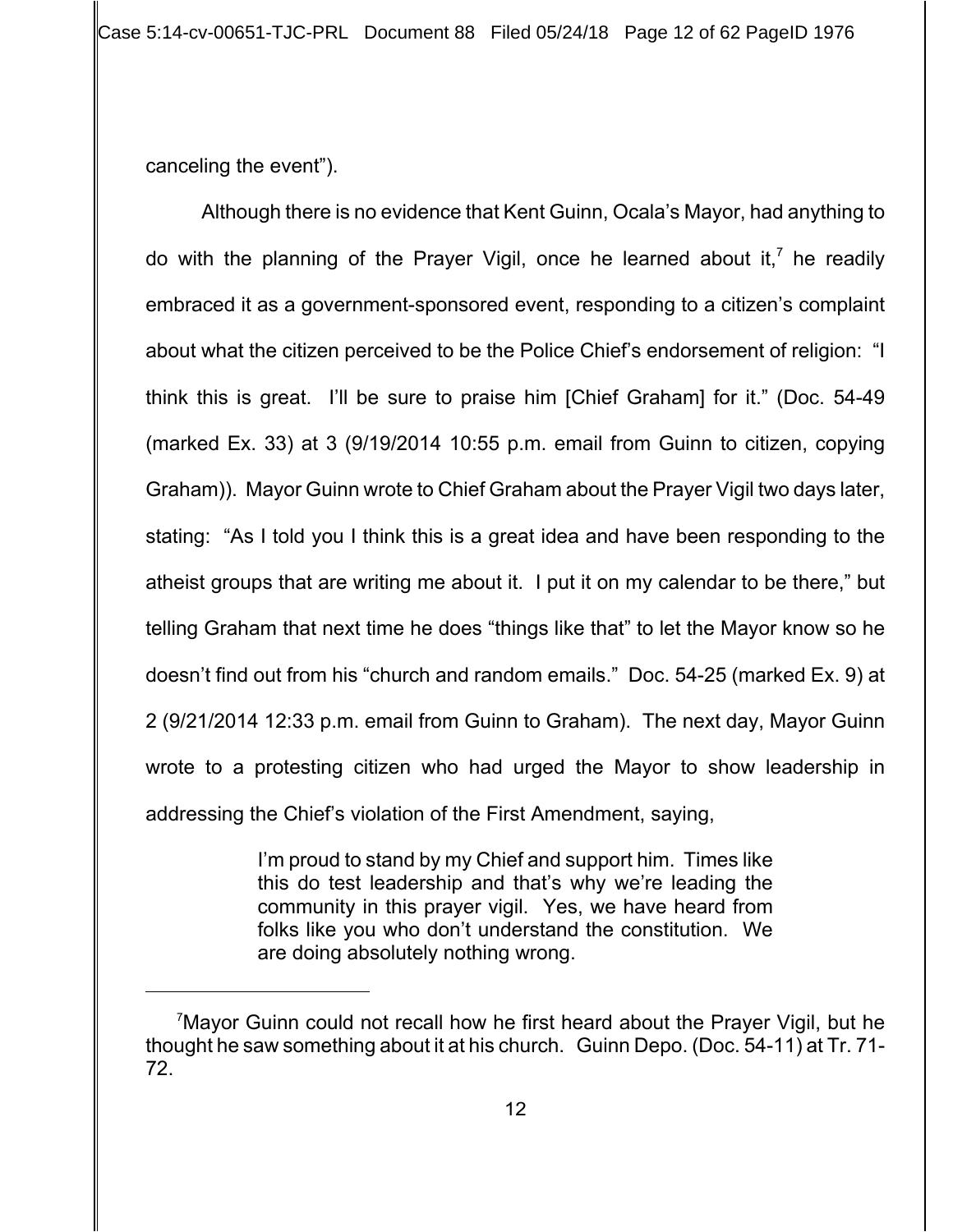Case 5:14-cv-00651-TJC-PRL Document 88 Filed 05/24/18 Page 13 of 62 PageID 1977

Doc. 54-51 (marked Ex. 35) (9/22/2014 6:43 p.m. email from Guinn to citizen, copying

Graham). In responding to another citizen's concern about the upcoming Prayer Vigil,

Mayor Guinn responded:

Thanks for your interest in our community. There is nothing in the constitution to prohibit us from having this vigil. Not only are we not canceling it we are trying to promote it and have as many people as possible to [sic] join us. We open every council meeting with a prayer. And we end the prayer

in Jesus name we pray. Our city seal says "God be with us" and we pray that he is and us with him.

Doc. 54-44 at 2 (marked Ex. 28-A) (9/22/2014 10:24 a.m. email from Guinn to citizen,

copying Graham and a pastor and employee of Guinn's church (see Guinn Inter.

Resp. (Doc. 54-7) at  $# 19$ )).<sup>8</sup>

Id. at Tr. 90.

<sup>&</sup>lt;sup>8</sup> Even after the Vigil, the Mayor continued to applaud the effort, appearing in media outlets to discuss this lawsuit and the recent Vigil. See Doc. 61-1 (marked Ex. 64) (Fox News Insider article, "It's Happening to Me in My Community": Atheists Sue Mayor Over Prayer Vigil, Nov. 29, 2014).

And at his June 2016 deposition the Mayor maintained his position, as reflected in the following questions:

Q: Can the police chief state, on [Ocala Police Department] letterhead, that people should believe in God?

A: Yes.

Guinn Depo. (Doc. 54-11) at Tr. 88.

Q: [A]s far as you're concerned, if the police chief wants to put out something on letterhead saying that you should believe in God or that you should believe in Jesus, that's fine?

A: He can do that.

Q: So as far as you're concerned, they [the Ocala Police Department] could have another vigil such as that one next week if they wanted to?

A: Sure.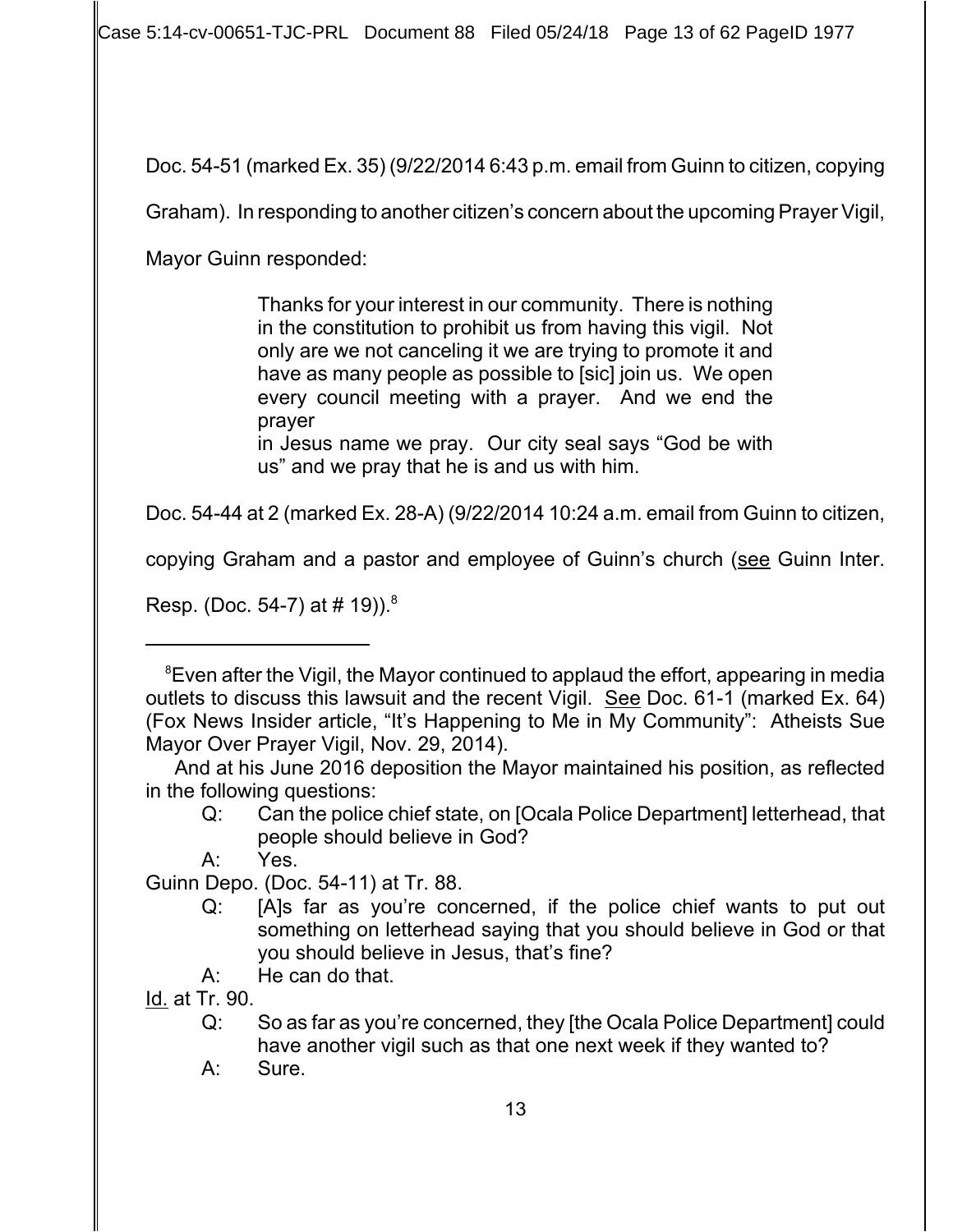Case 5:14-cv-00651-TJC-PRL Document 88 Filed 05/24/18 Page 14 of 62 PageID 1978

The upcoming Prayer Vigil became a matter of public debate in Ocala, with the citizenry vocalizing opinions both for and against it on social media, in communications to Chief Graham and Mayor Guinn, and in local news outlets. For example, one person wrote on the Ocala Police Department's facebook page: "why are the police asking us to pray? will they arrest us if we don't pray?" Doc. 54-18 (marked Ex. 2) at CM/ECF Page 4. Plaintiffs contacted counsel for The American Humanist Association (now representing plaintiffs here) who urged Chief Graham to remove the Prayer Vigil letter from the Ocala Police Department facebook page on the grounds that it was an unconstitutional government endorsement of religion. Doc. 54-46 at 2 (marked Ex. 30-A) (9/21/2014 10:47 a.m. email from David Niose to Graham). Chief Graham responded that his efforts were upholding the rights of others to assemble and that taxpayer funds were used only to the minimal extent that Graham wrote the letter and printed it on Department letterhead. Doc. 54-46 at 3 (marked Ex. 30-B) (9/21/2014 10:57 a.m. email from Graham to Niose).

Chief Graham testified he would have removed the facebook posting if the Mayor had directed him to do so. Graham Depo. (Doc. 54-10) at Tr. 161. Likewise, Mayor Guinn testified that he had the authority to order Graham to remove the

Q: And the chief could post another letter saying that there is something that requires fervent prayer in the city? A: Yes.

Id. at Tr. 134.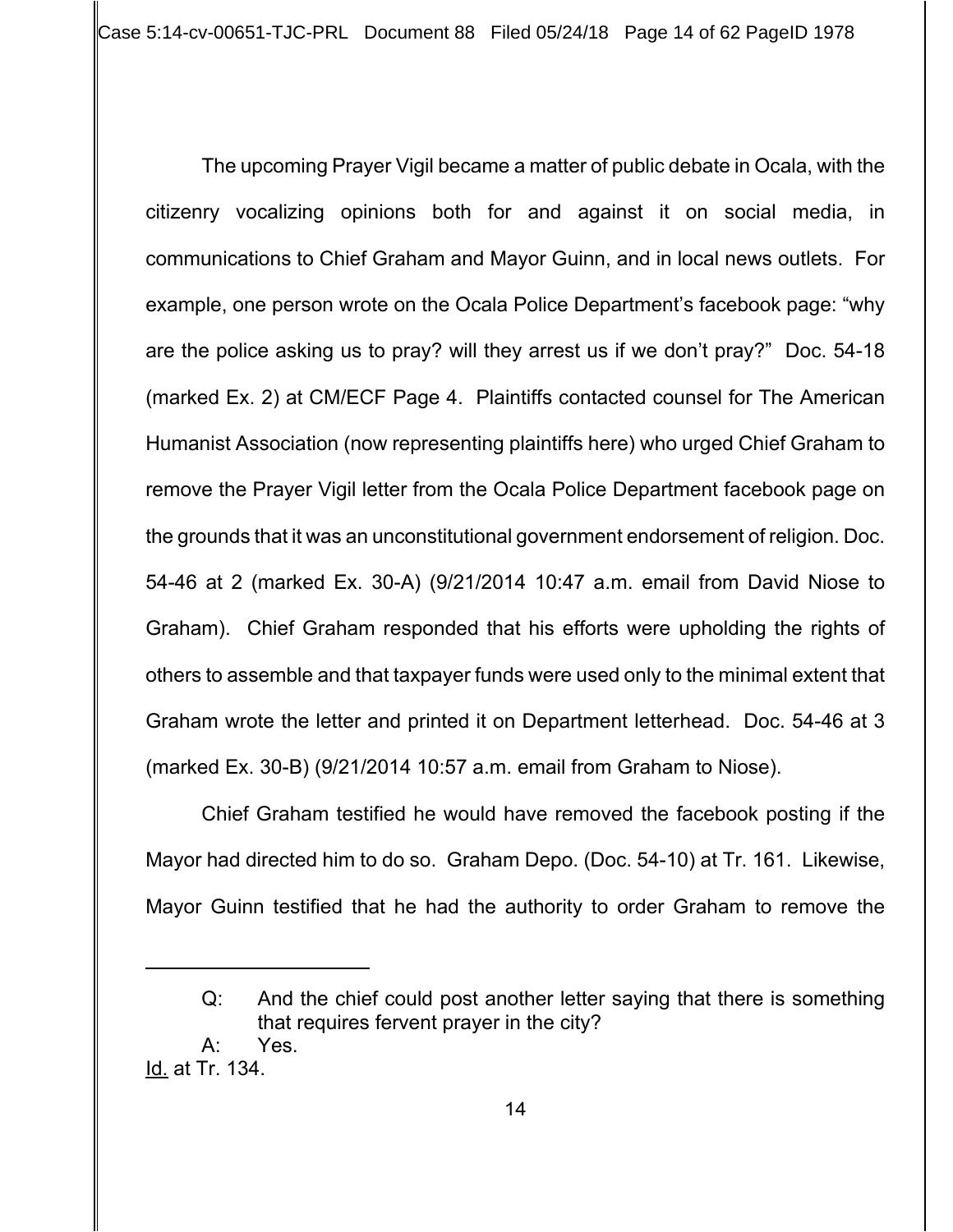facebook posting. Guinn Depo. (Doc. 54-1) at Tr. 54-55. Guinn also said he had the authority to instruct that Ocala Police Department Chaplains not lead prayers at the Prayer Vigil or attend in Ocala Police Department Chaplain uniforms, but he did not consider doing any of that because he believed those actions were permitted under the Establishment Clause. Id. Under the charter for the City of Ocala, the Mayor is the sole municipal official in authority over the Ocala Police Department and he recommends a chief of police nominee to the City Council, who appoints the Chief. Guinn Aff. (Doc. 53-1) at ¶ 3.

The day before the Prayer Vigil, the weather forecast apparently called for possible rain. Captain Edwards sent an email to Chief Graham, Ocala Police Chaplain Quintana and Ms. Haynes, copying an Ocala Police Department officer, asking whether they should secure an indoor location as an alternative. Doc. 54-28 (marked Ex. 12) at 2. Quintana's suggestion was that the Vigil should take place on the Square with or without rain, "[n]othing should stop, hinder or prevent from [sic] fervent prayer," proposing they "[k]eep it to 15-20 minutes of PRAYER only." Id. at 3 (capitalization in original). Captain Edwards sent an email to an Ocala Police Department Major on September 23, saying he would be "mentioning" the Prayer Vigil at an upcoming staff meeting, Doc. 54-29 (marked Ex. 13), and the following day he emailed an Ocala Police Department Captain to say he might not make it to a meeting because he was "working on getting this prayer vigil set up." Doc. 54-30 (marked Ex.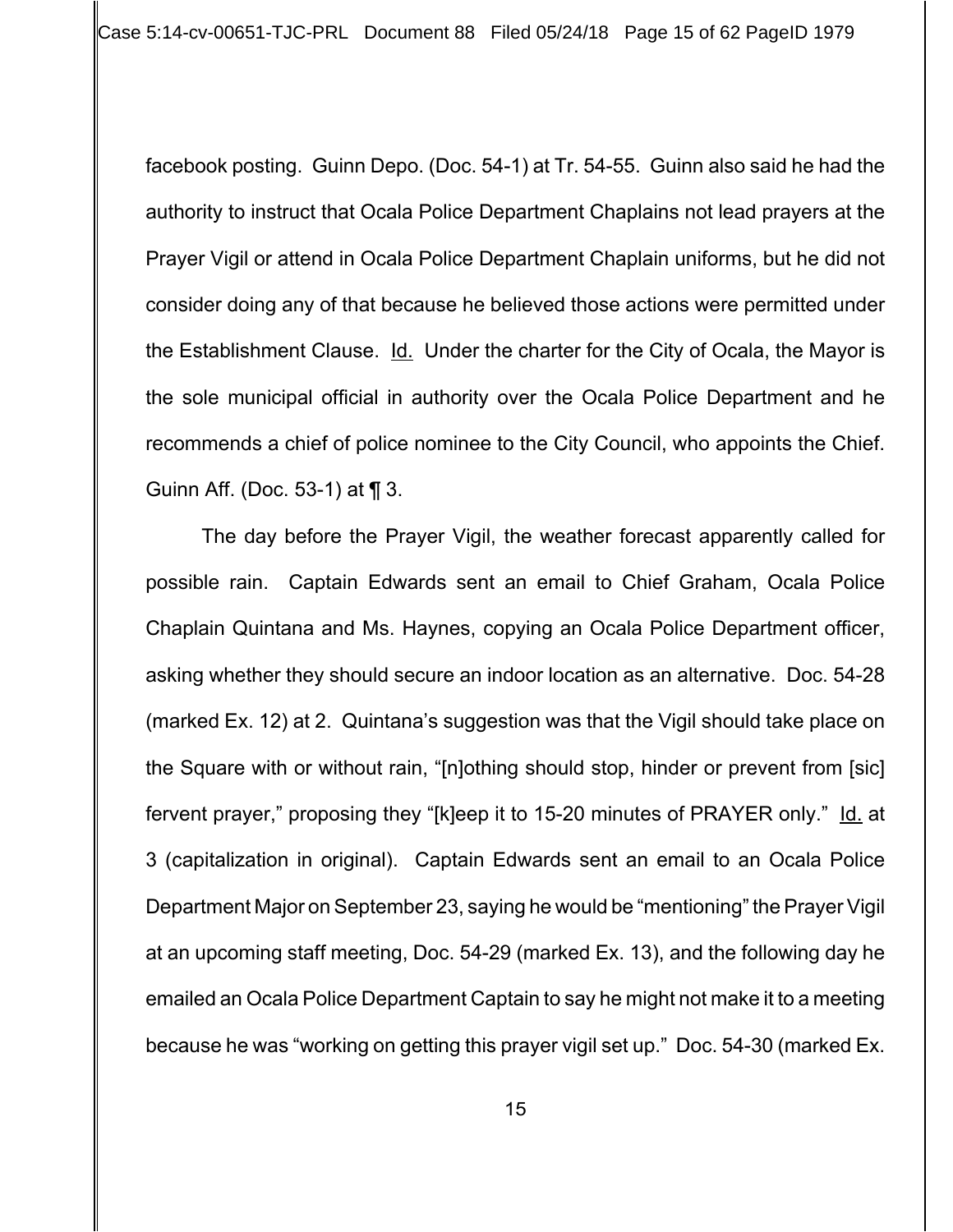14).

The Prayer Vigil took place on September 24, 2014 in the Downtown Square in Ocala, a public space where meetings, rallies, assemblies and other public and privately-sponsored events occur. Graham Dec. I (Doc. 52-1) at ¶ 22; see supra note 2. Chief Graham and Mayor Guinn both attended the Prayer Vigil, but neither of them addressed the crowd. Graham Inter. Resp. (Doc. 54-6) at # 1; Guinn Inter. Resp. (Doc. 54-7) at # 15. Approximately ten people were on the stage during the Prayer Vigil, including four uniformed Ocala Police Chaplains, one off-duty Ocala Police Department employee who was not in uniform, and five faith and/or community leaders. Graham Inter. Resp. (Doc. 54-6) at # 3. Not all of those persons spoke from the stage, but a number who did speak were Ocala Police Department Chaplains. Doc. 54-16; Doc. 54-19 (marked Ex. 3) at Page ID 1386, 1389, 1390. Chief Graham said he did not know in advance what any of the speakers planned to say, but his recollection is that those who did speak either prayed or sang. Graham Dec. I (Doc. 52-1) at ¶ 16; Graham Dec. II (Doc. 68-1) at ¶ 5; Graham Depo. (Doc. 54-10) at Tr. 139-40. He did not hear any non-Christians speak at the Prayer Vigil and the crowd appeared to be predominately Christian. Graham Depo. (Doc. 54-10) at Tr. 96-99, 144-45. Mayor Guinn knew most of the Ocala Police Department Chaplains by name, but said he had no recollection as to who spoke. Guinn Depo. (Doc. 54-11) at Tr. 27- 28.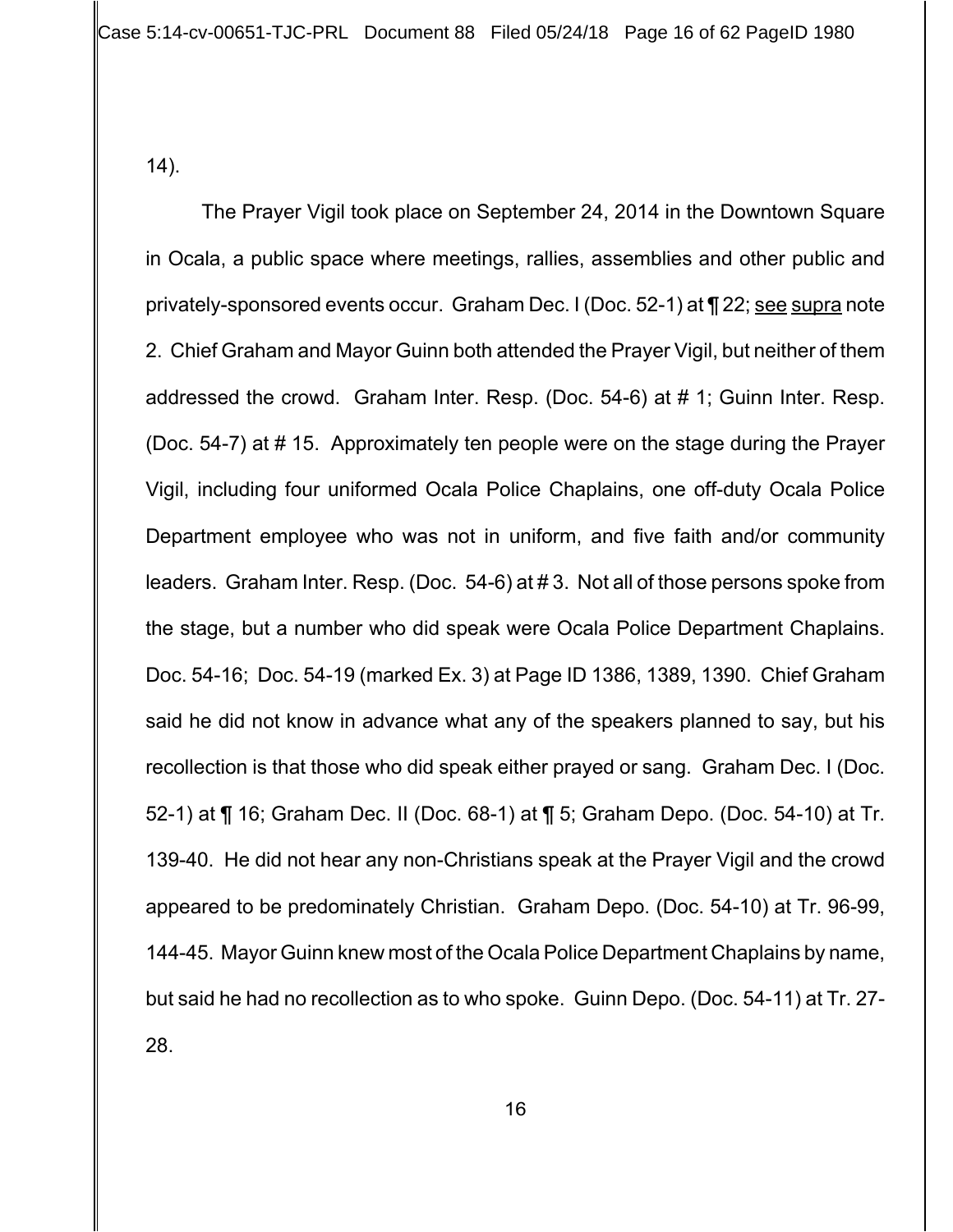Case 5:14-cv-00651-TJC-PRL Document 88 Filed 05/24/18 Page 17 of 62 PageID 1981

Mayor Guinn estimated that 500-600 people attended the Prayer Vigil. Id. at Tr. 108. Chief Graham, who said the Vigil lasted for about an hour, also said "[t]here were a lot of people there," "definitely more than 100." Graham Depo. (Doc. 54-10) at Tr. 139, 149. $^{\circ}$  Chief Graham spent his time "engaging people in the crowd, talking to them" and "attempt[ing] to enlist their help with the crime spree." Id. at Tr. 140; Graham Dec. I (Doc. 52-1) at ¶ 21. In addition to Chief Graham, other uniformed police officers attended the Prayer Vigil to engage with the crowd and provide security, consistent with the Department's regular practice of having officers present at public downtown gatherings. Graham Dec. I (Doc. 52-1) at ¶ 26. The record includes photographs taken at the Prayer Vigil, as well as transcripts from video and audio recordings taken by one of the plaintiffs. See Doc. 54-19 (marked Ex. 3); Doc. 54-16. Plaintiffs note that in at least one photograph, a uniformed officer appears to be participating in prayer while sitting on the edge of the stage. See Doc. 54-19 at Page ID 1392. While the recorded statements in evidence were not the only speeches given at the Prayer Vigil, there is no dispute that these speeches were religious.<sup>10</sup>

<sup>&</sup>lt;sup>9</sup>Plaintiffs suggest that if this was not a city-sponsored event, the organizer would have been required to seek a permit (which was not issued here), but the record is murky as to the permit requirements. See Graham Depo. (Doc. 54-10) at Tr. 70-74.

 $10$ For example, one of the transcripts includes these remarks delivered by a uniformed Ocala Police Department Chaplain: "Father we thank you for tonight, for the gathering of your children . . . Lord you called us together by your spirit, your spirit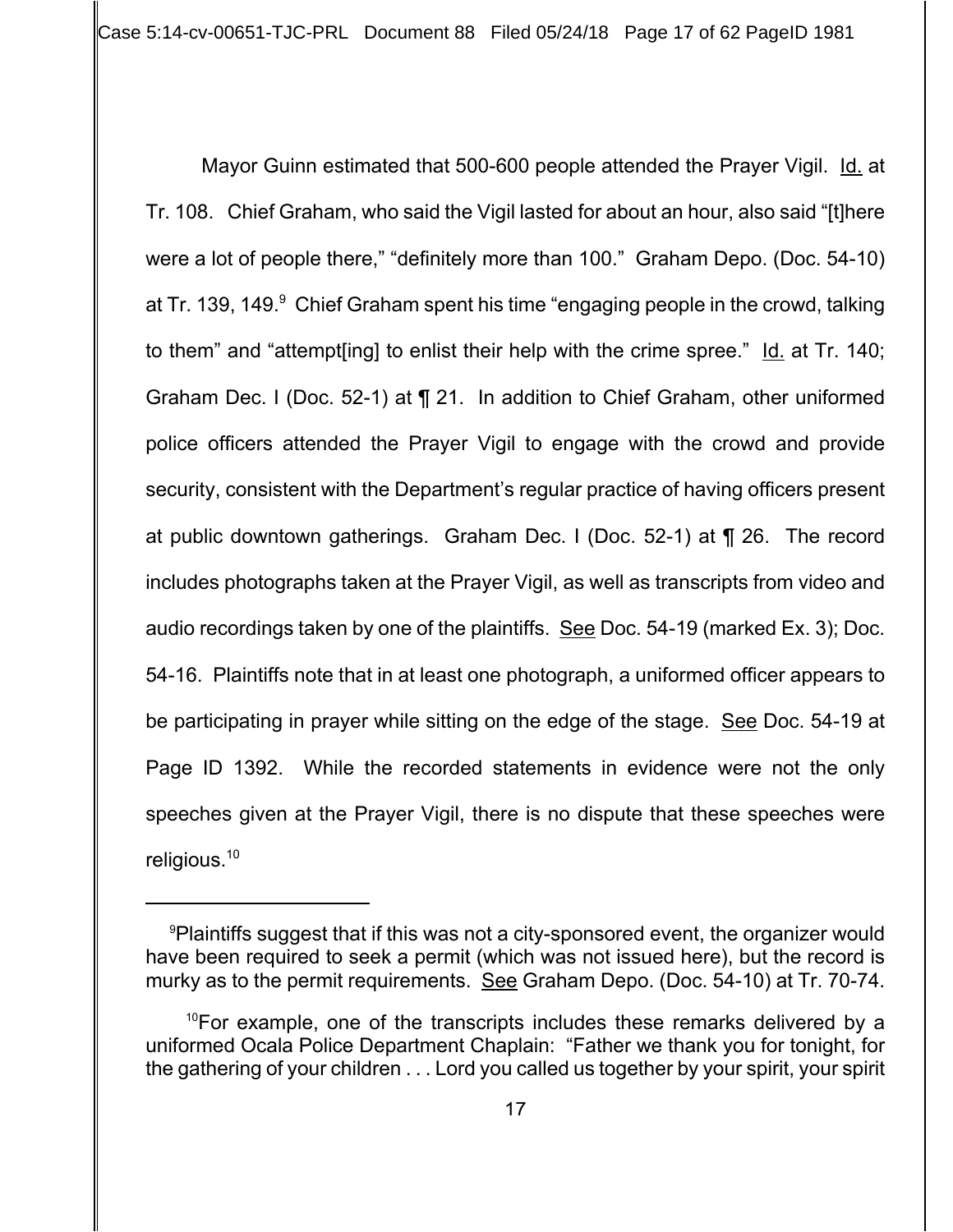Plaintiffs Lucinda and Daniel Hale, who live in Marion County, had visited the Downtown Square on a number of previous occasions, such as to visit the farmer's market. L. Hale Depo. (Doc. 54-15) at Tr. 31. The Hales heard about the upcoming Prayer Vigil when someone told them about the Ocala Police Department facebook posting, which they then viewed. D. Hale Depo. (Doc. 54-14) at Tr. 7; L. Hale Depo. (Doc. 54-15 at Tr. 9). The facebook posting discussed the crisis of crime affecting citizens of Ocala and Marion County, and Ms. Hale agreed that crime creates a negative environment for all citizens, but she felt that the message inviting everyone to a Prayer Vigil did not include her or others who do not pray. L. Hale Depo. (Doc. 54-15) at Tr. 17-19. Mr. Hale engaged in email correspondence with the Mayor in advance of the Vigil, expressing regret for the recent crime spree and applauding the Chief for his attempts to curb crime, but explaining that the Vigil invitation violated the Establishment Clause and suggesting that the City promote a different rally

of love, and tonight Lord that love can conquer anything– it can conquer evil, it can conquer enemies . . . Your angels are on assignment [from] the kingdom of god. And your kingdom has come. And your kingdom is ruling even now. Behind the scenes amen there are children amen don't feel safe in their communities any more. Where bullying amen is on every corner amen. Where people amen are being threatened amen hallelujah from all kinds of things and all kinds of dangers. Lord we are not afraid, we are not afraid . . ." Doc. 54-16 at Ex. A.

Another uniformed Ocala Police Department Chaplain included these statements in his remarks (which were interspersed with responses of "Amen" from the crowd): "God healed America. . . . But in order for god to heal America, there must be an intrinsic change from the inside, with each and every one of us, where we go out and watch other people, and help the children that are lost. . . . God bless America, god heal America." Doc. 54-16 at Ex. B.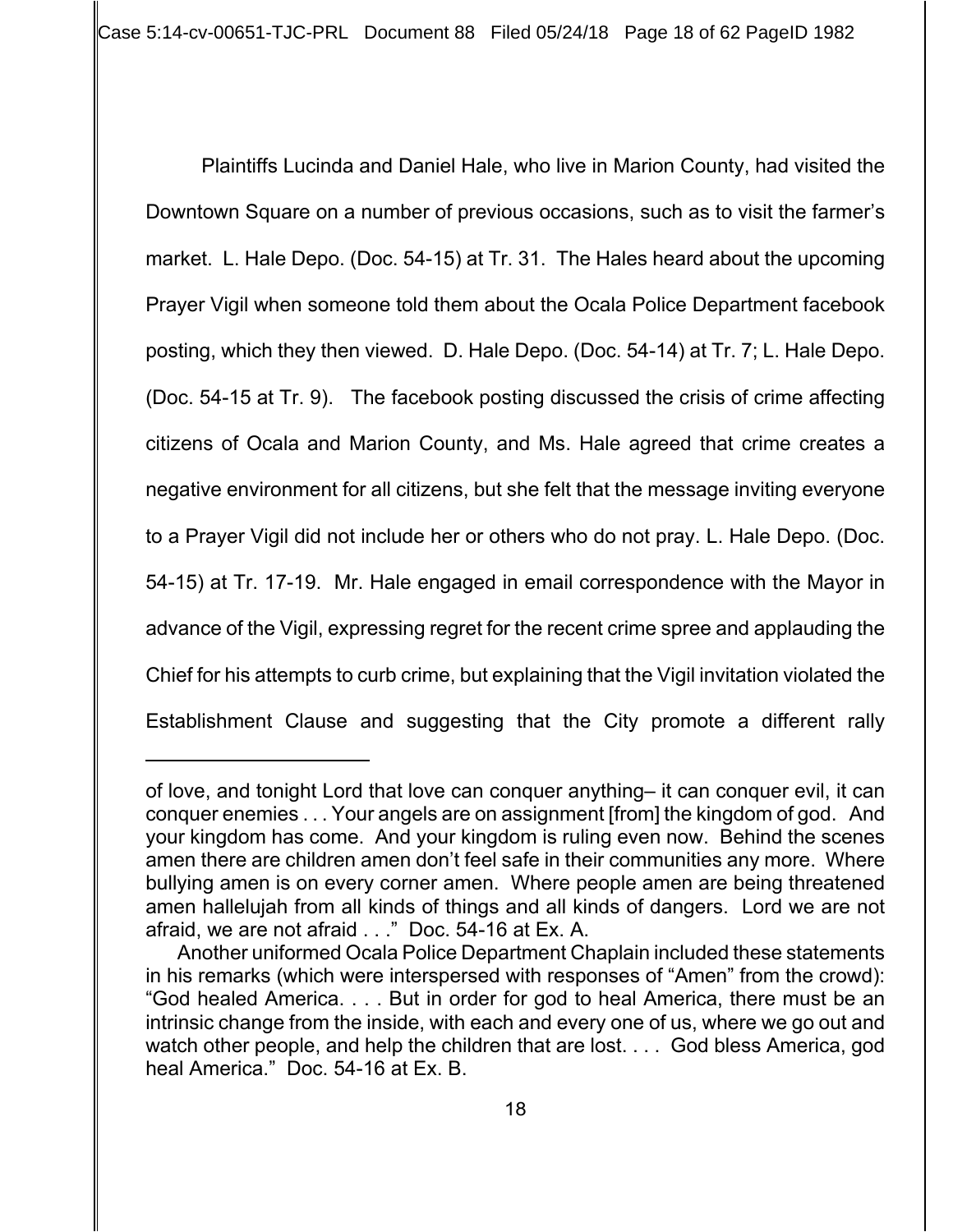encouraging people to come forward with ideas about how to stop crime. D. Hale Dep. (Doc. 54-14) at Tr. 17-18; 53.

The Hales attended the Prayer Vigil and described it as similar to a Christian tent revival. D. Hale Depo. (Doc. 54-14) at Tr. 29, 47-48; L. Hale Depo. (Doc. 54-15) at Tr. 22-23. Ms. Hale stated she is concerned about alleviating crime, which was the purported purpose of the Prayer Vigil, but she felt unable to participate in any part of what actually transpired. L. Hale Inter. Resp. (Doc. 54-3) at # 8. Mr. Hale did not observe any speaker encourage people to come forward with ideas about how to stop crime. D. Hale Depo. (Doc. 54-14) at Tr. 53. Mr. Hale recalled that at least one speaker was introduced from the stage as an Ocala Police Department Chaplain. Id. at Tr. 43-44. He said he observed uniformed police officers participating in the Prayer Vigil by being part of a circle of people praying, bowing heads, and holding hands. Id. at 29-30. Mr. Hale spoke with Chief Graham at the Vigil, and they discussed the possibility of Hale doing some volunteer work with the Ocala Police Department in the future. Id. at Tr. 35, 54. Mr. Hale feels that it is everyone's responsibility to better the community. **Id.** at Tr. 54.

Plaintiff Art Rojas, who lives and works in Ocala, attended the Prayer Vigil, which he described as being "essentially a Christian revival" that was "not a comfortable place for non-believers" and caused anyone present to feel "some pressure to participate and show approval," lest they be seen as "publicly opposing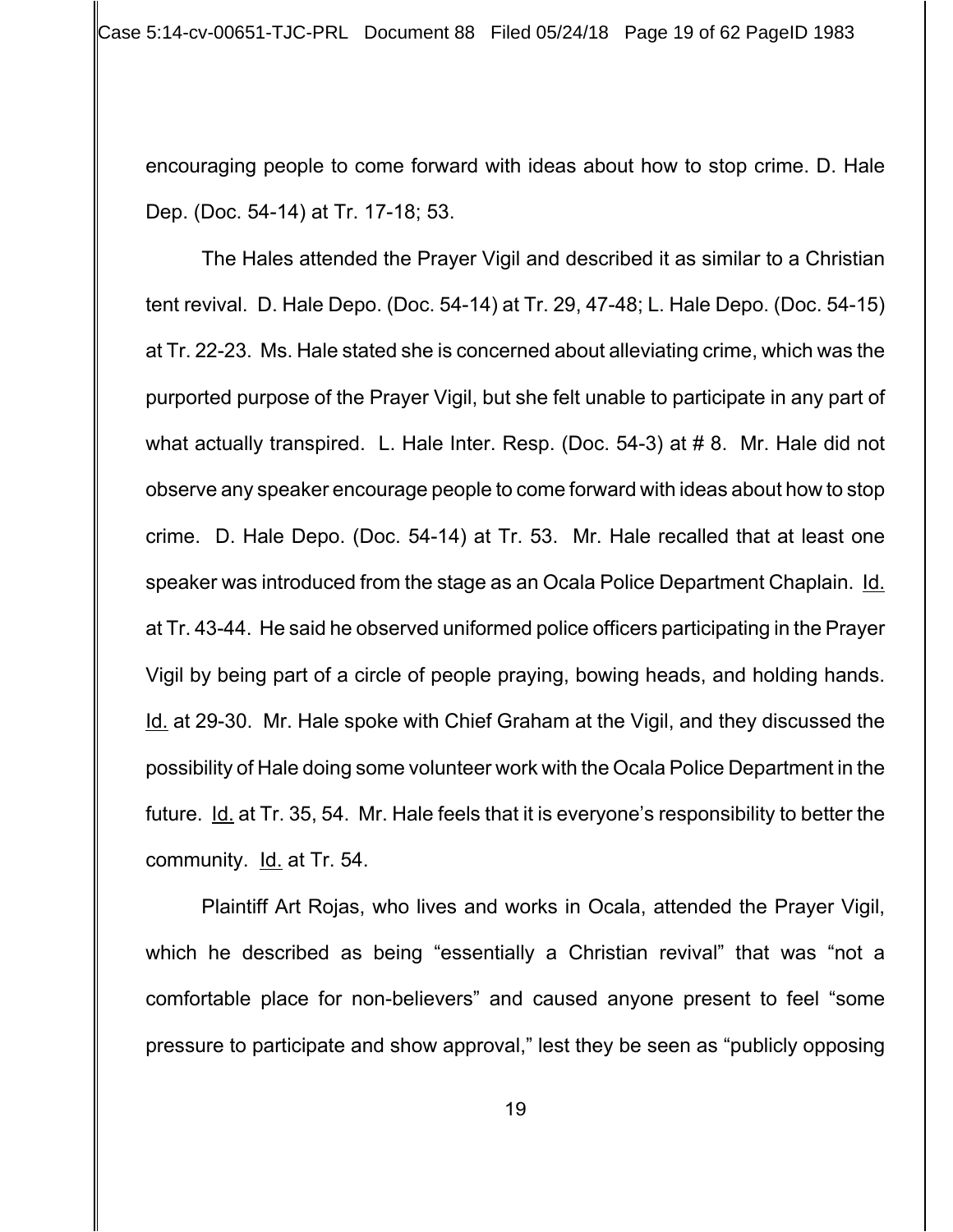Case 5:14-cv-00651-TJC-PRL Document 88 Filed 05/24/18 Page 20 of 62 PageID 1984

the police." Rojas Inter. Resp. (Doc. 54-1) at # 14, 15. Rojas said he attended the Vigil to see if there was going to be a violation of the Establishment Clause. Rojas Depo. (Doc. 54-12) at Tr. 31. Rojas wishes for his community to be more inclusive, and hopes that future events involving his government will include all of Ocala's citizens, not only Christians. Rojas Depo. (Doc. 54-12) at Tr. 37. Rojas thought that the Police Department should represent everyone, but by involving itself in the Prayer Vigil it did not represent him. Id. at Tr. 25-26.

Frances Jean Porgal attended the Vigil and, like Mr. Hale, recalled that at least one speaker was introduced from the stage as an Ocala Police Department Chaplain.11 Porgal Depo. (Doc. 54-13) at Tr. 32. Porgal observed that "police representatives spent no time discussing the crimes that had recently occurred," or "requesting assistance" from the community, or urging people to come forward with information; instead, speakers prayed, preached, and sang. Porgal Inter. Resp. (Doc. 54-2) at # 8.

The day after the Prayer Vigil, congratulatory emails circulated within the Ocala Police Department, thanking the Chief, Captains, Officers, Chaplains, and Ms. Haynes for their efforts regarding the Prayer Vigil. See Doc. 54-32 (marked Ex. 16).

 $11$ Ms. Porgal, who was a resident of Marion County, was a plaintiff in this case until she passed away in January 2017. See Doc. 69. She was subsequently terminated as a party. See Doc. 72. Though no longer a plaintiff, Ms. Porgal's uncontested sworn observations recounted here are relevant evidence about material facts in this case which the Court may consider as part of the summary judgment record.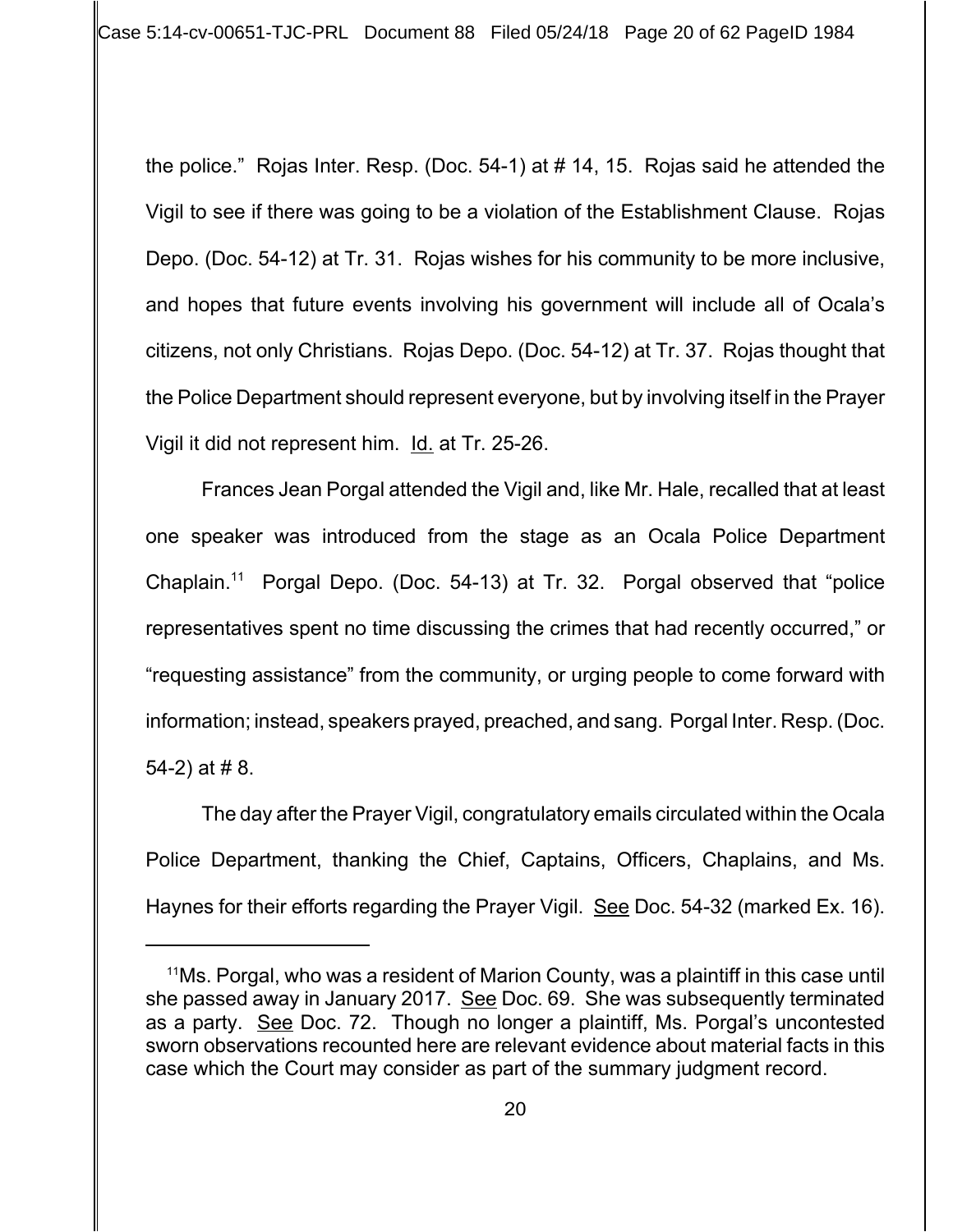Case 5:14-cv-00651-TJC-PRL Document 88 Filed 05/24/18 Page 21 of 62 PageID 1985

Captain Edwards sent an email to Ms. Haynes, Chaplain Quintana, copying Chief Graham and Officer Williams, thanking everyone for helping and "allow[ing] the PRAYER VIGIL to take place[,]" remarking that "[t]here was opposition but Isaiah 54:17 says 'No weapon that is formed against thee shall prosper; and every tongue that shall rise against thee in judgment thou shalt condemn.'" Id. at 2 (capitalization in original; additional emphasis omitted). Edwards suggested a meeting to discuss the next steps including another possible vigil, and closed with, "'Romans 8:28 'And we know that all things work together for good to them that love God, to them who are the called according to his purpose." Id. at 2 (emphasis omitted). Chaplain Quintana replied to Captain Edwards, saying "God bless you Captain for organizing" the Prayer Vigil, and saying he (Chaplain Quintana) was honored that Captain Edwards invited him. Id. at 4.

Sometime thereafter, Chief Graham told Ms. Porgal about an anti-bullying rally scheduled for the Downtown Square where the Prayer Vigil had occurred. Ms. Porgal and the Hales attended and participated by carrying signs discouraging bullying in schools. D. Hale Depo. (Doc. 54-14) at Tr. 55; L. Hale Depo. (Doc. 54-15) at Tr. 31- 32. Chief Graham testified that going forward, he would not permit the Chaplains to participate in public events while wearing their Ocala Police Department uniforms if the event involved leading prayers, not because it was necessarily inappropriate, but to keep from getting sued. Graham Depo. (Doc. 54-10) at Tr. 164-68. Subsequent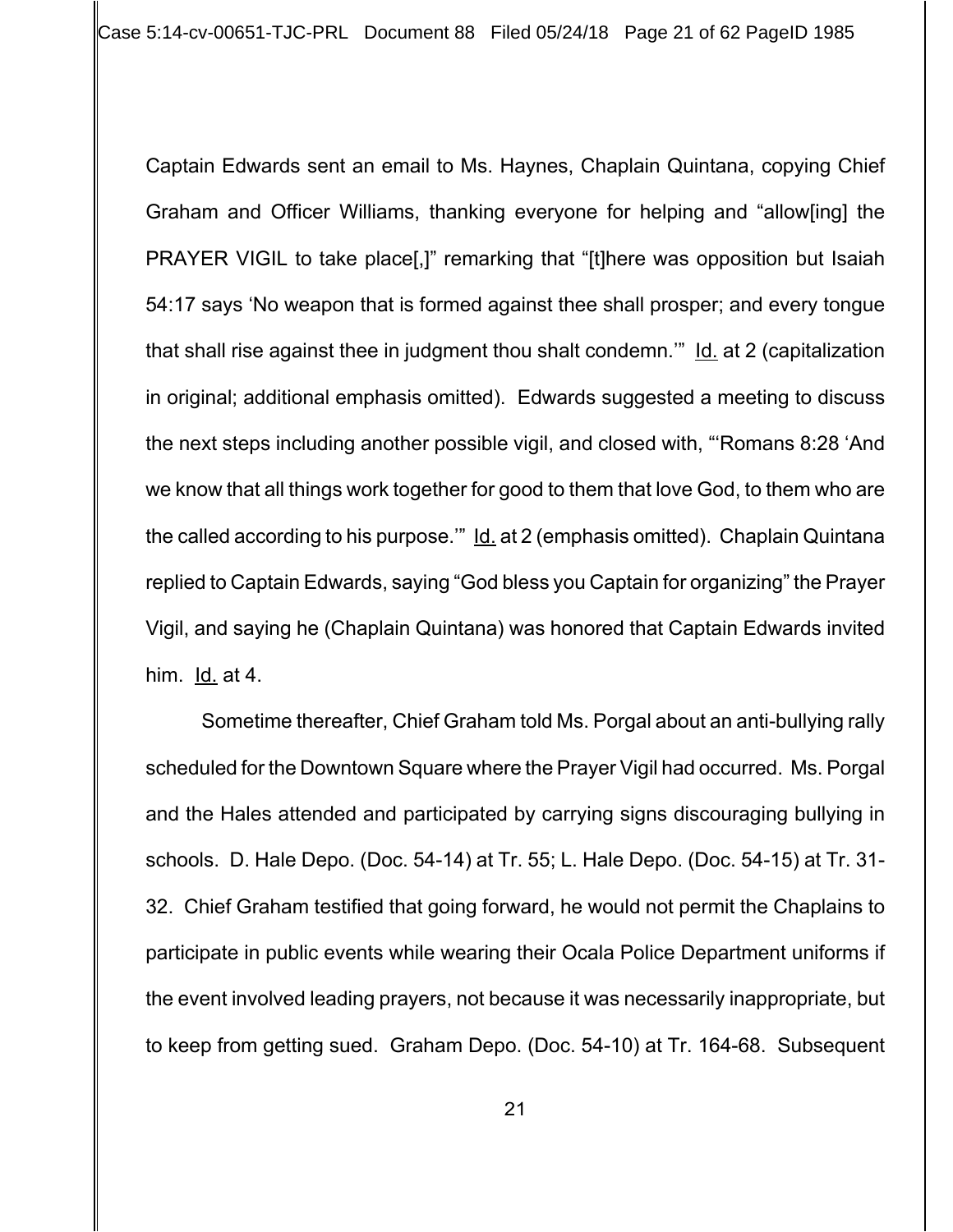public prayer events have been held in Ocala, at least one of which was organized and sponsored by a church. Id. at 74; Doc. 54-76 at 5.

Two months after the Prayer Vigil, plaintiffs filed suit under 42 U.S.C. §§ 1983 and 1988(b) and are now seeking nominal damages, attorneys' fees, and costs against the City of Ocala, and Mayor Guinn and Chief Graham in their individual capacities, for their alleged violations of the Establishment Clause of the First Amendment.<sup>12</sup> See Docs. 1 and 22. The parties' cross-motions for summary judgment are now before the Court.

## **III. Standard of Review**

"A district court must grant summary judgment 'if the movant shows that there is no genuine dispute as to any material fact and the movant is entitled to judgment as a matter of law.'" Atheists of Fla., Inc. v. City of Lakeland, 713 F.3d 577, 589 (11th Cir. 2013) (quoting Fed. R. Civ. P. 56(a)). In making this assessment, the court "view[s] all facts and reasonable inferences drawn therefrom in the light most favorable to the non-moving party." Id. (quotation, citation, and alteration omitted). Conclusory statements are insufficient to create a disputed issue as to a material fact. Carter v. City of Melbourne, 731 F.3d 1161, 1167 (11th Cir. 2013) (citation omitted). "Issues of fact are 'genuine' only if a reasonable jury, considering the evidence

 $12$ Some additional parties and claims (including a claim for injunctive relief) were previously dismissed. See Doc. 22.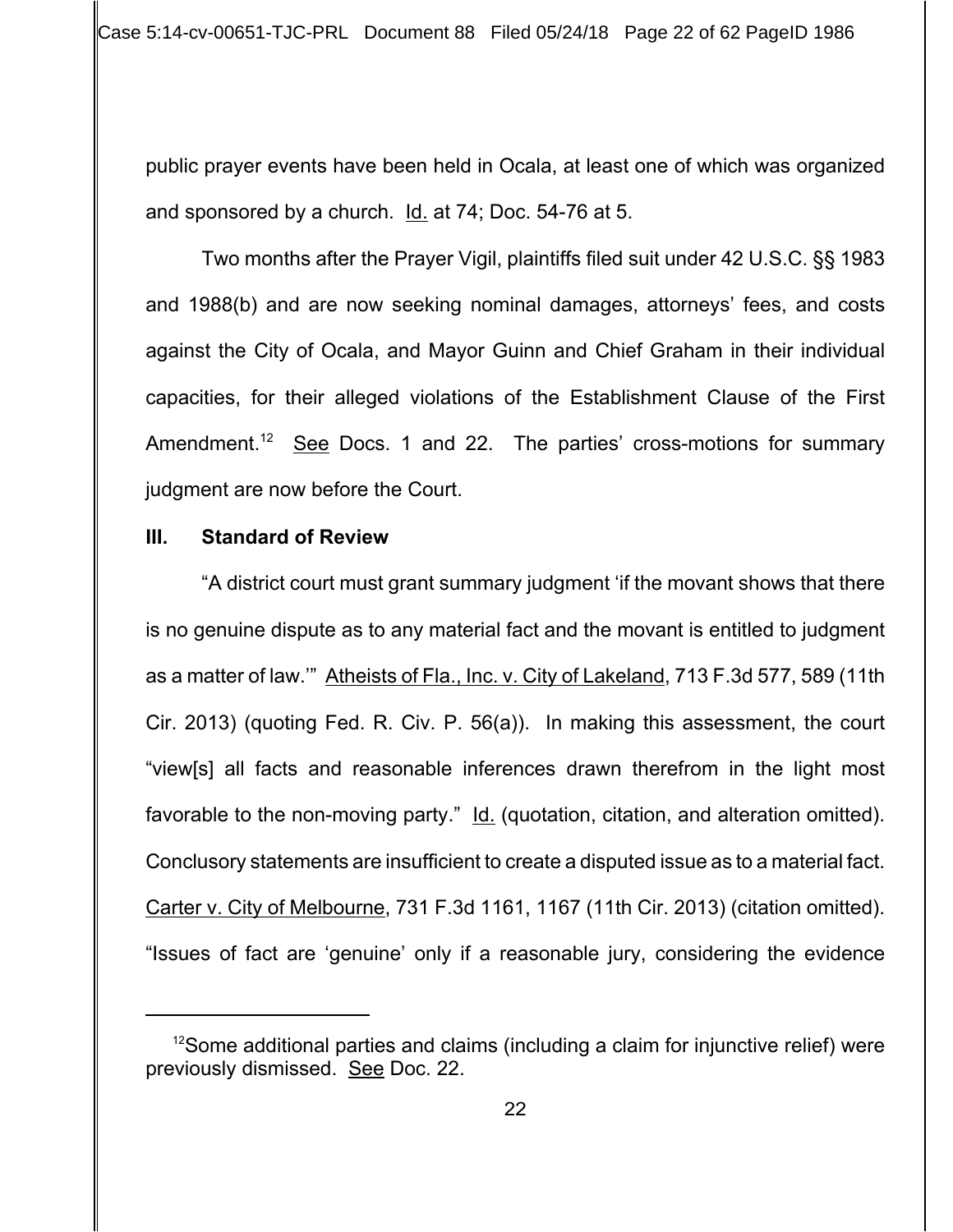Case 5:14-cv-00651-TJC-PRL Document 88 Filed 05/24/18 Page 23 of 62 PageID 1987

presented, could find for the nonmoving party." Id. (citing Anderson v. Liberty Lobby, Inc., 477 U.S. 242, 249 (1986)). "The principles governing summary judgment do not change when the parties file cross-motions for summary judgment."<sup>13</sup> T-Mobile S. LLC v. City of Jacksonville, 564 F. Supp. 2d 1337, 1340 (M.D. Fla. 2008).

#### **IV. Discussion**

#### **A. Standing**

Chief Graham and the City argue that plaintiffs lack standing to bring this case.<sup>14</sup> At issue here is Article III standing, which requires that plaintiffs show (1) they "have suffered an 'injury-in-fact;'" (2) there is a "causal connection between the injury and the [defendants'] conduct;" and (3) the injury will "likely" "be redressed by a favorable decision." Lujan v. Defenders of Wildlife, 504 U.S. 555, 560-61 (1992) (quotations and citations omitted). In an Establishment Clause case, a "noneconomic injury which results from a party's being subjected to unwelcome religious statements" may be sufficient to demonstrate an "injury in fact" resulting from the defendant's conduct "so long as the parties are 'directly affected by the laws and

 $13$ To the extent the City and Chief Graham argued in their papers and at the hearing that plaintiffs have admitted defendants' statement of undisputed facts by failing to specifically refute each and every statement, the Court disagrees. Plaintiffs point to disputed facts throughout their briefs (but argue the facts in dispute are immaterial) and also note where they believe defendants have misstated the evidence.

<sup>&</sup>lt;sup>14</sup>Mayor Guinn does not challenge plaintiffs' standing.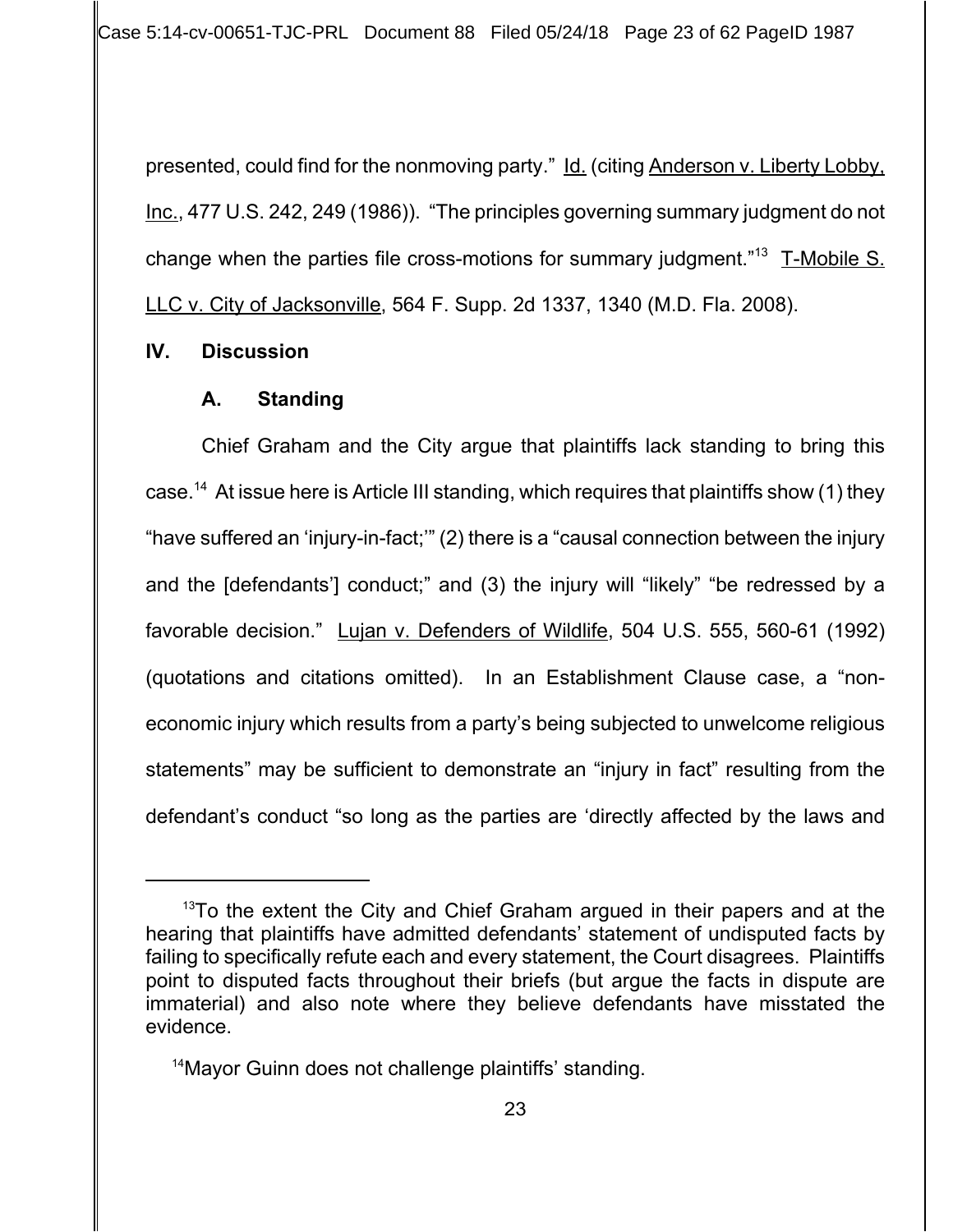Case 5:14-cv-00651-TJC-PRL Document 88 Filed 05/24/18 Page 24 of 62 PageID 1988

practices against whom their complaints are directed.'" Saladin v. City of Milledgeville, 812 F.2d 687, 692 (11th Cir. 1987) (quoting Sch. Dist. of Abington Twp. v. Schempp, 374 U.S. 203, 224 n.9 (1963)). Yet, a party must show more than a mere psychological suffering "produced by observation of conduct with which one disagrees." Valley Forge Christian Coll. v. Ams. United for Separation of Church and State, Inc., 454 U.S. 464, 485 (1982). A "spiritual stake in First Amendment values" is not enough to show injury to support standing. ACLU v. Rabun Cty. Chamber of Commerce, Inc., 698 F.2d 1098, 1103 (11th Cir. 1983). However, where a party is forced to choose between being "subjected to unwelcome religious exercises" and being "forced to assume special burdens to avoid them," that party has suffered an injury in fact sufficient to support standing. Valley Forge, 454 U.S. at 486, n.22; see Saladin, 812 F.2d at 693 (holding plaintiffs who were City residents bore "more than an abstract interest" in having City remove word "Christianity" from its city seal, demonstrating an injury in fact).

In Rabun County, a group of Georgia residents, motivated by their spiritual beliefs or commitment to the separation of church and state, challenged the placement of a large illuminated cross in Georgia's Black Rock Mountain State Park. 698 F.2d at 1101, 1107-08. The Eleventh Circuit found that, notwithstanding the plaintiffs' motivations in bringing suit, two of the plaintiffs demonstrated an injury in fact sufficient to create standing because they were residents of Georgia (albeit living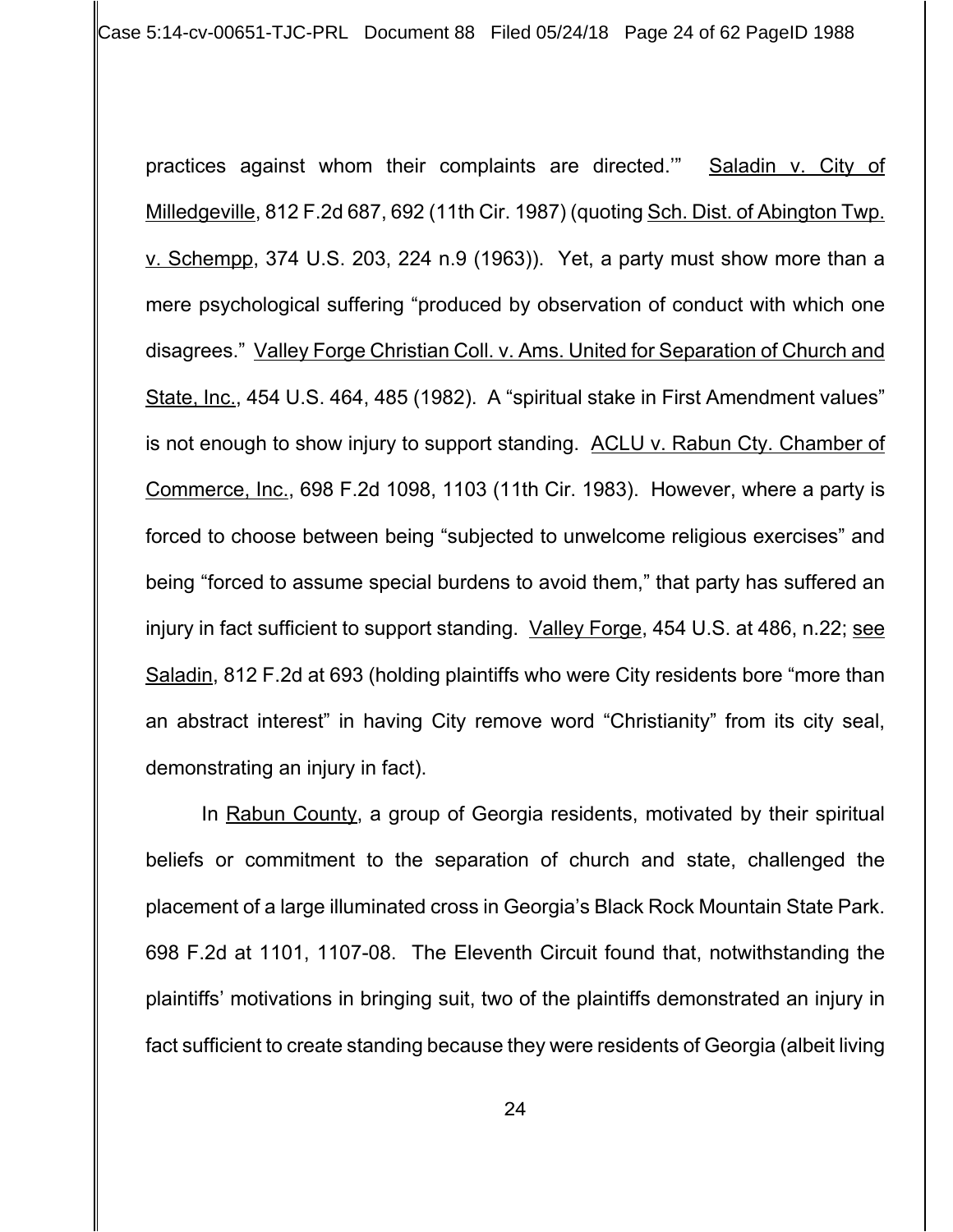more than 100 miles from Black Rock State Park), made use of the state parks, and their use of Black Rock was affected by "the physical and metaphysical impact of the cross." Id. at 1107-08. Thus, they faced a "special burden" of having to use other parks, or using Black Rock, but being subjected to unwelcome religious symbolism if they did so. Id. at 1108. The Eleventh Circuit also stressed that the severity of the plaintiffs' injuries was irrelevant; so long as they demonstrated some direct stake in the outcome, as opposed to a mere interest in the matter, they had shown an injury in fact. Id. (quoting United States v. SCRAP, 412 U.S. 669, 689, n.14 (1973)); see also Pelphrey v. Cobb Cty., 547 F.3d 1263, 1279-80 (11th Cir. 2008) (finding plaintiff had standing to challenge invocation at planning commission meetings where he attended three meetings and watched other meetings on the internet).

The Court found plaintiffs had standing when it ruled on defendants' motion to dismiss. See Doc. 22, adopting Report and Recommendation, Doc. 14. The factual development of the case since then further supports that determination. The undisputed facts reveal that the Hales are residents of Marion County who have attended events in the Downtown Square in Ocala. They saw the Ocala Police Department facebook page and attended the Prayer Vigil because they wanted to observe, but also because they have interest in being a part of the community and are concerned about crime. They attended the Prayer Vigil but were unable to participate in any of the activity because the speakers only invited the audience to pray and sing.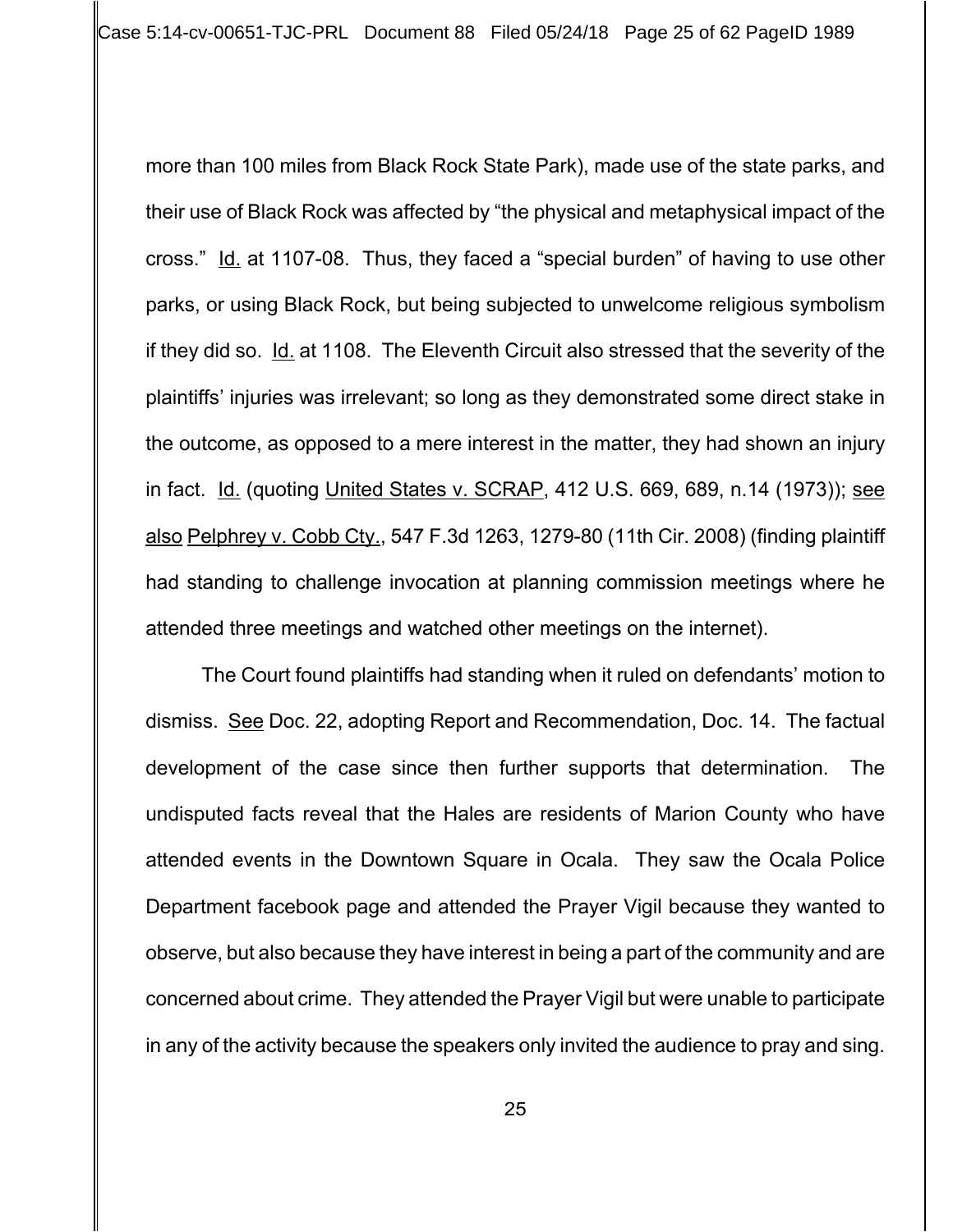The Hales have more than a mere interest in the matter. They have demonstrated an injury in fact. Similarly, Art Rojas lives and works in the City of Ocala. He saw the Ocala Police Department facebook page and attended the Prayer Vigil. He wants his community to be inclusive of all its residents, not just Christians. Like the Hales, Rojas has more than a mere interest in the matter and has demonstrated injury in fact.

Having demonstrated injury in fact, the causal connection and redressability prongs of standing are easily satisfied here. Plaintiffs' injuries are causally connected to the Prayer Vigil which they contend was sponsored by the City of Ocala and its Chief of Police. If proven, an award of nominal damages for conduct that violated the Establishment Clause would redress their injuries. See, e.g., Amnesty Int'l, USA v. Battle, 559 F.3d 1170, 1177-78 (11th Cir. 2009) (explaining that § 1983 allows for the recovery of nominal damages when constitutional rights are violated but do not result in injury giving rise to compensatory damages); Covenant Media of S.C., LLC v. City of North Charleston, 493 F.3d 421, 428 (4th Cir. 2007) (holding that unconstitutional application of the law created a claim redressable by nominal damages); Rabun County, 698 F.2d at 1104, n.10 (explaining that the causal connection requirement was not at issue and, if the plaintiffs suffered an injury from the presence of the cross, it would be redressed by its removal); Saladin, 812 F.2d at 690, n.5 (noting other standing prongs were not at issue). Chief Graham and the City have not argued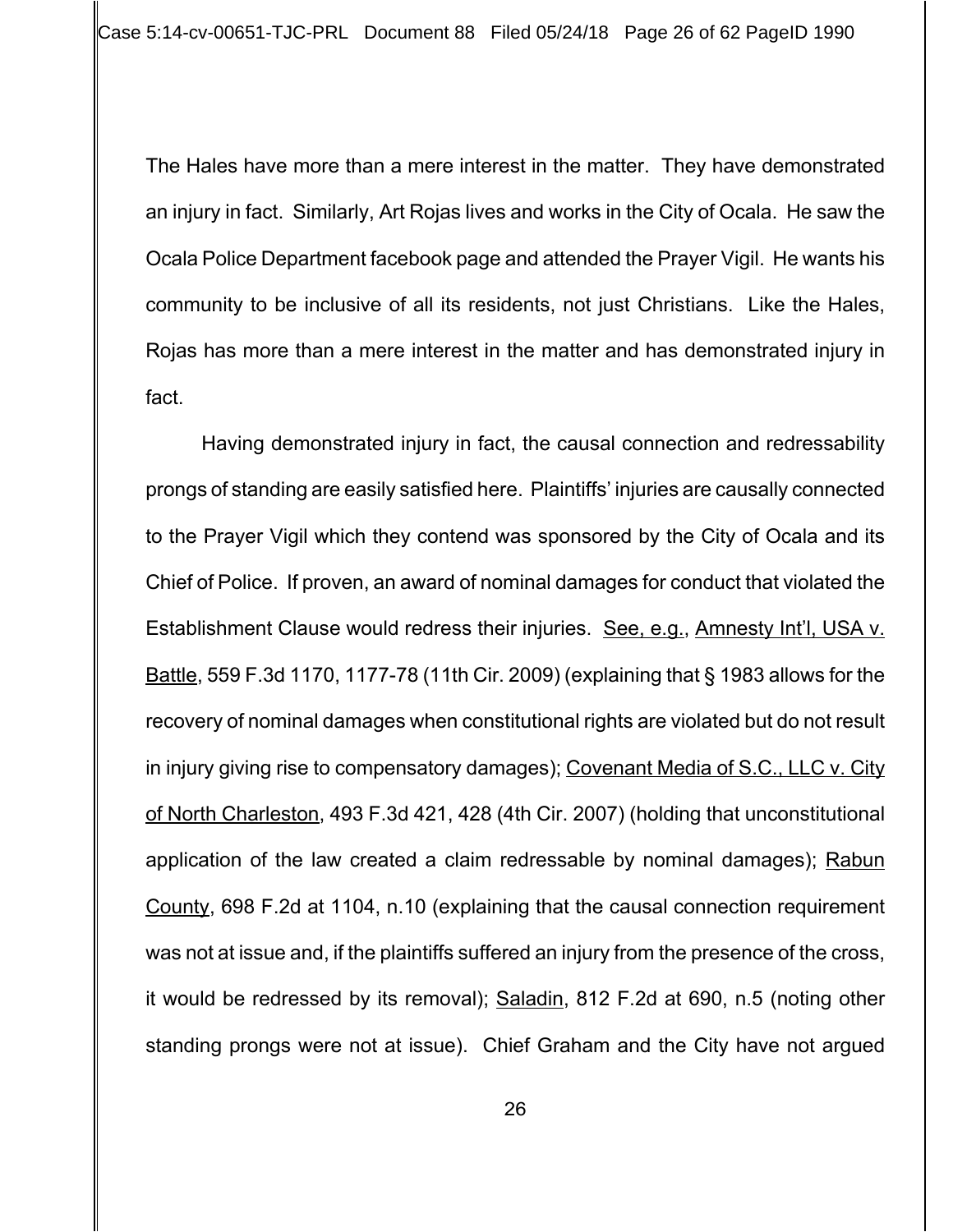otherwise here.

Further, none of the prudential considerations which might counsel toward "judicial constraint" are present– plaintiffs's complaint falls within the zone of interests protected by the Establishment Clause, the issue raised here is not abstract such that it is more appropriately addressed by the legislative branch, and plaintiffs are asserting their own interests. See Saladin, 812 F.2d at 690, 690 n.5 (discussing prudential concerns and finding them clearly satisfied).

The Seventh Circuit's decision in Freedom From Religion Foundation, Inc. v. Obama, 641 F.3d 803 (7th Cir. 2011), upon which the City and Chief Graham rely in challenging plaintiffs' standing, does not compel a different result. Among other legal deficiencies, the plaintiffs in that case were unable to show how a presidential proclamation calling all the nation's citizens to pray or give thanks in accordance with their own faiths and consciences caused them to suffer any special burden, or any burden at all. Id. at 805-08. The circumstances here were different- the citizens of the City of Ocala and Marion County were called to join a Prayer Vigil whose stated purpose was "to show unity and help in this senseless crime spree that is affecting our communities." Doc. 1 at Ex. A. Plaintiffs are citizens of that community and have expressed their interest in being united as a community and in alleviating crime; they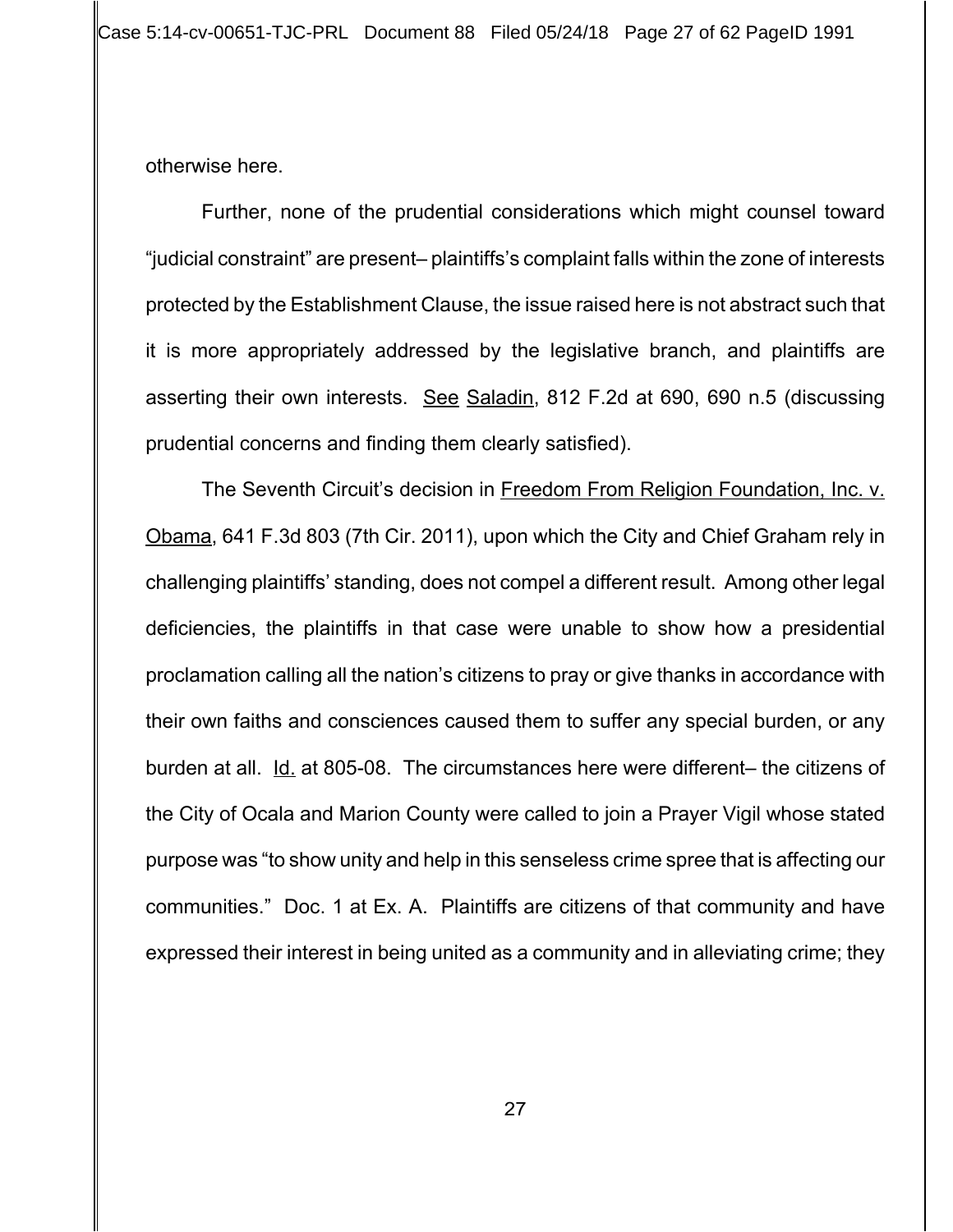thus bore the requisite special burden.<sup>15</sup>

The City and Chief also argue that plaintiffs would have suffered no injury had they simply ignored the facebook page and opted not to attend the Prayer Vigil. But being forced to choose between avoiding the religious message and being involved members of their community was exactly the Hobson's choice creating plaintiffs' injury. See Rabun County, 698 F.2d at 1106-08, 1107 n.17 (explaining that plaintiffs' options to use state parks were restricted by placement of the cross, thereby creating individualized injury as a consequence of the challenged action); see also SCRAP, 412 U.S. at 689, n.14 ("The basic idea that comes out in numerous cases is that an identifiable trifle is enough for standing to fight out a question of principle; the trifle is the basis for standing and the principle supplies the motivation.") (quoting Kenneth Culp Davis, Standing: Taxpayers and Others, 35 U. Chi. L. Rev. 601, 613 (1968))); Am. Humanist Ass'n, Inc. v. Douglas Cty. Sch. Dist. RE-1, 859 F.3d 1243, 1252 (10th

15Moreover, the Seventh Circuit's Freedom From Religion decision reads Supreme Court precedent somewhat differently than the Eleventh Circuit, which is, of course, binding on this Court. See Freedom From Religion, 641 F.3d at 810-11 (Williams, J., concurring) (questioning whether the majority opinion's interpretation of Supreme Court precedent strays too far from rule adopted by every other circuit to have considered the matter, including the Eleventh).

The Court likewise rejects the City and Chief Graham's position stated in oral argument that Newdow v. Bush, 391 F. Supp. 2d 95 (D.D.C. 2005), (which is not binding on this Court in any event) stands for the proposition that only repeated exposure to unwanted religious activity can give rise to standing. Id.(finding Newdow lacked standing to challenge prayer at presidential inauguration and his claims were moot).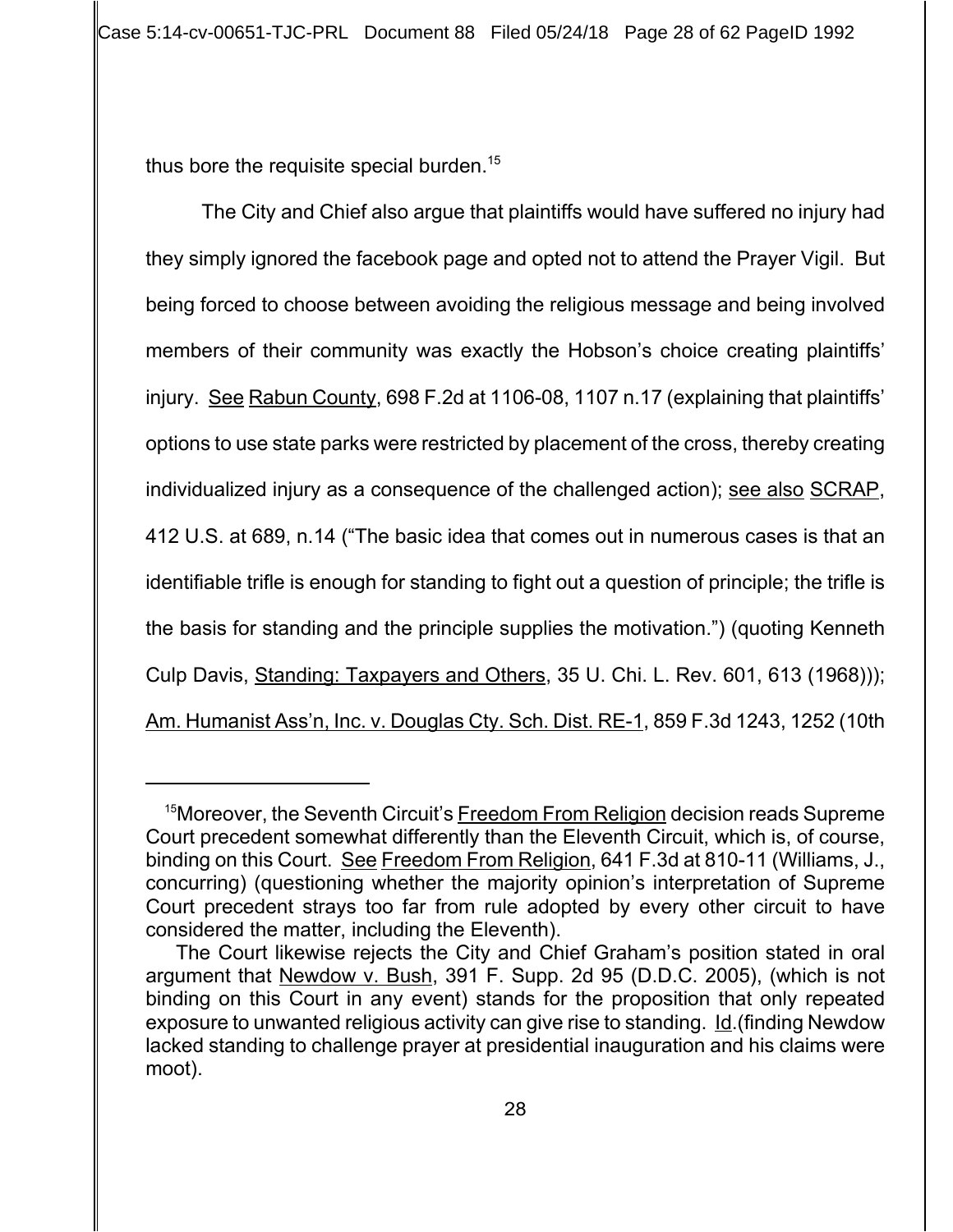Cir. 2017) (finding parent had standing to assert Establishment Clause claim against school board where school sent one flyer and one email asking parents to consider donating to school club's mission trip). Plaintiffs have standing.

#### **B. Establishment Clause**

The Establishment Clause of the First Amendment provides that "Congress shall make no law respecting an establishment of religion, or prohibiting the free exercise thereof." U.S. Const. amend. I. In so stating, "the First Amendment mandates governmental neutrality between religion and religion, and between religion and nonreligion." Epperson v. Arkansas, 393 U.S. 97, 104 (1968). Incorporated through the Due Process Clause of the Fourteenth Amendment, the First Amendment "applies to state and municipal governments, state-created entities, and state and municipal employees." Holloman ex rel. Holloman v. Harland, 370 F.3d 1252, 1268 (11th Cir. 2004) (citations omitted).

"[T]he Establishment Clause was intended to afford protection" against "the three main evils" of "sponsorship, financial support, and active involvement of the sovereign in religious activity." Lemon v. Kurtzman, 403 U.S. 602, 612 (1971) (quotation and citation omitted). Still, "[i]n every Establishment Clause case, [the court] must reconcile the inescapable tension between the objective of preventing unnecessary intrusion of either the church or the state upon the other, and the reality that, as the [Supreme] Court has so often noted, total separation of the two is not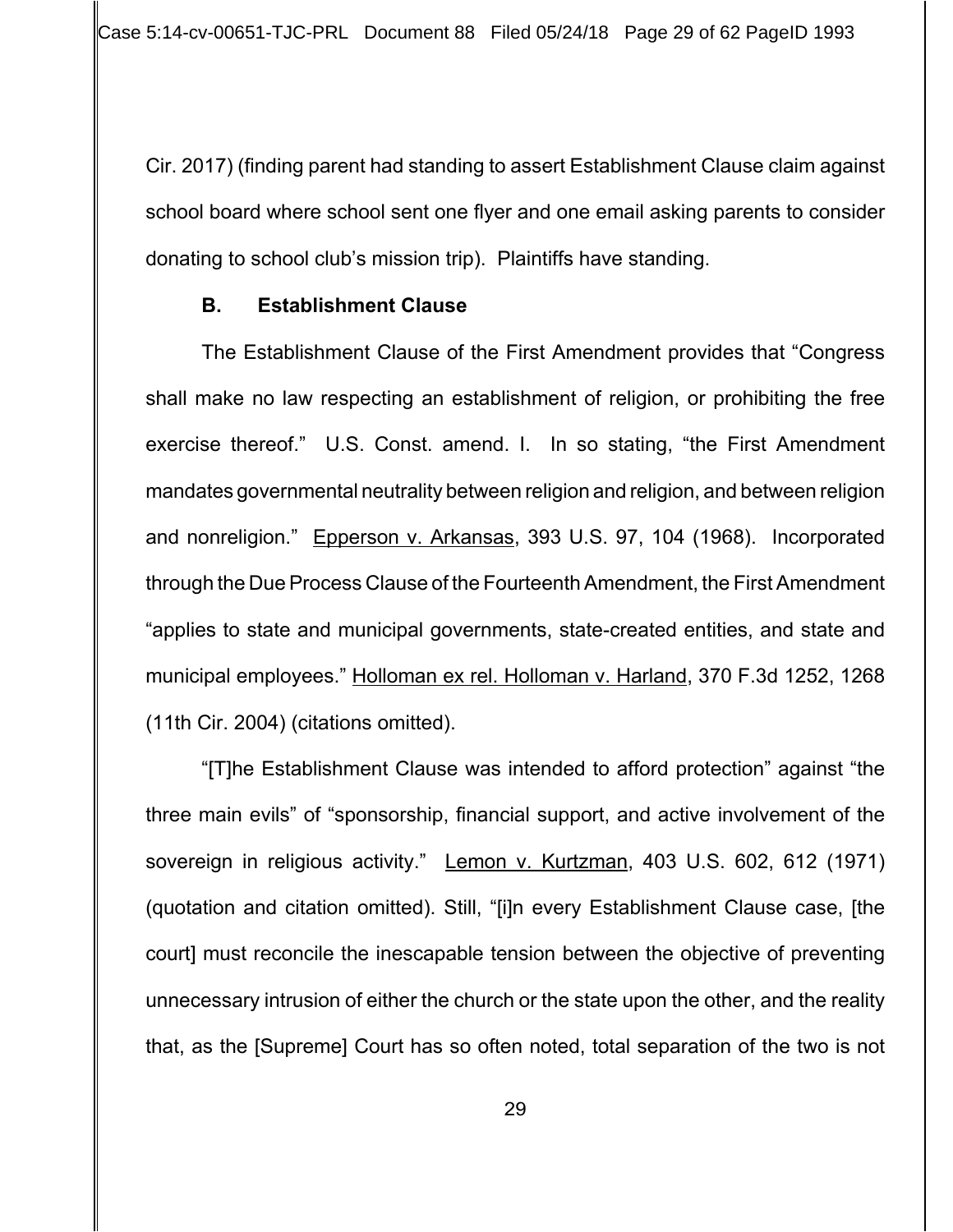Case 5:14-cv-00651-TJC-PRL Document 88 Filed 05/24/18 Page 30 of 62 PageID 1994

possible." Lynch v. Donnelly, 465 U.S. 668, 672 (1984); see also Van Orden v. Perry, 545 U.S. 677, 690 (2005) (plurality opinion) (explaining in a case where a Ten Commandments monument had been in place for forty years on government property with other monuments and historic markers that "[s]imply having religious content or promoting a message consistent with religious doctrine does not run afoul of the Establishment Clause") (citations omitted).

"The Establishment Clause like the Due Process Clauses is not a precise, detailed provision in a legal code capable of ready application." Id. at 678. Thus, "Establishment Clause challenges are not decided by bright-line rules, but on a caseby-case basis with the result turning on the specific facts." Glassroth v. Moore, 335 F.3d 1282, 1288 (11th Cir. 2003); see also Selman v. Cobb Cty. Sch. Dist., 449 F.3d 1320, 1323 (11th Cir. 2006) ("Knowledge of the particular facts and specific circumstances is essential to a determination of whether the governmental acts in question are religiously neutral.").

In Lemon, the Supreme Court enunciated the three part test which is the controlling standard for Establishment Clause jurisprudence: "First, the [government activity] must have a secular . . . purpose; second, its principal or primary effect must be one that neither advances nor inhibits religion;" and third, "the [government activity] must not foster an excessive government entanglement with religion." 403 U.S. at 612-13 (quotation and citations omitted). "[I]f even one of these three principles is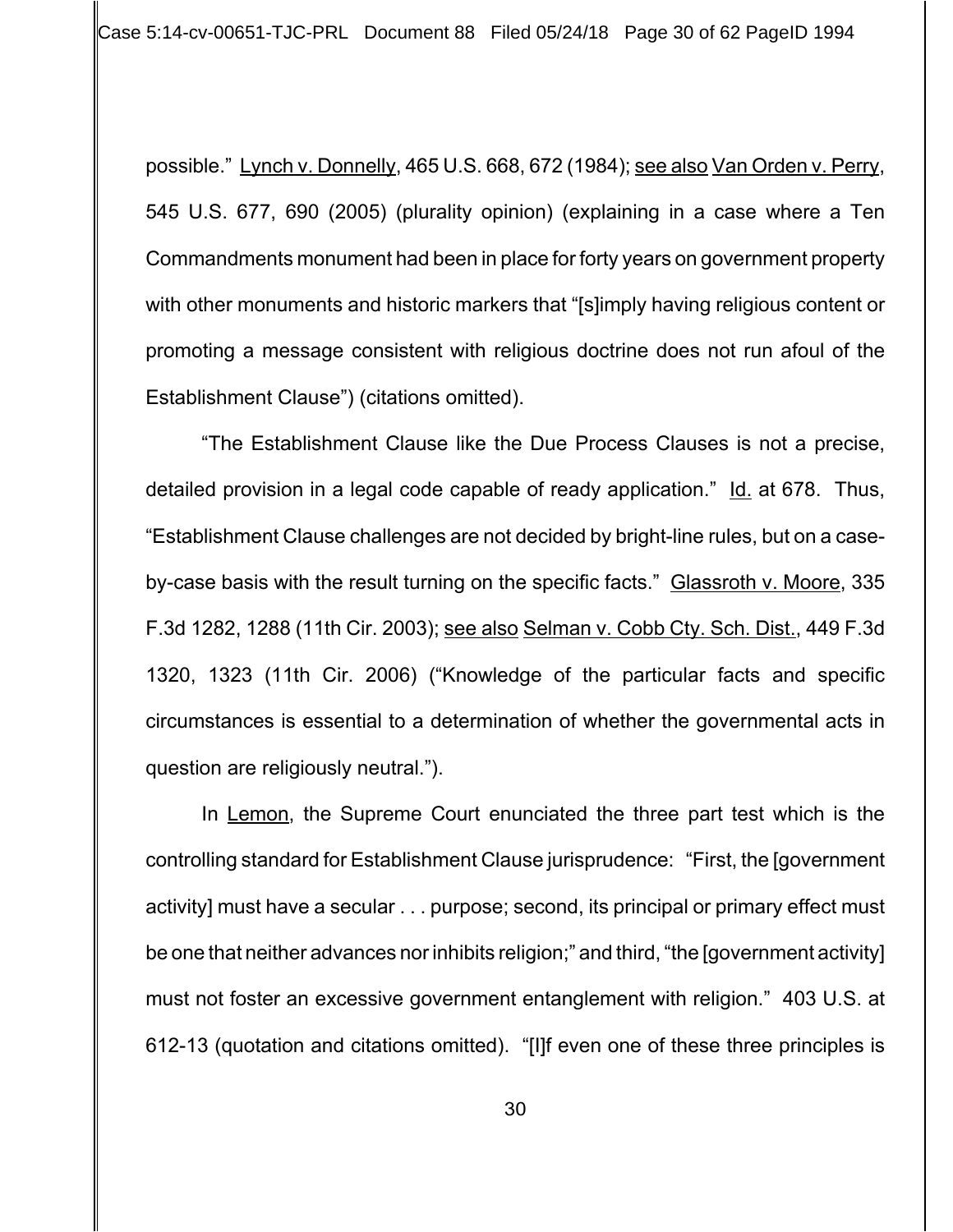Case 5:14-cv-00651-TJC-PRL Document 88 Filed 05/24/18 Page 31 of 62 PageID 1995

violated, the challenged governmental action will be found to violate the Establishment Clause." Rabun County, 698 F.2d at 1109. The factors used to assess the effect of government action are similar to those used to assess whether entanglement is excessive. Agostini v. Felton, 521 U.S. 203, 232-33 (1997). Nonetheless, "while the Court has folded its traditional 'excessive entanglement' inquiry into its 'primary effect' analysis, the substance of its Establishment Clause jurisprudence remains fundamentally unaltered." Holloman, 370 F.3d at 1285; see also McCreary County v. ACLU, 545 U.S. 844 (2005) (reaffirming validity of Lemon test and not citing Agostini). Although they have cited cases for certain propositions that used other tests, the parties all agree the Lemon test applies to this Establishment Clause case.

Lemon's purpose prong is viewed objectively, taking into account "the traditional external signs that show up in the text, legislative history, and implementation of the statute, or comparable official act." McCreary, 545 U.S. at 862 (quotations and citations omitted). This consideration should include "the implementation of government action," knowledge about "the specific sequence of events" leading to the action, and "the history and context of the community and forum in which" the action occurs. Id. at 866 (reviewing cases). Where a predominantly religious purpose is found, it is often because "the government action itself bespoke the purpose," leaving the court to draw the "commonsense conclusion" from the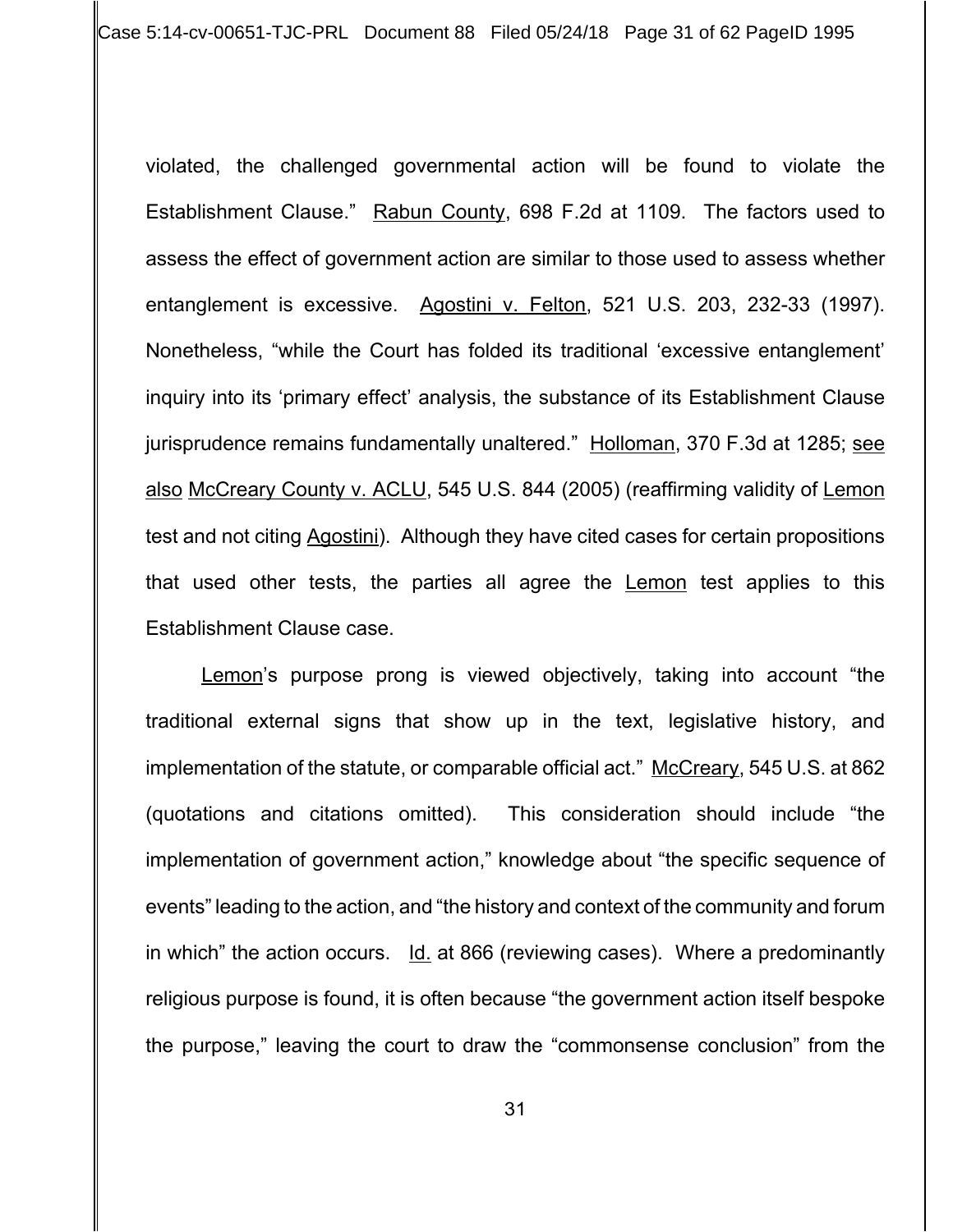Case 5:14-cv-00651-TJC-PRL Document 88 Filed 05/24/18 Page 32 of 62 PageID 1996

"openly available data" that the purpose was religious. Id. at 862-63 (citations omitted). Thus, although a government official's "stated reasons will generally get deference, the secular purpose required has to be genuine, not a sham, and not merely secondary to a religious objective." Id. at 864.

In applying the Lemon test's purpose prong to a case involving prayer in public

school, the Eleventh Circuit explained that:

[P]rayer is the quintessential religious practice [which] implies that no secular purpose can be satisfied. The primary effect of prayer is the advancement of ones['] religious beliefs. It acknowledges the existence of a Supreme Being. The involvement of [the defendant school district] in such activity involves the state in advancing the affairs of religion. The Supreme Court and this circuit have indicated that such prayer activities cannot be advanced without the implication that the state is violating the establishment clause.

Jaffree v. Wallace, 705 F.2d 1526, 1534-35 (11th Cir. 1983) (citations omitted); see also Karen B. v. Treen, 653 F.2d 897, 901 (5th Cir. Unit A Aug. 1981) (rejecting officials' statements of secular purpose because "prayer is a primary religious activity in itself" and its observance in a public school classroom has an "obvious[ ] religious purpose").

In a more recent school prayer case, the Eleventh Circuit reaffirmed the point of Jaffree and Treen, stating that "[b]ecause prayer is 'a primary religious activity in itself,' a teacher or administrator's intent to facilitate or encourage prayer in a public school is per se an unconstitutional intent to further a religious goal." Holloman, 370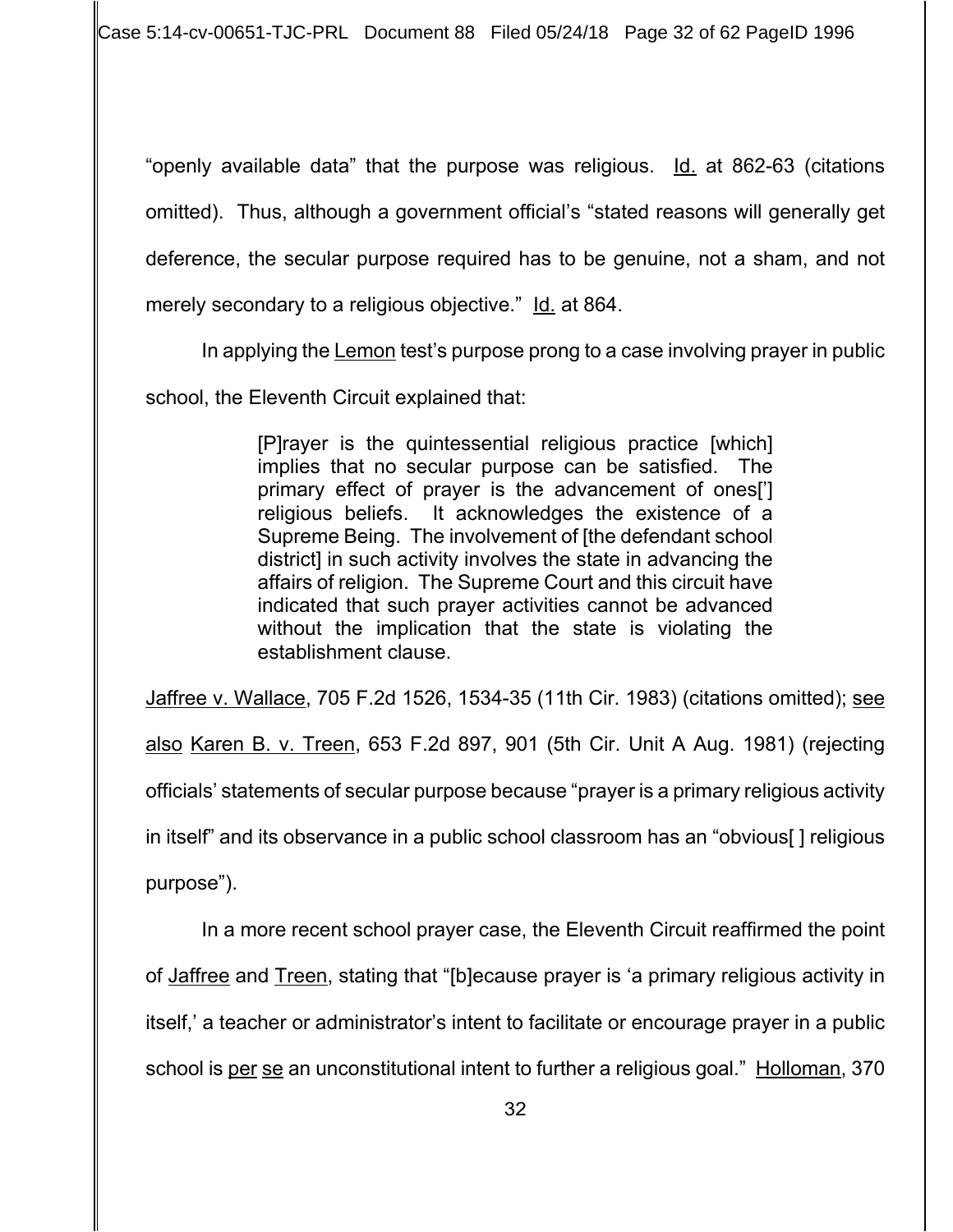Case 5:14-cv-00651-TJC-PRL Document 88 Filed 05/24/18 Page 33 of 62 PageID 1997

F.3d at 1285 (quoting Treen, 653 F.2d at 901). In Holloman, the Eleventh Circuit explained that notwithstanding the teacher's goal of teaching compassion, the consequences of instituting that goal through prayer ran afoul of the purpose prong in the Establishment Clause analysis. Id. at 1285-86. "The unmistakable message of the Supreme Court's teachings is that the state cannot employ a religious means to serve otherwise legitimate secular goals." Id. at 1286 (quoting Treen, 653 F.2d at 901).

But this is not a school prayer case<sup>16</sup> and, under the Establishment Clause, "detail is key." McCreary, 545 U.S. at 867. Thus, the Court must "look to the record of evidence showing the progression leading up to" the Prayer Vigil along with the event itself to determine its purpose.<sup>17</sup> McCreary, 545 U.S. at 868. Given that the

<sup>&</sup>lt;sup>16</sup>Nor is it a legislative prayer case. <u>See</u> Order (Doc. 22) (adopting Report and Recommendation (Doc. 14) (noting that this is not a case about legislative prayer, which is an exception to the Establishment Clause analysis, citing Marsh v. Chambers, 463 U.S. 783 (1983) and Pelphrey v. Cobb County, 547 F.3d 1263, 1269 (11th Cir. 2008))). See also County of Allegheny v. ACLU, 492 U.S. 573, 603 n.52 (1989) ("Legislative prayer does not urge citizens to engage in religious practices, and on that basis could well be distinguishable from an exhortation from government to the people that they engage in religious conduct."), abrogated on other grounds by Town of Greece v. Galloway, 134 S. Ct. 1811 (2014).

 $17$ Throughout this analysis, the Court views the conduct as a continuum of action, from the meeting at which the Prayer Vigil was first suggested to the Prayer Vigil itself. To the extent the City and Chief Graham have parsed the evidence such that the facebook post and the Prayer Vigil are analyzed separately and each in a vacuum, the Court does not find support for that approach in the allegations of the complaint, or in the law.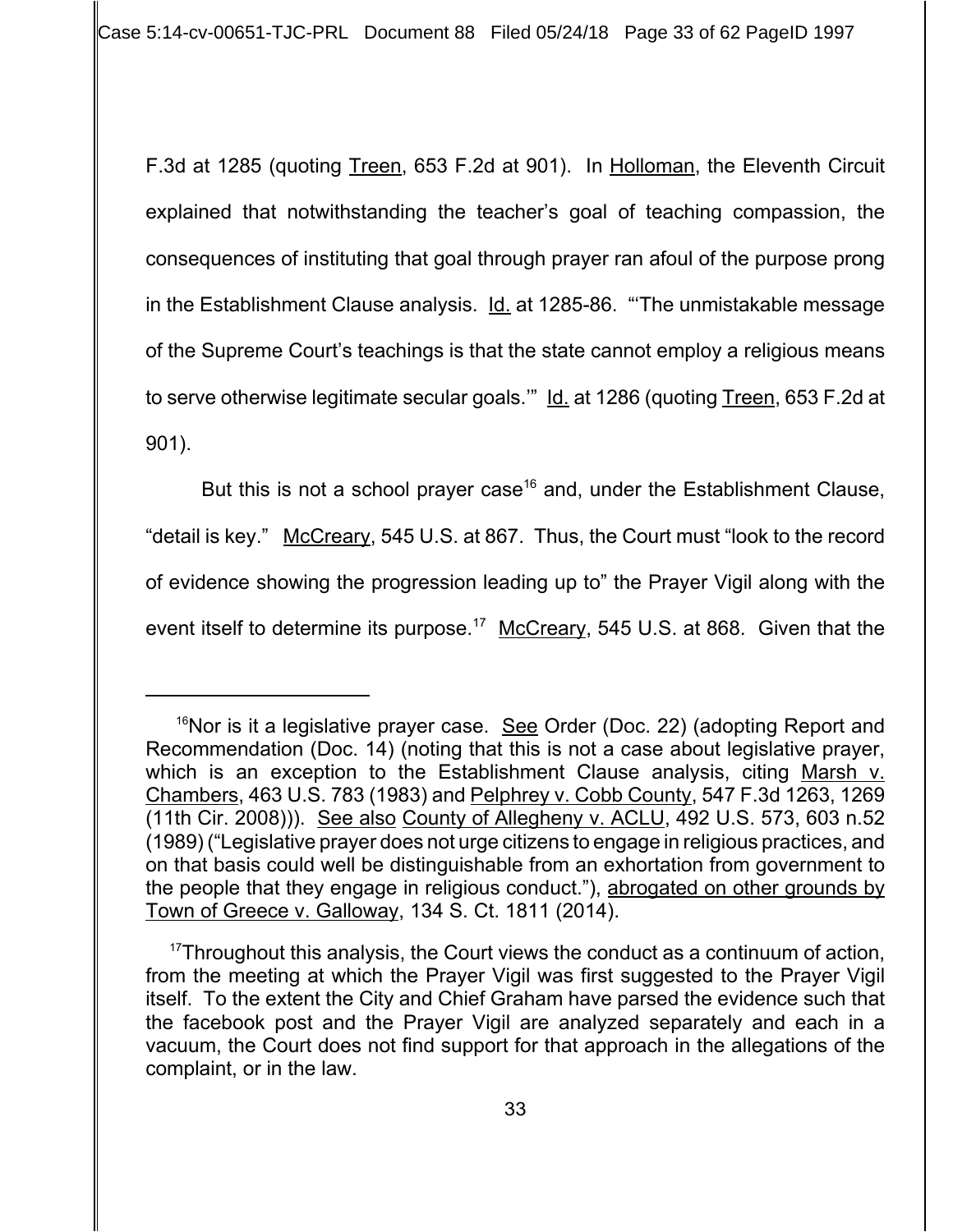facebook page posting by the Ocala Police Department asked Ocala's citizens to join in "fervent prayer"– an undisputedly religious action, and that the Prayer Vigil consisted of chaplains offering Christian prayers and singing from the stage<sup>18</sup> with responsive audience participation, a reasonable observer would find that the Prayer Vigil had a religious purpose. That the Chief's original purpose in convening the group was to combat crime, that the facebook letter discussed the recent crime spree, and that uniformed police officers, including the Chief, may have engaged various members of the crowd for that secular purpose, does not derogate from the overall religious nature of the event. The "openly available data support[s] a commonsense conclusion that a religious objective permeated" the Prayer Vigil. McCreary, 545 U.S. at 863, 869 (finding "reasonable observer could only think" posting of a particularly religious version of Ten Commandments, allegedly displayed to educate about founding of legal documents, had religious purpose where other foundational documents were only included as a result of litigation and where pastor spoke at the dedication ceremony delivering religious message).

The Court next considers whether the "principal or primary effect" of the Prayer Vigil was "one that neither advance[d] nor inhibit[ed] religion." Lemon, 403 U.S. at 613. "The effect prong asks whether the practice under review in fact would convey

<sup>&</sup>lt;sup>18</sup>The only song Chief Graham recalled hearing at the Prayer Vigil was "God Bless" America." Graham Depo. (Doc. 54-10) at Tr. 140. Ms. Porgal recalled that the words were changed to "God Heal America." Porgal Depo. (Doc. 54-13) at Tr. 35.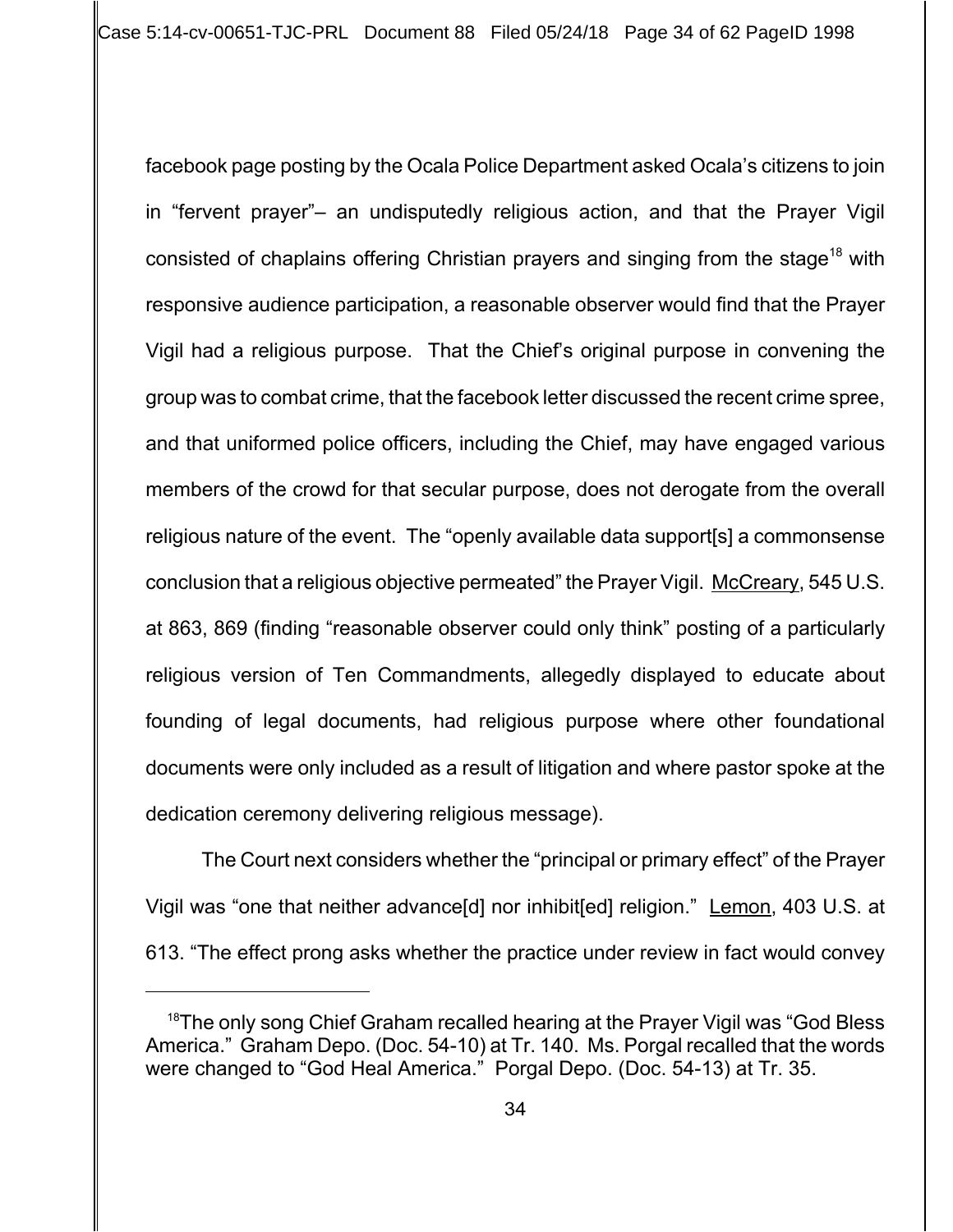a message of endorsement or disapproval [of religion] to an informed, reasonable observer." Glassroth, 335 F.3d at 1297 (quotation, citation, and alteration omitted). The effect is analyzed without regard to the government's actual purpose. Wallace v. Jaffree, 472 U.S. 38, 56 n.42 (1985) (quoting Lynch, 465 U.S. at 690 (O'Connor, J., concurring)).

Though held in a public space (Ocala's Downtown Square), the event here– a prayer vigil– can hardly be thought to be anything other than an endorsement of religion. The content of the facebook letter (inviting the community to come join in fervent prayer), the name of the event ("Community Prayer Vigil"), the nature of the speakers' remarks (Christian prayers and songs), the participation from the crowd (responding in religious colloquy with speakers, holding hands in circles, bowing heads), all bespeak the religious effect of the activity, which was to promote prayer. See Holloman, 370 F.3d at 1286 (finding teacher's conduct failed Lemon's "effect" prong because the effect of her call for students to pray promoted the "quintessential religious practice" of praying, "endors[ed] religious activity, [and] encourag[ed] or facilitat[ed] its practice") (quotation and citation omitted); Gilfillan v. City of Philadelphia, 637 F.2d 924, 930-31 (3d Cir. 1980) (finding city's expenditures to create platform from which Pope would celebrate a Mass and deliver a sermon to over 1,000,000 people had religious effect, notwithstanding that Pope would be celebrating Mass and delivering a sermon even if city had not provided the platform);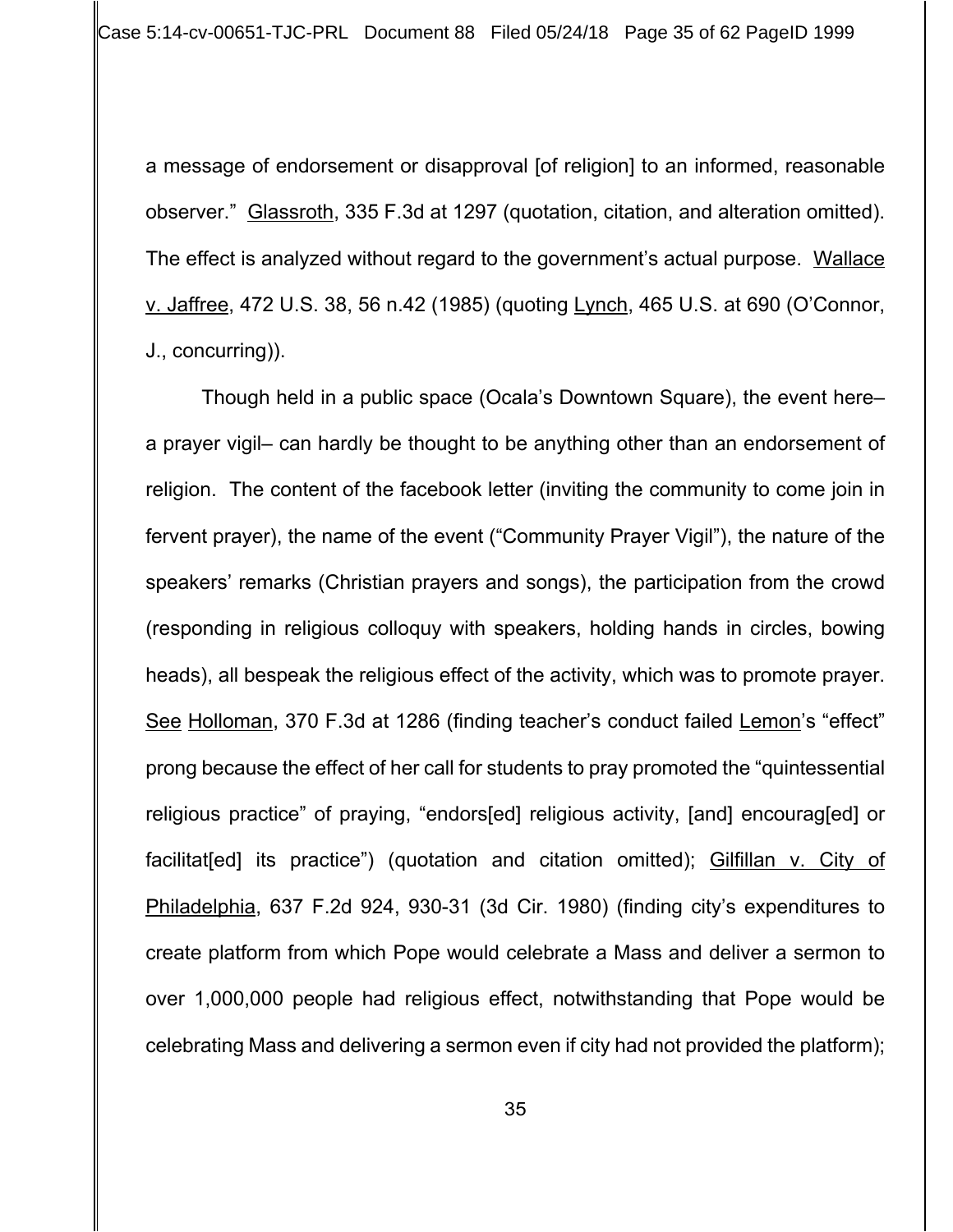Hewett v. City of King, 29 F. Supp. 3d 584, 635 (M.D.N.C. 2014) (finding mayor's delivery in his official capacity of religious messages at privately sponsored annual public commemorative events which featured Christian prayer practices had effect of City endorsement of Christianity); see also Milwaukee Deputy Sheriffs' Ass'n v. Clarke, 588 F.3d 523, 528-29 (7th Cir. 2009) (finding sheriff's invitation to religious group to speak at mandatory employee meetings gave appearance of state endorsement of religion in violation of Establishment Clause); cf. Am. Atheists, Inc. v. Port Auth. of N.Y. & N.J., 760 F.3d 227, 243-44 (2d Cir. 2014) (finding reasonable observer would know Ground Zero Cross held such historical significance to the story of the 9/11 recovery that its inclusion with hundreds of other artifacts at government museum had effect of ensuring historical completeness and not of promoting religion).

The last prong of the Lemon test asks whether the government activity "foster[ed] an excessive government entanglement with religion." 403 U.S. at 613 (quotation and citations omitted). "For the First Amendment rests upon the premise that both religion and government can best work to achieve their lofty aims if each is left free from the other within its respective sphere." McCollum v. Bd. of Ed., 333 U.S. 203, 212 (1948). "Entanglement is a question of kind and degree," Lynch, 465 U.S. at 684. Compare Gilfillan, 637 F.2d at 931-32 (finding city failed entanglement test based on city's joint planning with Archdiocese for Pope's visit and divisiveness engendered in the community as evidenced by lawsuits), and Hewett, 29 F. Supp. 3d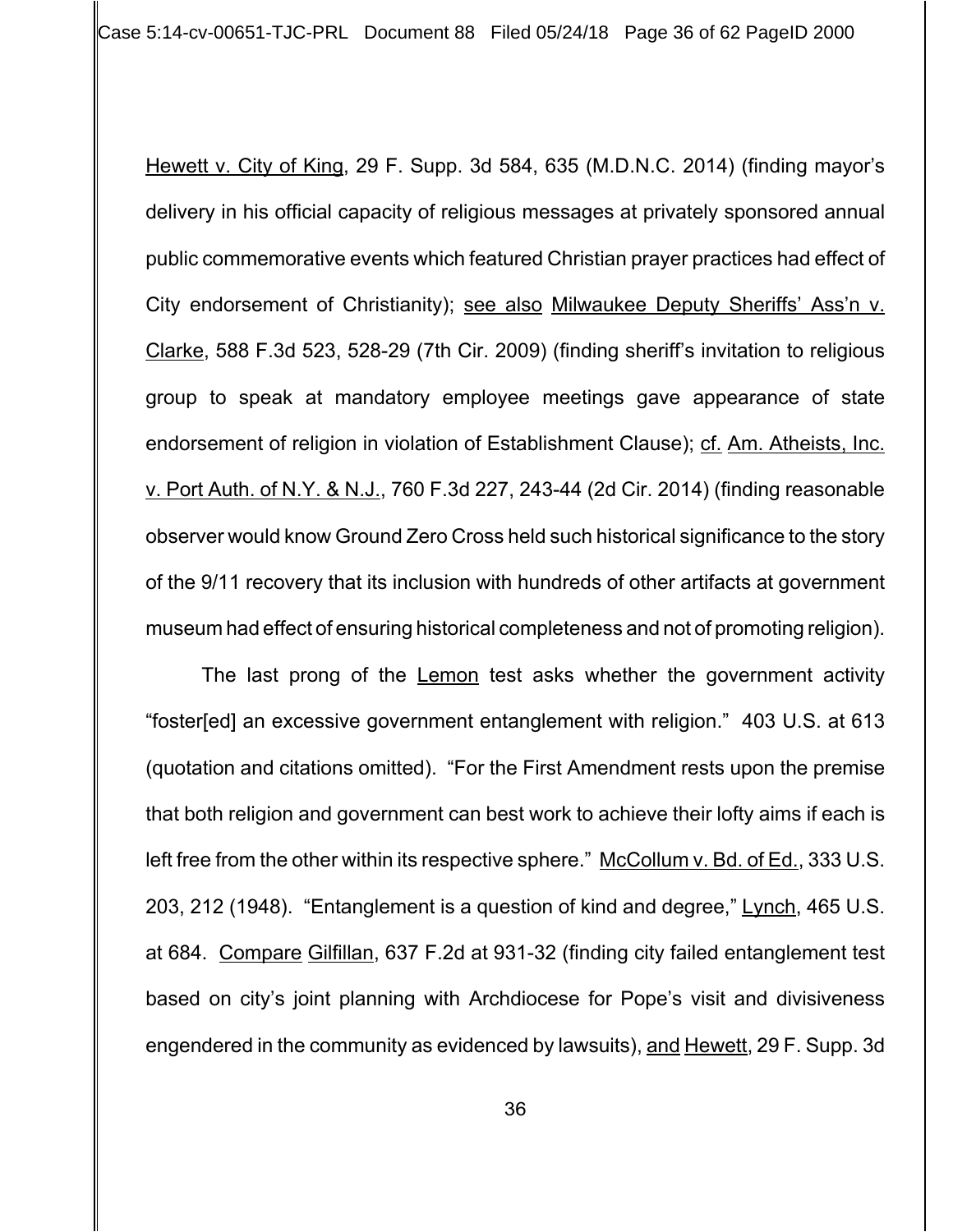Case 5:14-cv-00651-TJC-PRL Document 88 Filed 05/24/18 Page 37 of 62 PageID 2001

at 635 (finding excessive entanglement based on mayor's delivery of religious messages while in his official capacity), with Lynch, 465 U.S. at 684 (finding no excessive entanglement where there was no evidence of contact with church authorities concerning content or design of creche exhibit, and city bore no maintenance costs). Even without more, an invitation by a city police department encouraging the community's attendance at a Prayer Vigil entangles the government with religion. Given the additional involvement of the Ocala Police Department Chaplains in organizing and participating in the event while wearing their Ocala Police Department uniforms, the entanglement was excessive. Indeed, it is apparent that without the Chief's invitation, the involvement of police officials in planning the event, and the Ocala Police Department Chaplains' participation, there would not have been a Prayer Vigil at all.

Having failed each of Lemon's three prongs, the Prayer Vigil would appear to violate the Establishment Clause. Even the City and Chief Graham agreed at oral argument that a government entity or actor may not organize and hold a prayer vigil without violating the Establishment Clause.<sup>19</sup> But they say that is not what happened here. Rather, they contend the Prayer Vigil was a community-sponsored activity, not

 $19$ For his part, the Mayor does not admit that the government couldn't host a prayer vigil if it chose to do so, but he has confused the law that applies to legislative prayer with that applicable in most other Establishment Clause challenges, including this one. See Doc. 53 (Mayor's brief). The Mayor maintained this erroneous position at oral argument.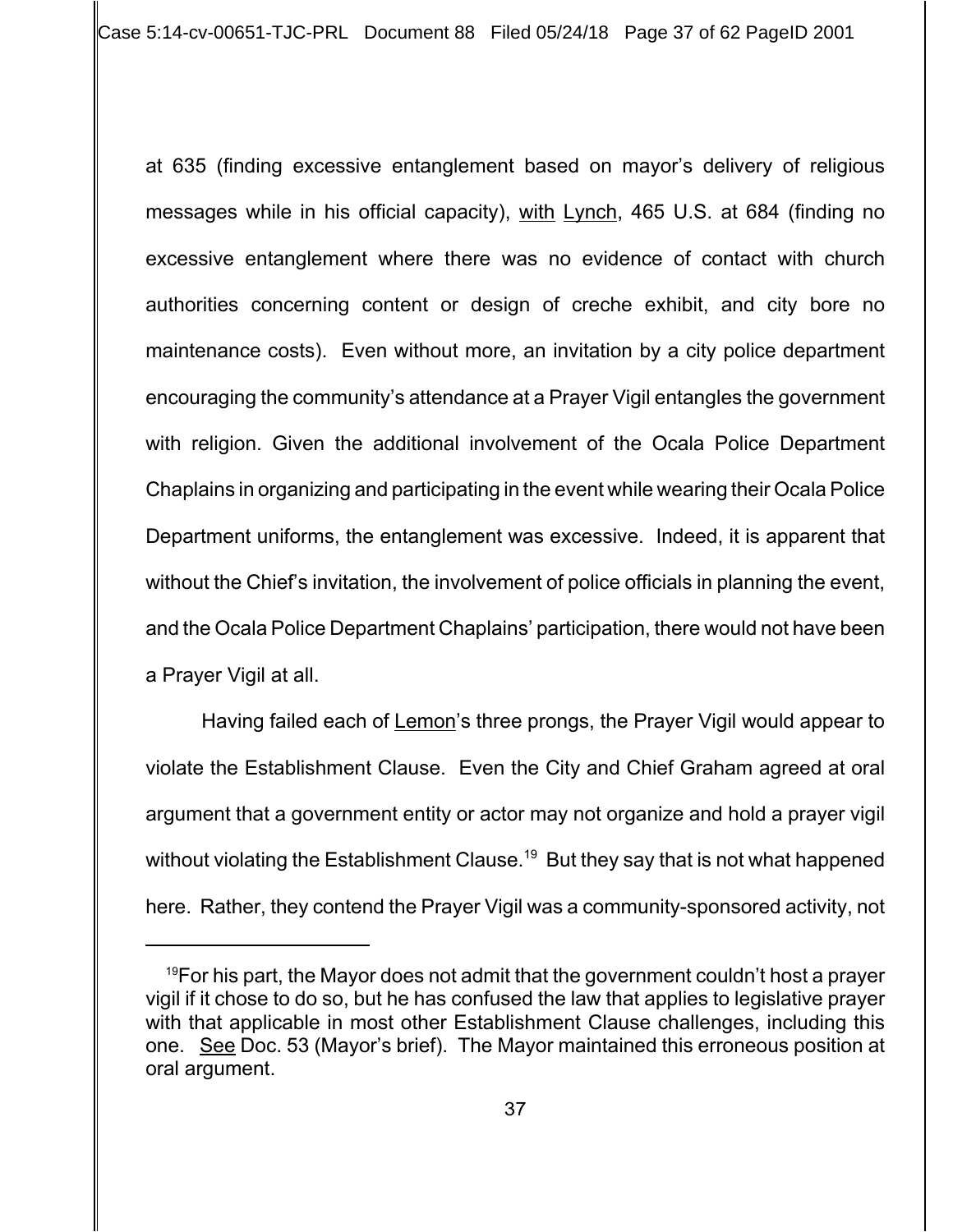a government-sponsored event. And for their part, plaintiffs don't disagree that it would be perfectly appropriate for the community or any non-government segment thereof to organize and hold a prayer vigil in the public Downtown Square. $20$  What this case turns on, then, is: Whose Prayer Vigil was this?

While a more typical Establishment Clause case might focus on whether a statute or government activity has run afoul of the Lemon test, some, like here, hinge on whether the activity at issue belongs to the government at all. In Adler v. Duval County School Board, 250 F.3d 1330 (11th Cir. 2001), the Eleventh Circuit, sitting en banc to review its prior decision on remand from the Supreme Court, considered whether the school board violated the Establishment Clause when its policy permitted high school seniors to decide whether (or not) to have a student speaker of their choosing at graduation who could then deliver whatever message the student wanted without review or monitoring from any school officials. 250 F.3d at 1332. In reinstating its earlier opinion, the Eleventh Circuit again determined that even though the graduation itself was a school-sponsored event, and the school board policy authorized a student message, the policy did not violate the Establishment Clause because school officials could not dictate that there would even be a student message

 $^{20}$ Indeed, as Chief Graham suggested in his emails to some of the plaintiffs, the City would abridge the First Amendment rights of its citizens if it denied them use of the public Downtown Square for prayer. See Fowler v. Rhode Island, 345 U.S. 67 (1953) (striking city ordinance which prohibited making any public religious or political address in city parks).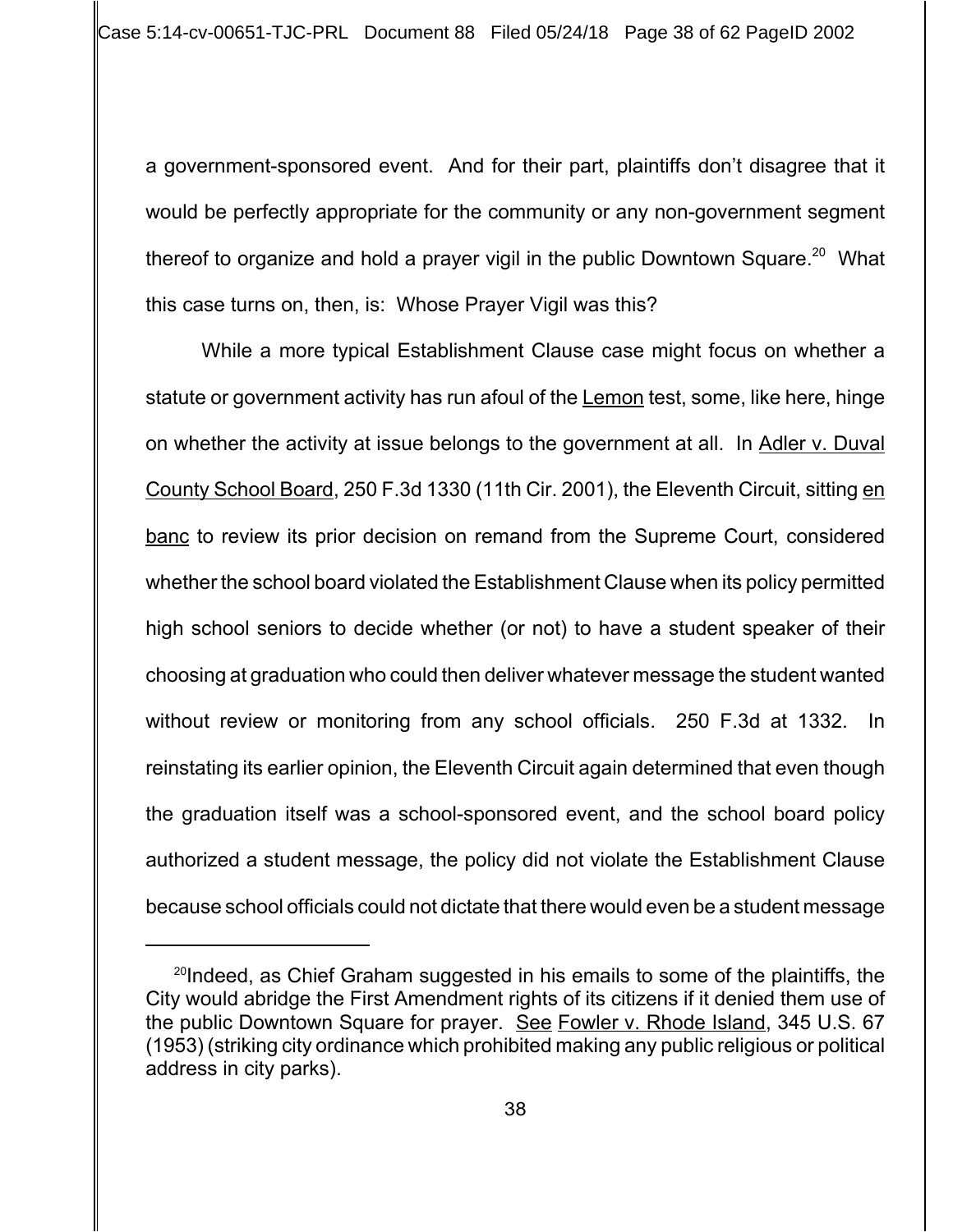and, if there was, school officials had no control over who would deliver it or the content of the message. Id. at 1341-42. Thus, the speech was not "state-sponsored" and therefore could not violate the Establishment Clause. Id. 1342; see also Holloman, 370 F.3d at 1287 ("While purely private prayer by students is constitutionally protected, prayer that is led, encouraged, or facilitated by school personnel is constitutionally prohibited").

In another case raising the question of state sponsorship, Doe v. Village of Crestwood, 917 F.2d 1476 (7th Cir. 1990), a city employee, who was also a member of a club involved with an annual village-sponsored Italian festival in a public park, invited a Roman Catholic priest to deliver a mass during the festival. 917 F.2d at 1477-78. Reviewing the district court's injunction to stop the mass, the Seventh Circuit noted, "everything turns on who is putting on this mass." Id. at 1479. Looking at the slim record available on the emergency motion for stay, the court considered that a city employee selected and recruited the priest, and advertisements and other publicity for the event referred to "us" and "our" (meaning the village) and did not mention that anyone other than the village was sponsoring the mass. Id. From this, the Seventh Circuit determined that the record supported the district court's finding that the mass was sponsored by the government in violation of the Establishment Clause. <u>Id.</u>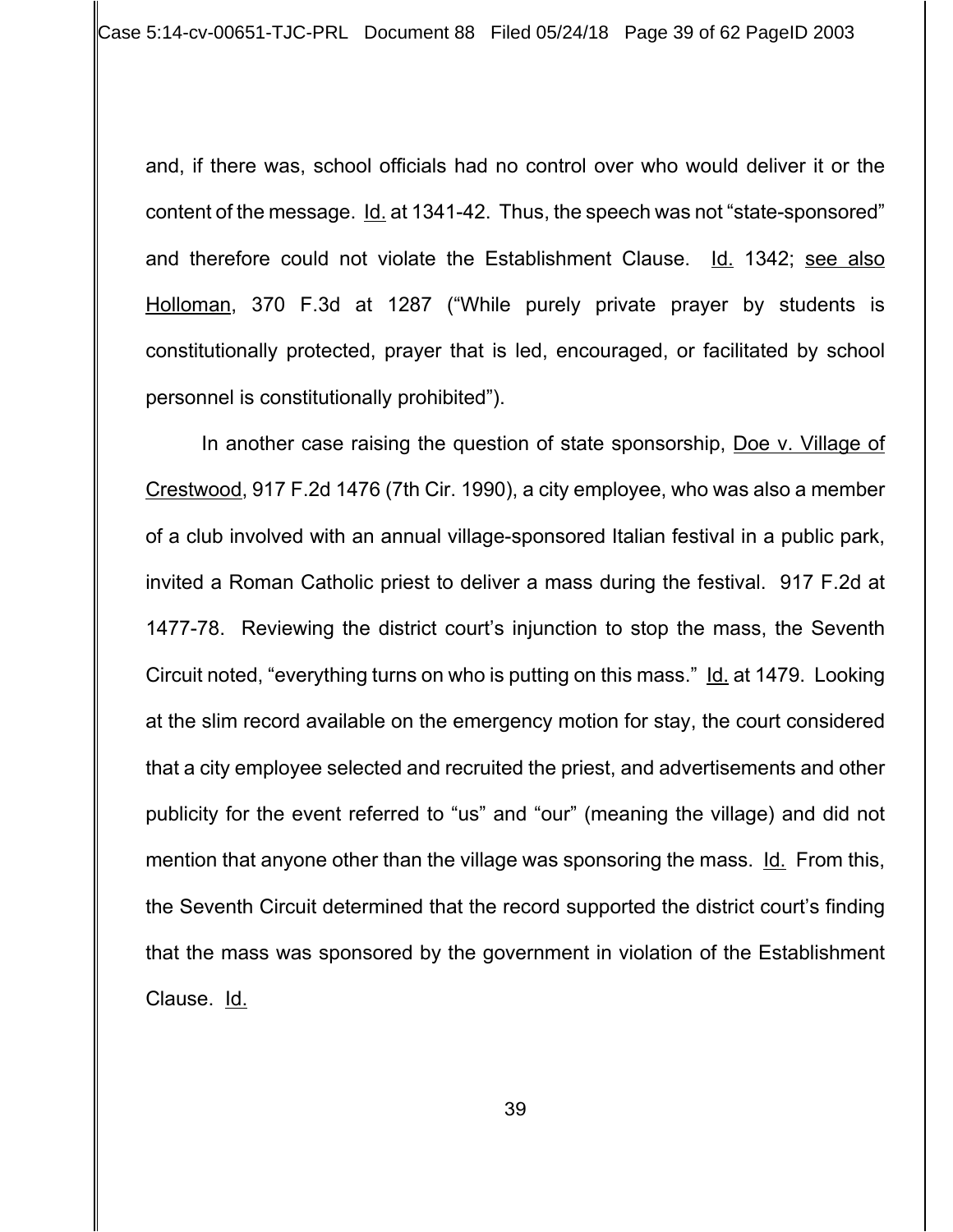Case 5:14-cv-00651-TJC-PRL Document 88 Filed 05/24/18 Page 40 of 62 PageID 2004

Similarly, in Newman v. City of East Point, 181 F. Supp. 2d 1374 (N.D. Ga. 2002), the plaintiffs sought to enjoin the city and its mayor from holding the mayor's annual prayer breakfast. Id. at 1380. The city argued it was not promoting or endorsing the event, it was privately paid for and was not going to be held on city property. Id. at 1376. But plaintiffs demonstrated that in the past, city resources had been used to organize, promote, and pay for the mayor's prayer breakfast. Id. at 1380. This evidence included a letter from the mayor on city letterhead advising clergy about the breakfast and inviting them to participate in the planning and soliciting donations for the event; memoranda from the mayor to a city employee requesting reimbursements related to the prayer breakfast; and the inclusion of the event in a city-produced community flyer about other city-led events. Id. The court determined plaintiffs' showing was sufficient to secure an injunction prohibiting the city and the mayor in her official capacity from organizing, advertising, promoting, or endorsing the breakfast or using city resources to do so.<sup>21</sup> Id. at 1381-82; see also Marrero-Mendez v. Calixto-Rodriguez, 830 F.3d 38, 45-46 (1st Cir. 2016) (holding that police commander's initiation of prayer with two commanding officers during official

 $21$ The court denied plaintiffs' request to enjoin the mayor's prayer breakfast from taking place at all, and the request to enjoin the mayor or city officials from attending, finding they had a right as citizens to attend and the defendants had provided assurance the event would not use city facilities, funding, or resources, and would not have the appearance of being endorsed by the city. Newman, 181 F. Supp. 2d at 1382.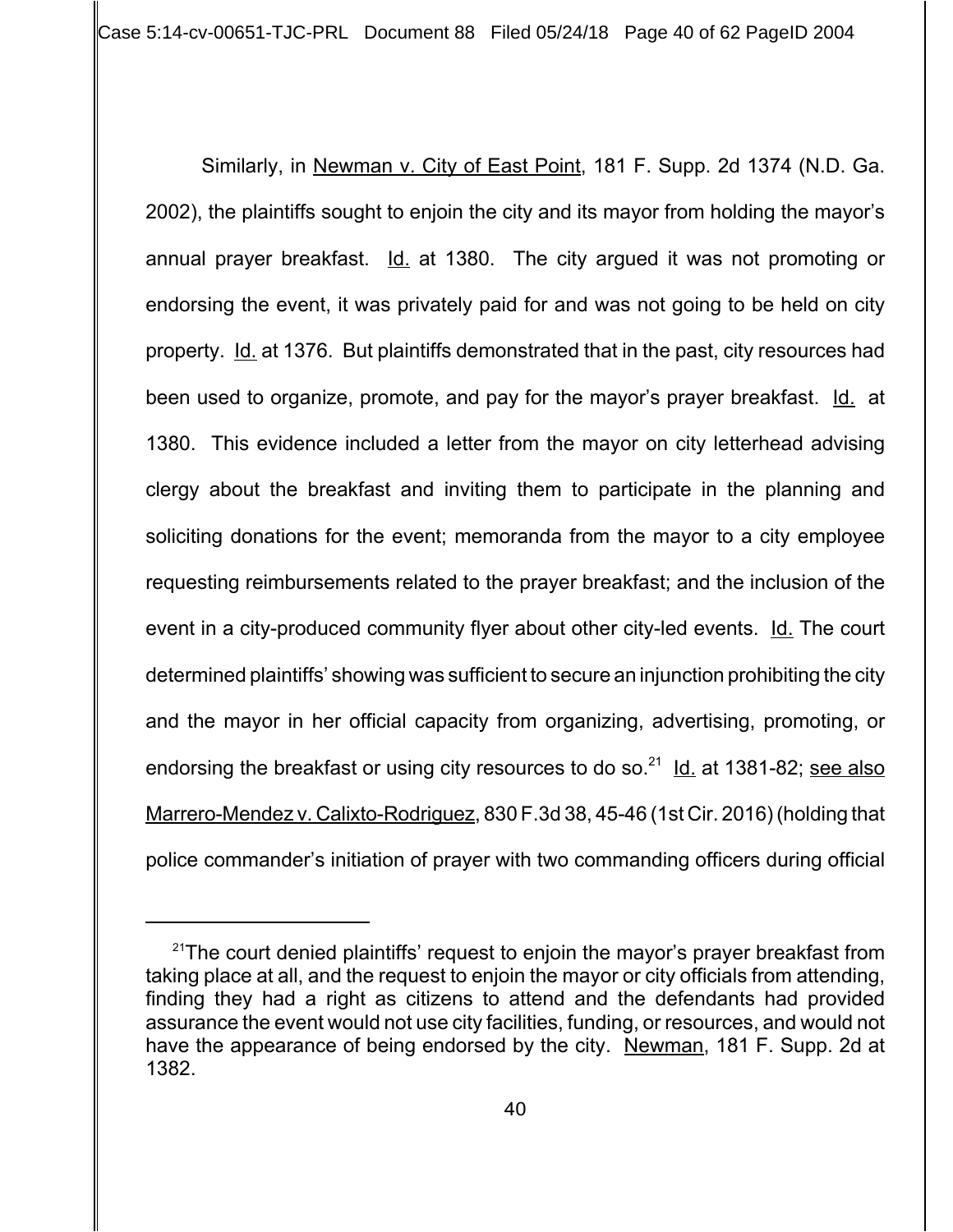meeting of police officers could not be anything but state-sponsored prayer and "only the plainly incompetent or those who knowingly violate the law" could deny that "a religious practice . . . conducted by a state official at a state function [is] state sponsorship") (quotations and citations omitted); cf. Hewett, 29 F. Supp. 3d at 620-23 (determining that (usually Christian) flags attached to city flag pole flown in public park pursuant to a lottery program were private speech, notwithstanding that they had some elements of being public speech, because purpose was to allow individual citizens to honor veterans in manner of their choosing).

From these cases and others, it is apparent that for purposes of the Establishment Clause, whether an activity "belongs to" or is "sponsored by" the government turns on the degree to which a government entity or official initiated,  $22$ organized,<sup>23</sup> facilitated,<sup>24</sup> promoted,<sup>25</sup> provided space for,<sup>26</sup> paid for,<sup>27</sup> supervised,<sup>28</sup>

 $^{26}$ Newman, 181 F. Supp. 2d at 1376; Village of Crestwood, 917 F.2d at 1479.

 $27$ Newman, 181 F. Supp. 2d at 1380.

<sup>&</sup>lt;sup>22</sup>Village of Crestwood, 917 F.2d at 1479; McCreary, 545 U.S. at 869; Marrero-Mendez, 830 F.3d at 45.

 $23$ Newman, 181 F. Supp. 2d at 1380.

24Holloman, 370 F.3d at 1287, 1288.

<sup>&</sup>lt;sup>25</sup>Newman, 181 F. Supp. 2d at 1380; Village of Crestwood. 917 F.2d at 1479.

<sup>&</sup>lt;sup>28</sup> Holloman, 370 F.3d at 1287; Santa Fe Ind. Sch. Dist. v. Doe, 530 U.S. 290, 310 (2000).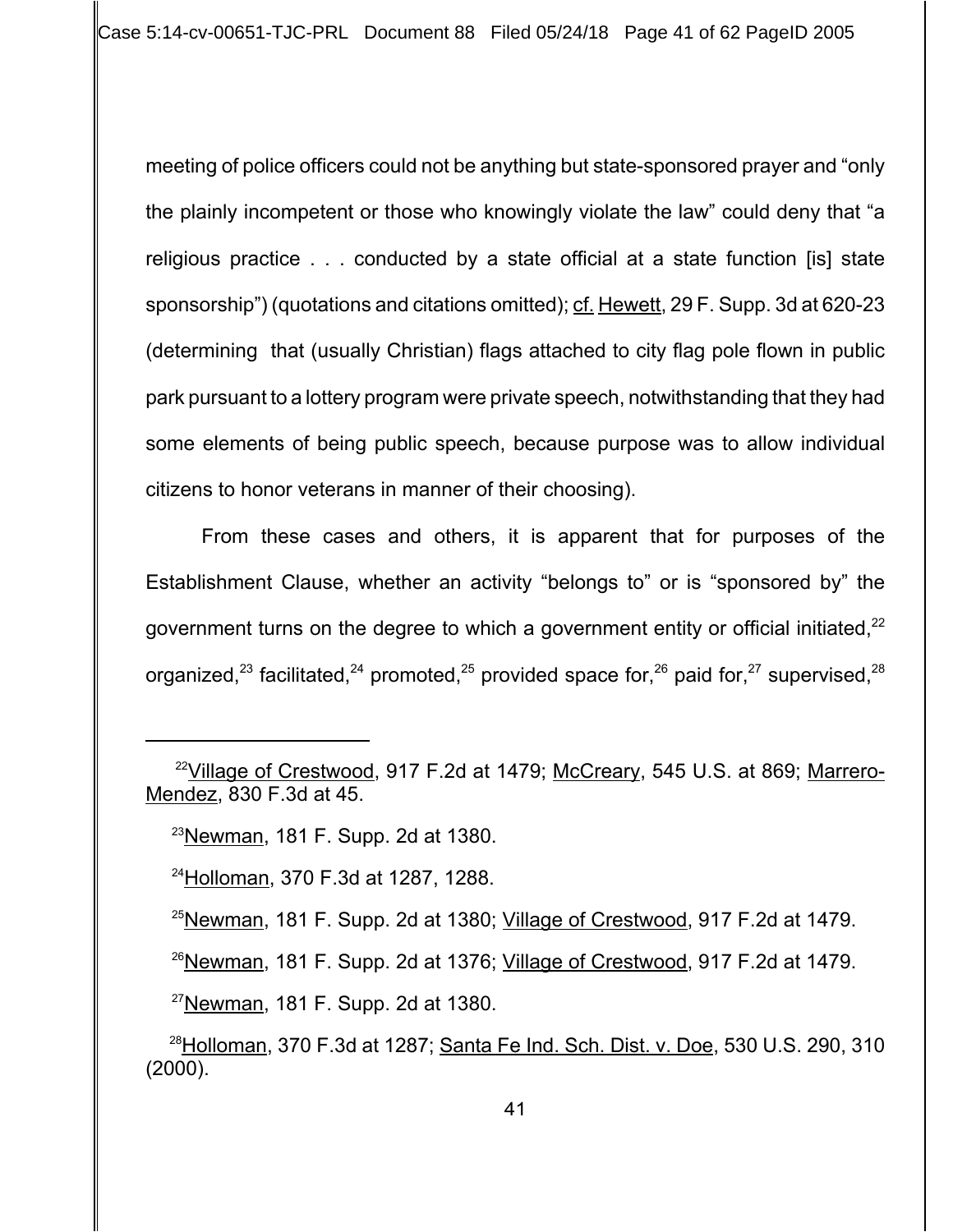Case 5:14-cv-00651-TJC-PRL Document 88 Filed 05/24/18 Page 42 of 62 PageID 2006

participated in,  $^{29}$  regulated,  $^{30}$  censored,  $^{31}$  led,  $^{32}$  endorsed,  $^{33}$  encouraged,  $^{34}$  or otherwise controlled<sup>35</sup> the activity.<sup>36</sup> Applied here, these factors strongly indicate government sponsorship. Nonetheless, defendants disclaim any official role in the Prayer Vigil. Because each had different involvement, the potential liability of each defendant must be addressed separately.

## **1. Chief Graham**

Chief Graham contends that he had little involvement and no control over the Prayer Vigil. $37$  He claims that although he called the meeting of selected police

<sup>29</sup>Holloman, 370 F.3d at 1287; Marrero-Mendez, 830 F.3d at 45.

30Adler, 250 F.3d at 1337.

31Adler, 250 F.3d at 1333.

32Holloman, 370 F.3d at 1287.

33Newman, 181 F. Supp. 2d at 1380; Holloman, 370 F.3d at 1288.

34Holloman, 370 F.3d at 1287, 1288; Santa Fe Ind. Sch. Dist., 530 U.S. at 308.

35Adler, 250 F.3d at 1341.

 $36$ This list of factors is not intended to be exclusive. See, e.g., Hewett, 29 F. Supp. 3d at 620-23 (looking at government versus private speech factors established in Sons of Confederate Veterans, Inc. v. Comm'n of Dep't of Motor Vehicles, 288 F.3d 610, 618 (4th Cir. 2002) (purpose of program, degree of editorial control, identity of speaker, and who bears ultimate responsibility), as factors to consider in determining whether flags were government or private speech).

<sup>37</sup>Chief Graham contends that plaintiff Rojas "understood and has conceded" that Chief Graham had no control over whether to cancel the Vigil, but that seems to be a misreading of Rojas' deposition testimony. See Brief (Doc. 52) at 7; Rojas Depo.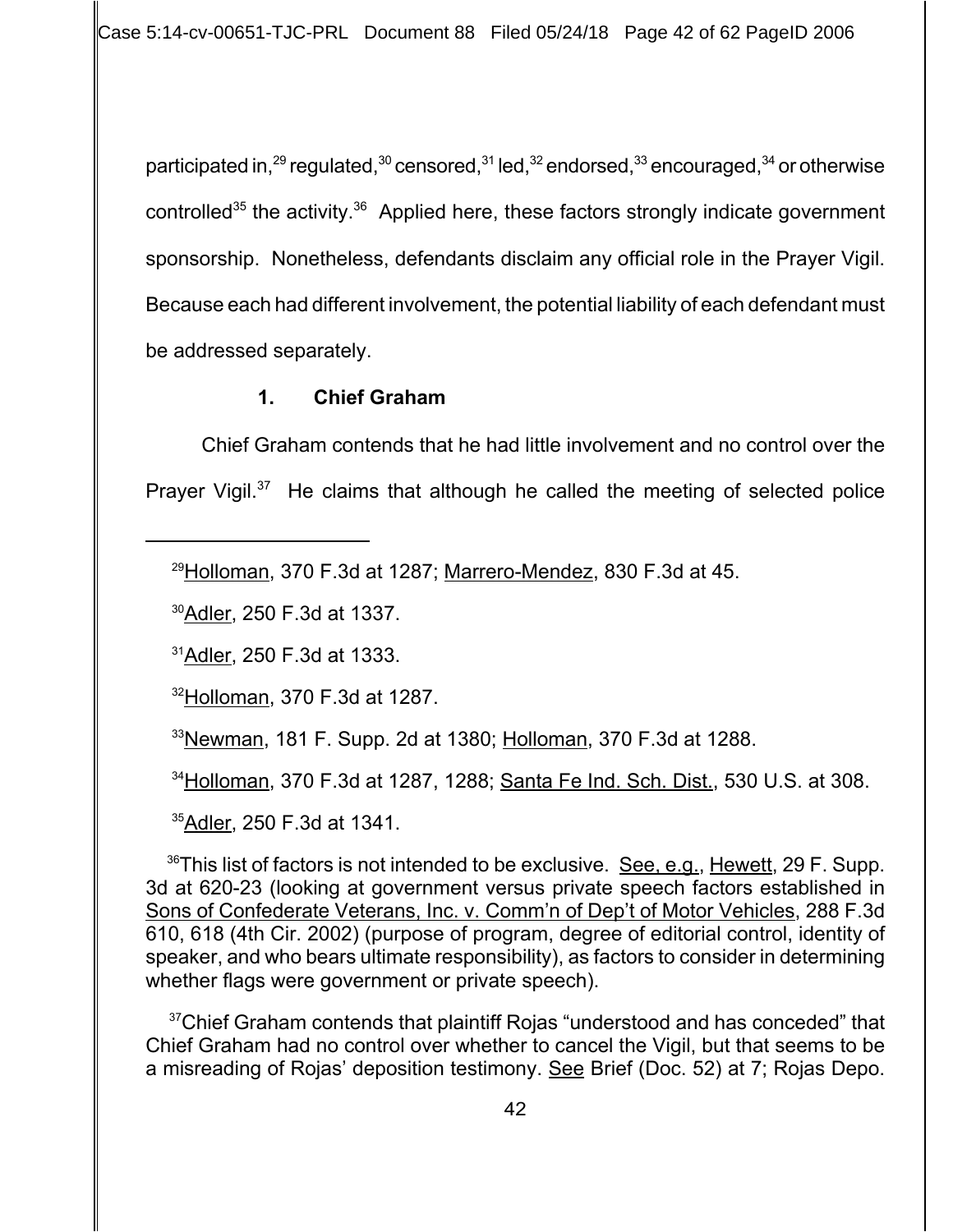department employees, chaplains, and a community organizer to discuss how to involve the community in solving the crime spree, he left the meeting once the idea of a Prayer Vigil was raised; others planned the Prayer Vigil without his further input; while he signed the facebook letter, he did not draft it; he viewed the Prayer Vigil as a community effort between Ms. Haynes and volunteer chaplains to bring out the citizenry; he was copied on emails about the event only because it is routine to do so for any public event and not because he was involved; he explained to various citizens by email that it was not a City event; he did not direct any officers or chaplains to attend; City funds weren't used to organize or host the Prayer Vigil; he did not know

<sup>(</sup>Doc. 54-12) at Tr. 25-26, 28-29 (testifying that if the Chief could not cancel the Vigil, he could at least stop the police chaplains from being involved). Moreover, the Establishment Clause focuses on the constitutionality of the government's action from the perspective of a reasonable observer (who is not necessarily the plaintiff). Additionally, there is no such concern with the Hales, the two other plaintiffs here. See, e.g., D. Hale Depo. (Doc. 54-14) at Tr. 19-22; Doc. 54-42 (marked Ex. 26) (Chief Graham's email correspondence with D. Hale); L. Hale Depo. (Doc. 54-15) at Tr. 25, 28-31, 49-50; Doc. 54-41 (marked Ex. 25) (Chief Graham's email correspondence with L. Hale). The City and Chief Graham tried to suggest that Ms. Hale knew Chief Graham could not cancel the Vigil because he told Ms. Porgal that (see Brief, Doc. 52 at 4) and Ms. Hale testified that Ms. Porgal "probably at least gave me the gist" of Chief Graham's communications with Ms. Porgal (Doc. 54-15 at Tr. 13). But this is hardly enough to import Ms. Porgal's knowledge of any of Chief Graham's particular statements to Ms. Hale. Moreover, when responding to the direct question of whether she believed they (the Chief and Mayor) had the power to cancel the Vigil, Ms. Hale testified: "I believe that they did. I believe they still do, should it occur again. And I believe that if it had been otherwise, they would have put that in writing. They would have taken [the] letter down immediately and have said, sorry, folks, that was a mistake; this is being held by these [other] people. Contact them for information." Id. at Tr. 49.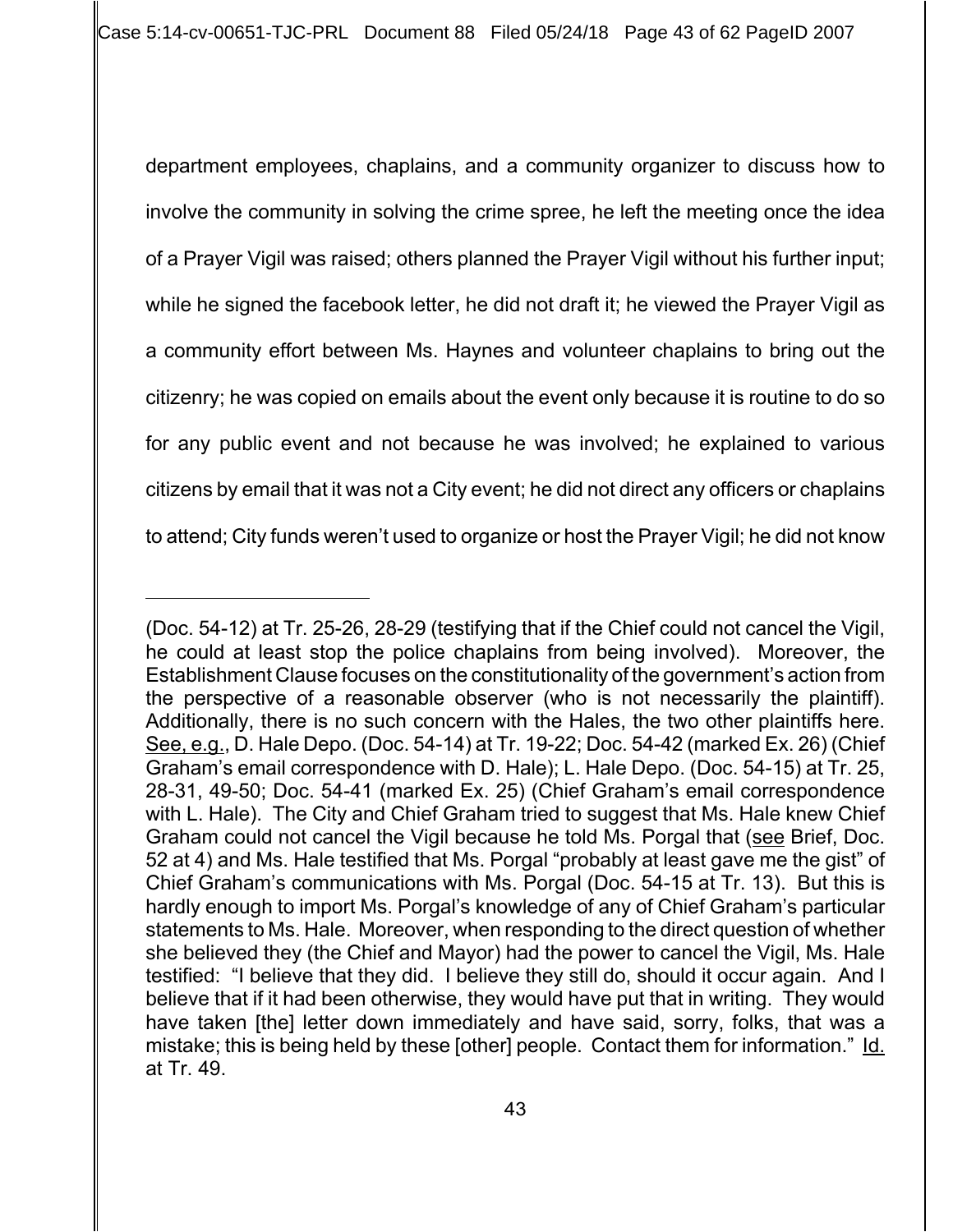who the speakers would be; he encouraged a member of the atheist community to contact a participating minister if he wished to speak at the event; the speakers did not include any uniformed police officers; and Chief Graham did not speak to the crowd from the stage but instead attended to talk to citizens about crime and was present along with a few other officers for security purposes.

But plaintiffs point to strong evidence supporting their position that Chief Graham had significant involvement in the Prayer Vigil, from its conception through its conclusion. For starters, the Chief initiated the meeting at the police department at which the plan for the Prayer Vigil was hatched and he pronounced it "a great idea." Graham Depo. (Doc. 54-10) at Tr. 23. The facebook posting which invites the community to come to the Prayer Vigil is written on Ocala Police Department letterhead and is signed by Chief Graham in his capacity as Chief of Police. The letter states in part, "We are facing a crisis in the City of Ocala and Marion County that requires fervent prayer and your presence . . . I [Chief Graham] am urging you all to please support a very important 'Community Prayer Vigil.'" Doc. 1, Ex. A. Chief Graham agrees that he read the letter and directed that it be posted on the Department's facebook page. He further agreed that in doing so, he was promoting the Prayer Vigil. The record also shows that Chief Graham sent an email suggesting the date for the Prayer Vigil be moved to accommodate local ministers; he sent multiple emails to citizens in reference to the Prayer Vigil that suggested his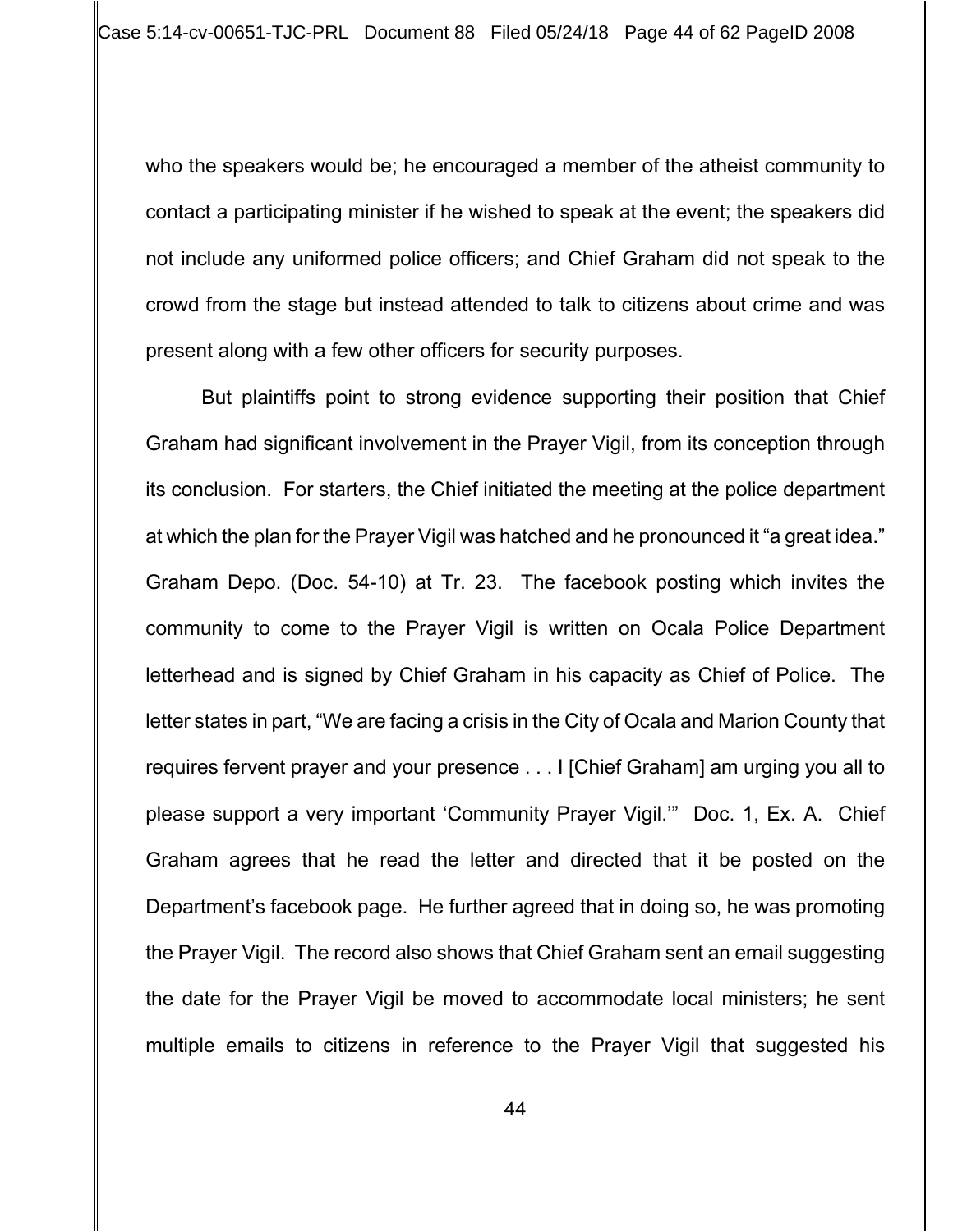involvement, using words such as "we" and "I," and he did not direct these inquirers to contact someone else to complain; nor did he disabuse the Mayor or other supporters in his emails as to whose Prayer Vigil it was. Chief Graham said he did not know what the speakers would say, yet he received an email from Quintana recommending the Vigil consist of "PRAYER only." When the speakers are chaplains and the platform is a prayer vigil, a reasonable observer would understand the content of the program would be prayer.

Chief Graham also permitted Captain Edwards and others to work on the Vigil while on City time. Additionally, although the Ocala Police Department Chaplains are volunteers, they are similar to employees in that they are covered by worker's compensation, have office space at the Police Department, are issued police badges, receive paid uniforms (which they wore to the Prayer Vigil), and are considered members of the Ocala Police Department who are subject to the authority of Chief Graham, who appoints them. When Chief Graham was copied on an email to the Chaplains advising them that the Chief wanted them to attend the Vigil and to wear their uniforms, Chief Graham did not follow up to correct what he now claims was not really his directive. Of the ten people on the stage at the Prayer Vigil, four were uniformed Ocala Police Department Chaplains, and another was an off-duty Ocala Police Department employee who was not in uniform (but who may have announced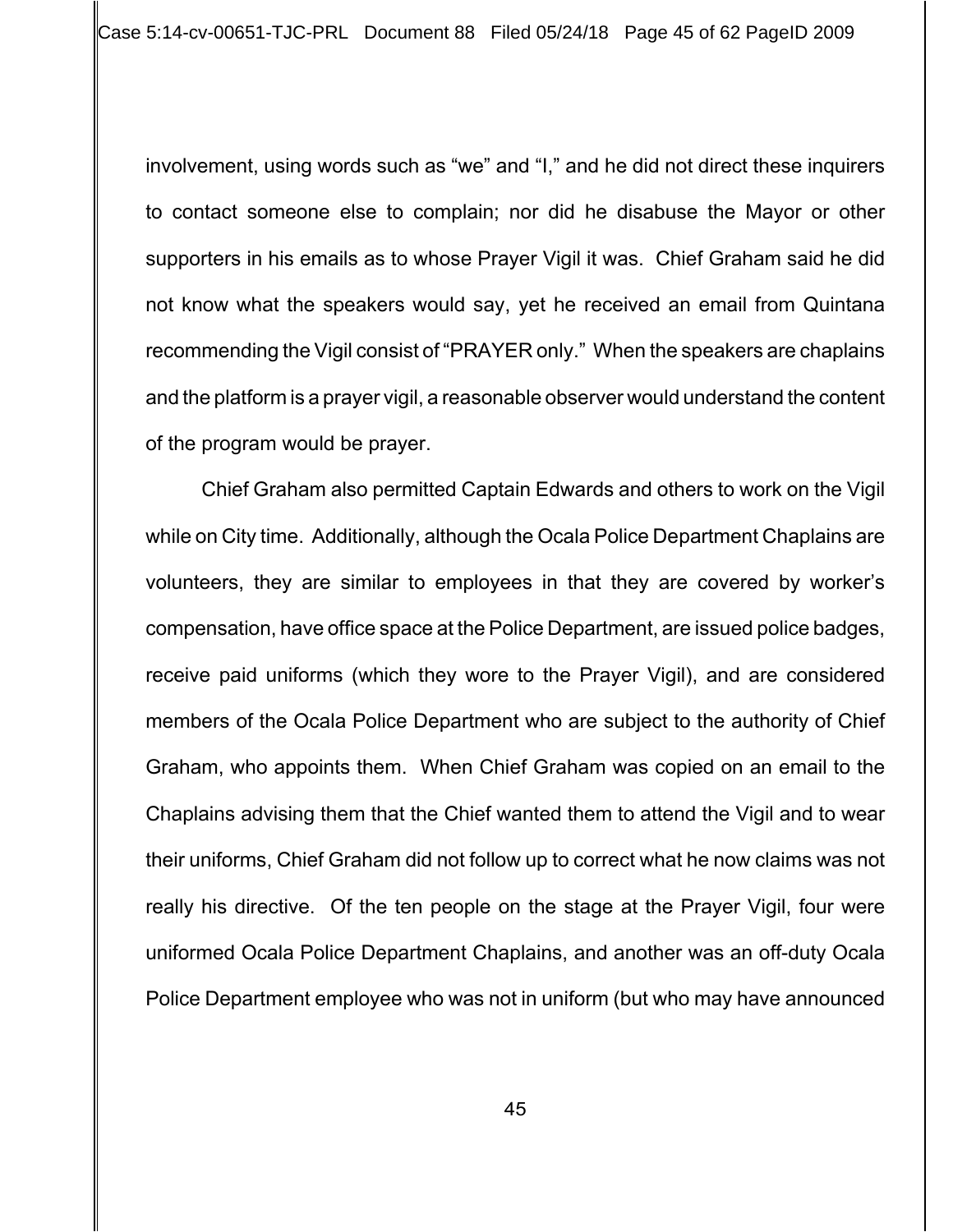to the crowd that he was indeed a police officer).<sup>38</sup> And Chief Graham agreed that participating in a prayer vigil would be part of an official function of an Ocala Police Department Chaplain.

In reaching its decision, the Court relies only upon undisputed material facts– i.e., those disclosed by the contemporaneous documents, such as the emails which show Chief Graham's knowledge and involvement, his deposition testimony, and that of the plaintiffs, to the extent it is undisputed. Defendants' briefs are filled with bold statements such as, "[O]nce the idea of a community vigil was raised . . . Chief Graham left the meeting and had no further involvement with the Vigil, except to coordinate the presence of uniformed officers (including himself) at the Vigil to maintain safety and engage citizens, as is usual for public events held downtown[,]" Doc. 52 at 27, and "[t]he only other action attributable to Graham in relation to the Vigil is his expression of support for the event through the Facebook post." Id. But such rhetoric, belied by the undisputed facts, is no impediment to granting summary judgment. Likewise, many of the statements made in Chief Graham's declarations (both of which post-date his deposition) seem very lawyerly and designed to "walk back" his deposition testimony; but to the extent these statements contradict Chief

<sup>&</sup>lt;sup>38</sup>See Doc. 54-31 (marked Ex. 15), which apparently is a draft of Captain Edwards' remarks (sent to himself), in which he greets the crowd, explaining he is there in many capacities, including as a police officer and a child of God, and, like the audience, is calling on God through prayer, hoping to end senseless shooting and violence in the city.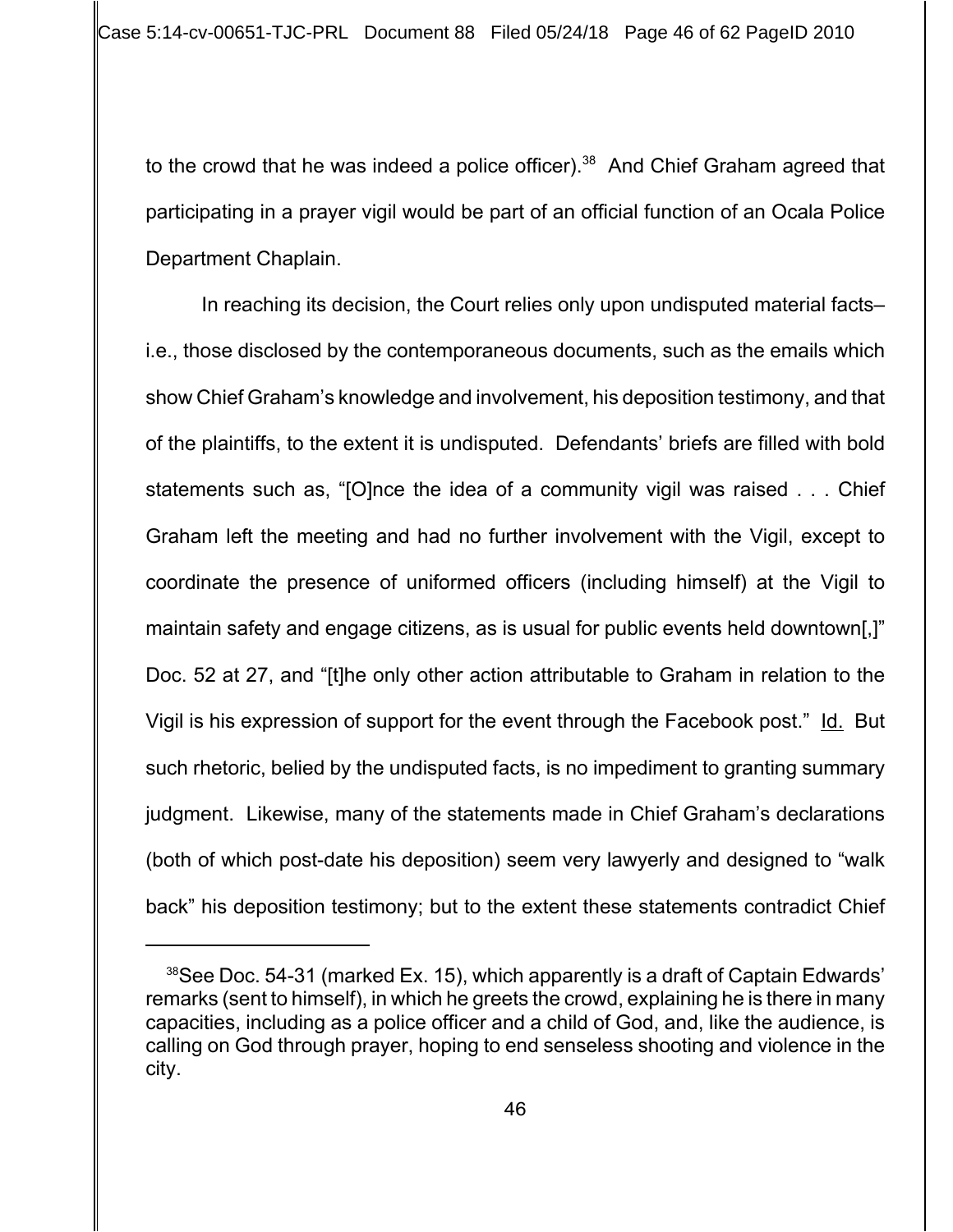Graham's deposition testimony without explanation or are conclusory, the Court need not consider them. See supra note 6. Also, while defendants do point to some discrepancies in the evidence, they are about immaterial matters. In the end, the Court, fairly applying the undisputed facts as described supra, pp. 2-21, and drawing all reasonable inferences in Chief Graham's favor, must ask this question: Has Chief Graham shown a genuine issue of material fact that would preclude a finding that his actions violated the Establishment Clause? The answer is "no."

In making this assessment, the Court notes that the facts here are distinguishable from cases upon which Chief Graham relies. For example, in Allen v. Consolidated City of Jacksonville, 719 F. Supp. 1532 (M.D. Fla. 1989), the city passed a resolution and established a committee which, if it so decided, could call for a day of "non-denominational voluntary prayer, meditation, personal commitment or other appropriate solemn dedication" to focus attention on the city's illegal drug problem. Id. at 1533. The committee (chaired by a Jacksonville lawyer) was authorized by the City's resolution to encourage individuals to participate by involving religious organizations, public and private schools, private businesses, local government offices and the media. Id. The committee set a date for the "anti-drug day" and plaintiff filed a motion for a temporary restraining order and preliminary injunction to enjoin any activities on the grounds that the city's involvement violated the Establishment Clause. Id. In denying plaintiff's motion, the court found plaintiff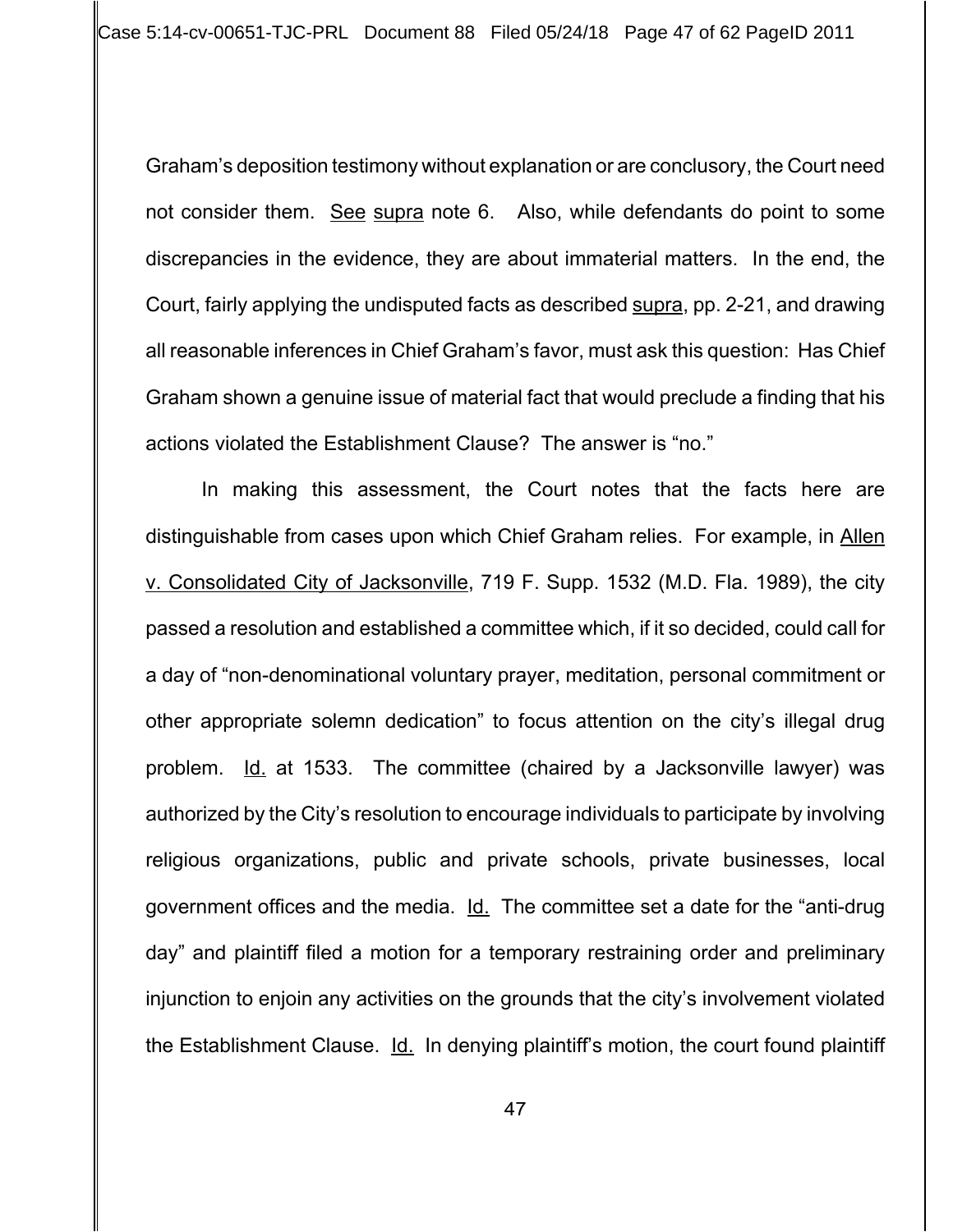had no standing, but alternatively ruled that the city's only acts were to pass the "broad" and "general" resolution and appoint the committee, which did not expose anyone to prayer, did not involve prayers at any particular venue, did not include group prayer at any public forum or by any public official, and did not involve use of city funds to host or promote any activities. Id. at 1534. The facebook letter here is simply not parallel to the city's broad and general resolution in Allen; and the Prayer Vigil, through its planning and execution, stands in contrast to Allen, where the record was "silent as to any specific events planned". Id.

Adler is likewise distinguishable in that the Court found there was a "total absence of state involvement in deciding whether there [would] be a graduation message," let alone whether it would be a prayer. 250 F.3d at 1342. This, by contrast, was a Prayer Vigil planned by the Ocala Police Department and announced to the community on the City of Ocala Police Department's facebook page. And in Lynch, a case about a holiday display that included a creche erected by the City on private property, the Supreme Court looked to the city's forty year history of public holiday displays in determining that no Establishment Clause violation occurred, likening it to the display of religious paintings in government supported museums. 465 U.S. at 671, 683. This case is not about a long-standing passive holiday display and Lynch's result is not determinative here. Looking at the "particular facts and specific circumstances" of this case, Selman, 449 F.3d at 1323, and construing "all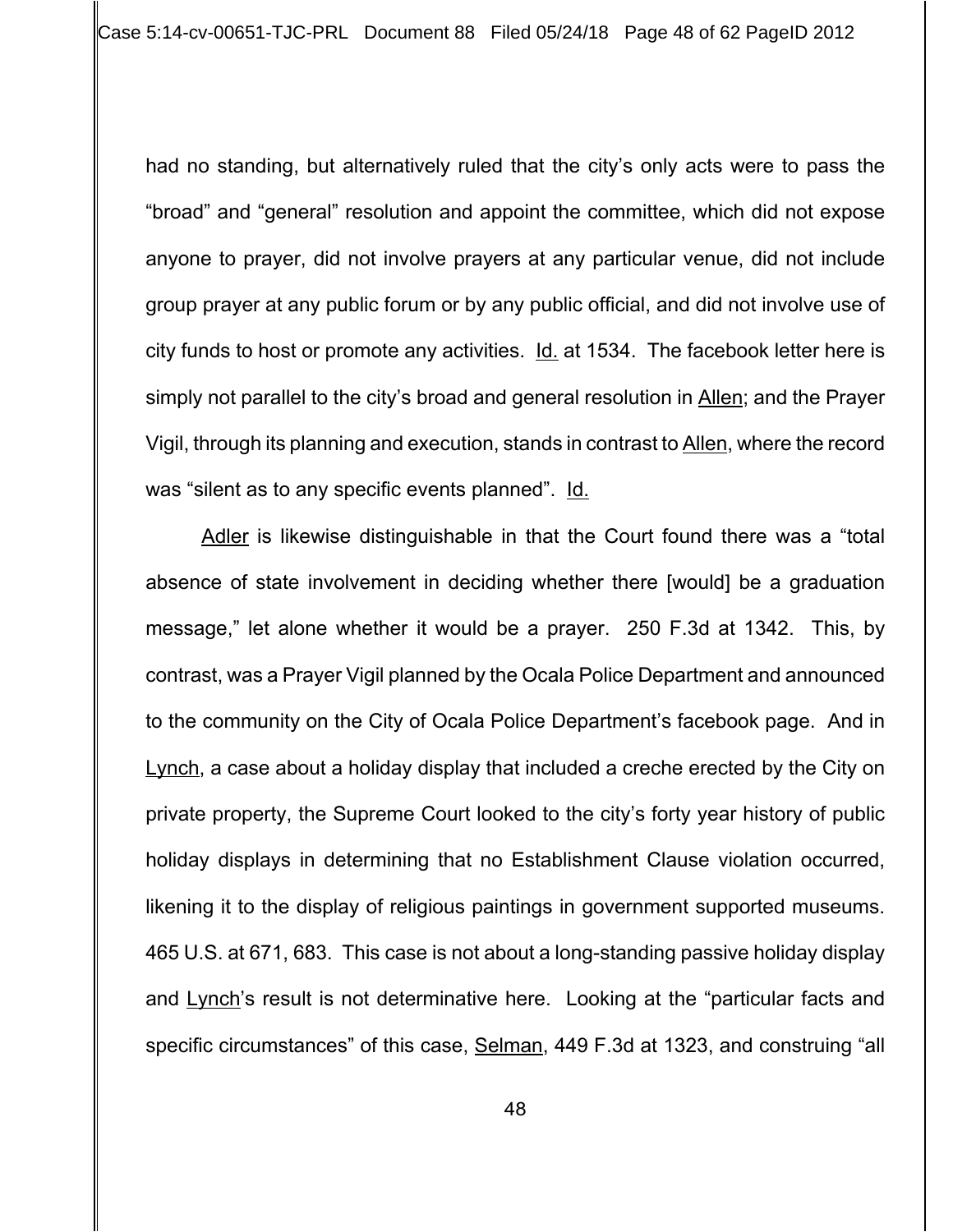reasonable doubts about the facts" in Chief Graham's favor, Eternal Word Television Network, 818 F.3d at 1138, the Court is left with but one conclusion: Chief Graham's actions violated the Establishment Clause.

Chief Graham argues that even if he is deemed to have violated plaintiffs' rights under the Establishment Clause, the case against him should not go forward because he is entitled to qualified immunity. "Qualified immunity protects government officials performing discretionary functions from suits in their individual capacities unless their conduct violates clearly established statutory or constitutional rights of which a reasonable person would have known." Dalrymple v. Reno, 334 F.3d 991, 994 (11th Cir. 2003) (internal quotations and citations omitted). Where it applies, "[q]ualified immunity gives government officials breathing room to make reasonable but mistaken judgments about open legal questions." Lane v. Franks, 134 S. Ct. 2369, 2381 (2014) (quotation and citation omitted).

"To even be potentially eligible for summary judgment due to qualified immunity, the official must have been engaged in a 'discretionary function' when he performed the acts of which the plaintiff complains." Holloman, 370 F.3d at 1263-64 (quotation and citation omitted).<sup>39</sup> This term "include[s] all actions of a governmental

<sup>&</sup>lt;sup>39</sup>Some authorities refer to the exercise of "discretionary authority" as opposed to "discretionary function," but there does not appear to be any material difference and the Court will use them interchangeably. See, e.g., Crocker v. Beatty, 886 F.3d 1132, 1137 (11th Cir. 2018) (discretionary function); Moore v. Pederson, 806 F.3d 1036, 1042 (11th Cir. 2015) (discretionary authority); Maddox v. Stephens, 727 F.3d 1109,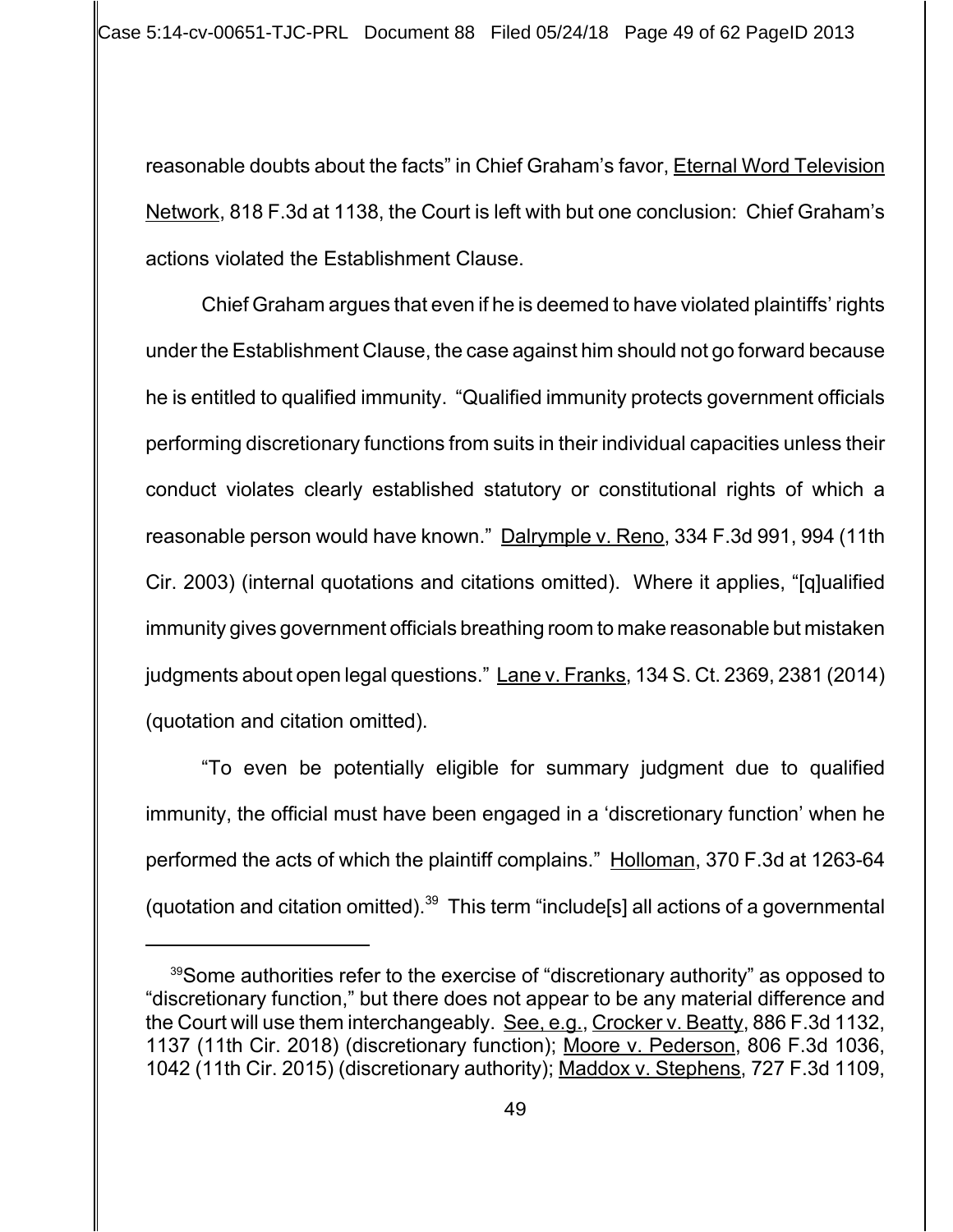Case 5:14-cv-00651-TJC-PRL Document 88 Filed 05/24/18 Page 50 of 62 PageID 2014

official that (1) were undertaken pursuant to the performance of his duties, and (2) were within the scope of his authority." Jordan v. Doe, 38 F.3d 1559, 1566 (11th Cir. 1994) (quotation and citation omitted). The government official bears the burden of showing that an act was within the official's discretionary authority. Holloman, 370 F.3d at 1264. Both prongs of the test are analyzed from a position of generality, putting aside the fact that the action "may have been committed for an unconstitutional purpose, in an unconstitutional manner, to an unconstitutional extent, or under constitutionally inappropriate circumstances." Id. at 1266. For these purposes, the Court will assume that Chief Graham acted within his discretionary authority here.

Thus, the burden shifts to the plaintiffs to demonstrate why qualified immunity should not apply. Id. at 1264. This requires plaintiffs to show "that a reasonable jury could interpret the evidence in the record as showing that [Chief Graham] violated a constitutional right that was clearly established at the time of the acts in question." Id. at 1267. As explained above in the Establishment Clause analysis, a reasonable jury could determine from the evidence in the record that Chief Graham violated the Establishment Clause, thereby satisfying the first prong of the analysis.

The next question is whether that right was "clearly established" at the time, such that the state of the law gave Chief Graham "fair warning" that his involvement

<sup>1120 (11</sup>th Cir. 2013) (discretionary authority).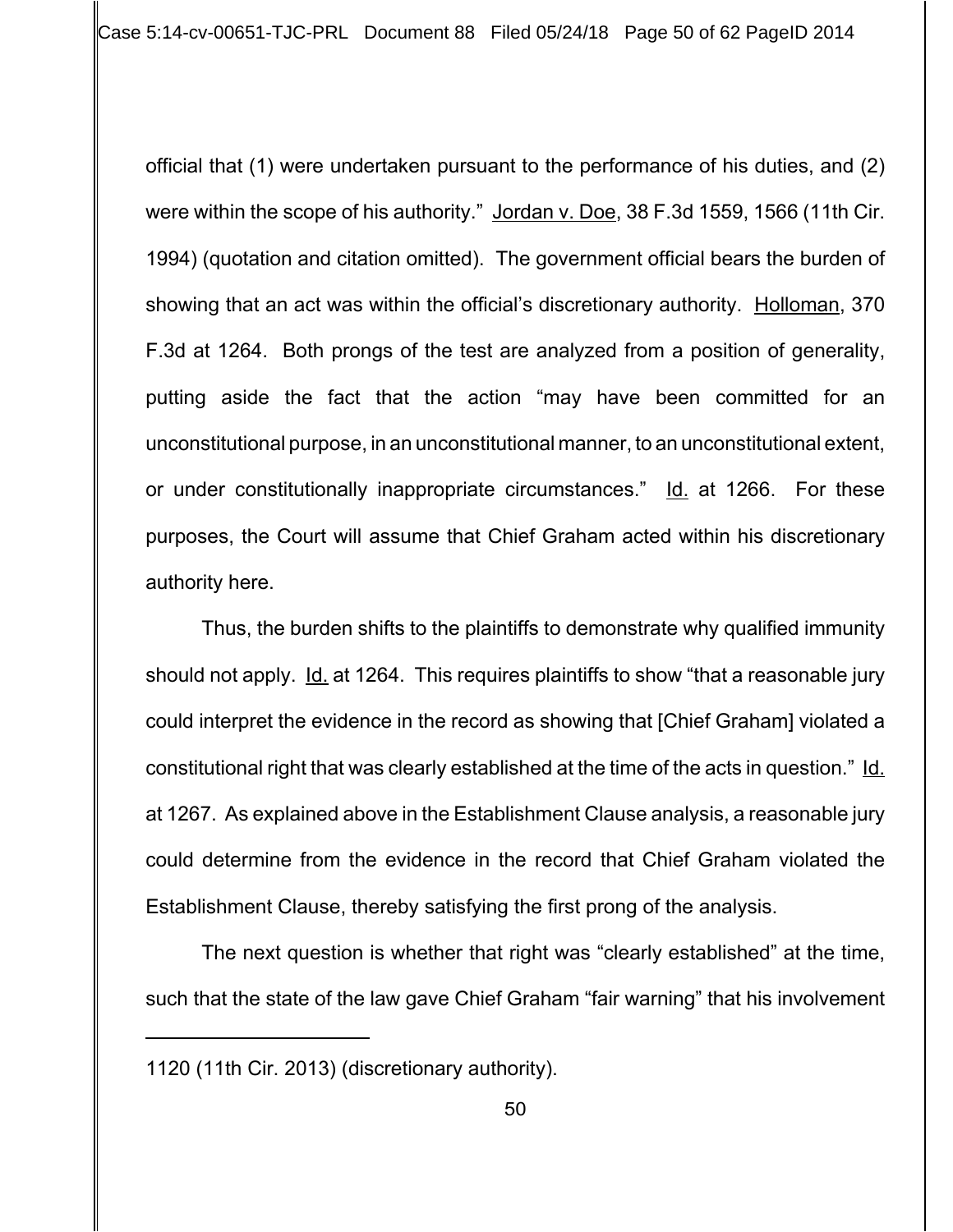Case 5:14-cv-00651-TJC-PRL Document 88 Filed 05/24/18 Page 51 of 62 PageID 2015

in the Prayer Vigil was unconstitutional. Hope v. Pelzner, 536 U.S. 730, 739-41 (2002). It is well established that "prayer is the quintessential religious practice." Jaffree, 705 F.2d at 1534. "[B]y definition" all public prayers serve religious purposes. Jager v. Douglas Cty. Sch. Dist., 862 F.2d 824, 830 (11th Cir. 1989) (citing Jaffree, 705 F.2d at 1534); see also Engel v. Vitale, 370 U.S. 421, 425 (1962) ("[W]e think that the constitutional prohibition against laws respecting an establishment of religion must at least mean that in this country it is no part of the business of government to compose official prayers for any group of the American people to recite as a part of a religious program carried on by government."). Additionally, the Supreme Court has explained that the government "may not promote or affiliate itself with any religious doctrine or organization." County of Allegheny, 492 U.S. at 590. The Supreme Court has further held that government "sponsorship of a religious message is impermissible because it sends the ancillary message to members of the audience who are nonadherents 'that they are outsiders, not full members of the political community, and an accompanying message to adherents that they are insiders, favored members of the political community." Santa Fe Ind. Sch. Dist., 530 U.S. at 309-10 (quoting Lynch, 465 U.S. at 688 (O'Connor, J., concurring)). As the Eleventh Circuit explained ten years before this Prayer Vigil, "[e]ncouraging or facilitating any prayer clearly fosters and endorses religion over nonreligion, and so runs afoul of the First Amendment." Holloman, 370 F.3d at 1288. By these authorities, all of which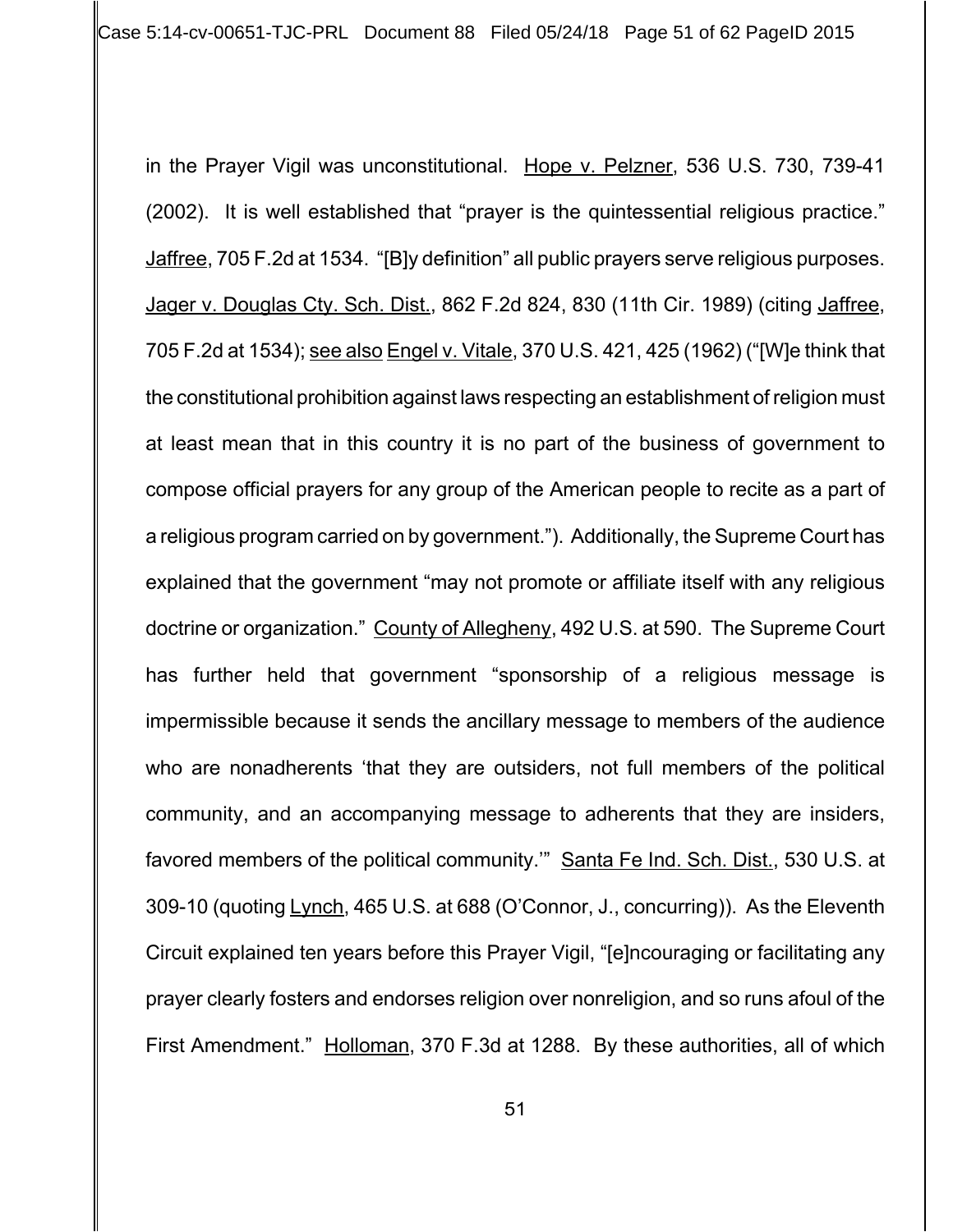well-predate the actions here, a reasonable fact-finder could find that it was clearly established that a government-sponsored prayer vigil would violate the Establishment Clause. Chief Graham is not protected by qualified immunity and his motion for summary judgment is therefore due to be denied and the plaintiffs' motion for summary judgment as to Chief Graham is due to be granted.

## **2. Mayor Kent Guinn**

The evidence reveals that Mayor Guinn had nothing to do with planning the Vigil, promoting it to the community, or participating in it in any official way. He attended the Prayer Vigil as a citizen. Yet, when the Mayor learned about the upcoming Prayer Vigil, he wholeheartedly endorsed it, and continued to do so up to and following the event. This was in the face of many vocal complaints that the Vigil would and did violate the Establishment Clause. To those citizens and others, he declared that he would not stop the Vigil. Moreover, both the Mayor and Chief Graham testified that the Mayor had the authority to tell Chief Graham to take down the facebook page, but Mayor Guinn refused. Nor did he tell the Chief not to permit the police chaplains to participate, which the Mayor also said he had the authority to do. Additionally, the Mayor responded to citizens in a manner that reflected that the Vigil was a government-sponsored event, repeatedly referencing that "we" are holding this Vigil and telling one person that "[t]here is nothing in the constitution to prohibit us from having this Vigil." Doc. 54-44 (marked Ex. 28) (9/22/2014 10:24 a.m. email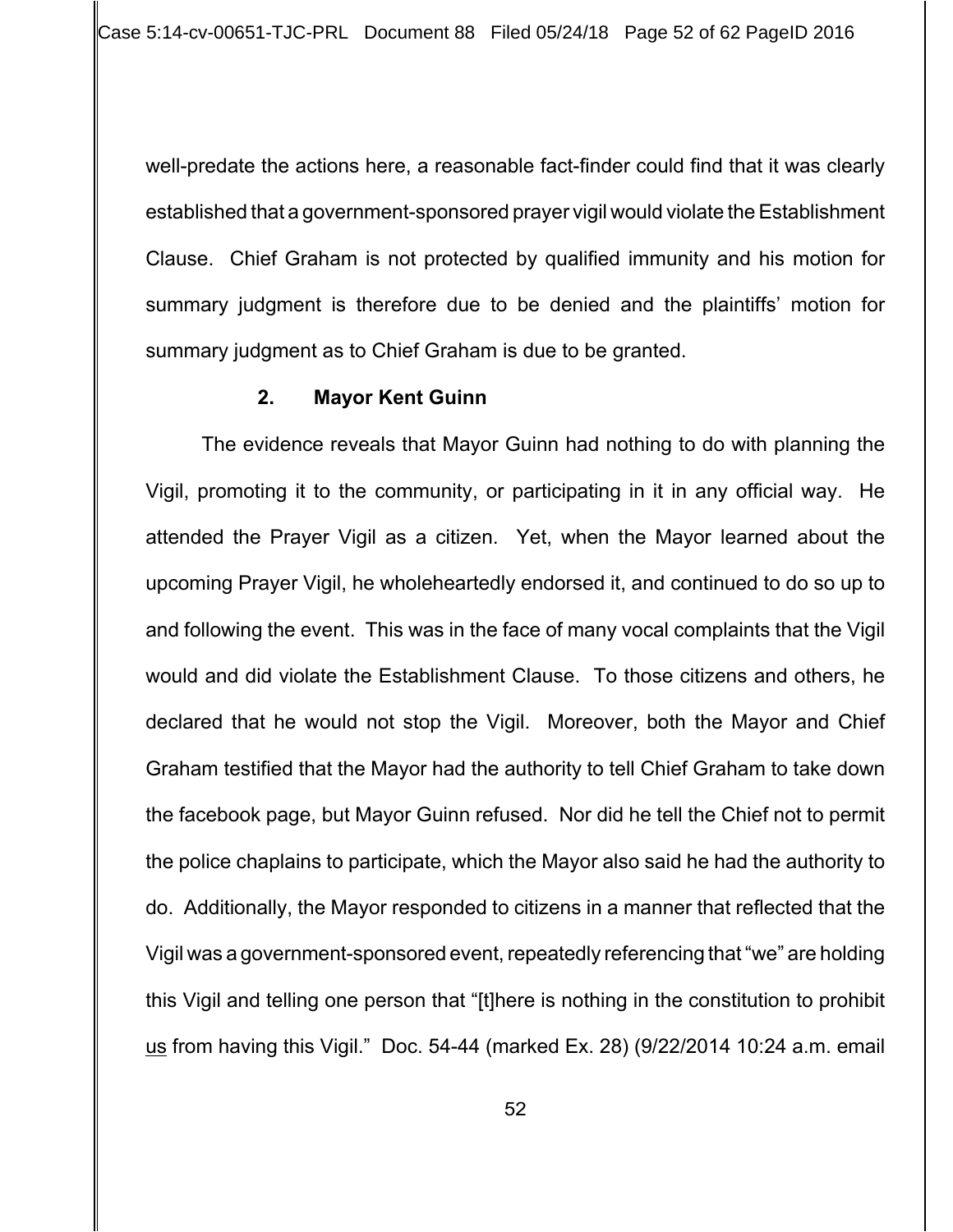from Guinn to citizen, copying Graham) (emphasis added). To another who complained about the Chief's apparent violation of the Establishment Clause, the Mayor responded that not only would he not stop it, he intended to praise the Chief for his efforts. Doc. 54-49 (marked Ex. 33) at 3 (9/19/2014 10:55 p.m. email from Guinn to citizen, copying Graham).

Yet there is not enough evidence to show that the Mayor himself had sufficient connection to the Prayer Vigil to hold him liable for it. He was certainly an ardent cheerleader, but a reasonable observer, taking into account the creation, planning, and execution of the Vigil would find the Mayor was not a part of it. The Mayor did, however, have authority to direct the Chief to take down the facebook page and to order that the Chaplains not participate in the Prayer Vigil, but he refused to take these measures. It is true, as plaintiffs contend, that the failure to intervene to stop a constitutional violation can itself create liability. But the circumstances in which that doctrine arises are generally excessive force cases. See Jones v. Cannon, 174 F.3d 1271, 1286 (11th Cir. 1999) (noting that § 1983 liability may arise for failure to intervene when another officer uses excessive force, but not finding authority to extend the doctrine to prevent a false affidavit); de Veloz v. Miami-Dade Cty., 255 F. Supp. 3d 1222, 1233-34 (S.D. Fla. 2017) (finding no Eleventh Circuit or Supreme Court authority for failure to intervene theory of liability outside of excessive force context), appeal docketed, No. 17-13059 (11th Cir. Jul. 5, 2017). Based on the facts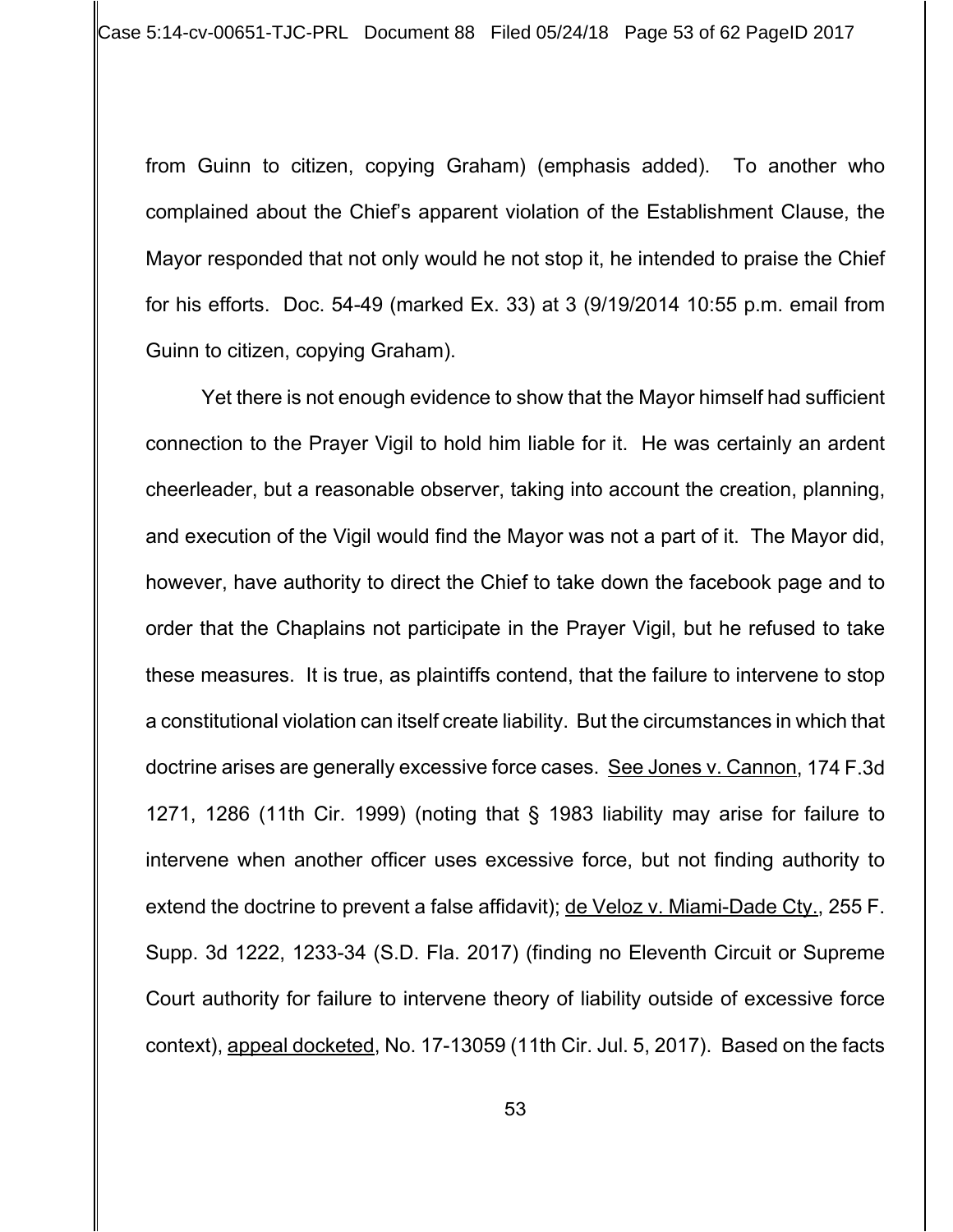of this case, the Court would be hard-pressed to hold the Mayor liable for an Establishment Clause violation based solely on his failure to intervene to prevent it.

Even assuming the Mayor committed an Establishment Clause violation by failing to intervene to stop the Prayer Vigil, his duty to do so was not clearly established.<sup>40</sup> The Mayor is protected by qualified immunity based on the lack of authority that would warn the Mayor that he could be liable for failing to intervene to prevent the Chief's violation of the Establishment Clause. The Mayor is due to be granted summary judgment and the plaintiffs' motion seeking summary judgment as to the Mayor is due to be denied. $41$ 

# **3. The City of Ocala**

The City contends it is due to be granted summary judgment because there is no basis to find municipal liability. Although local governments cannot be found liable on a theory of respondeat superior, in Monell v. Department of Social Services, 436 U.S. 658, 694-95 (1978), the Supreme Court determined they may be held to answer

 $40$ By so publicly failing to intervene, the Mayor did, in a sense, ratify the Chief's actions. The Court has considered whether this alone might subject him to liability but again finds a lack of authority that would warn the Mayor of this possibility. However, as noted below, the Mayor's ratification can certainly be considered in assessing the City's liability.

<sup>&</sup>lt;sup>41</sup>This ruling is based on an evidentiary record of undisputed facts (drawing all reasonable inferences in plaintiffs' favor), which explains why it differs from the Court's ruling on the same question presented by the Mayor's motion to dismiss, which considered only the allegations of plaintiffs' complaint. See Docs. 1, 14, 22.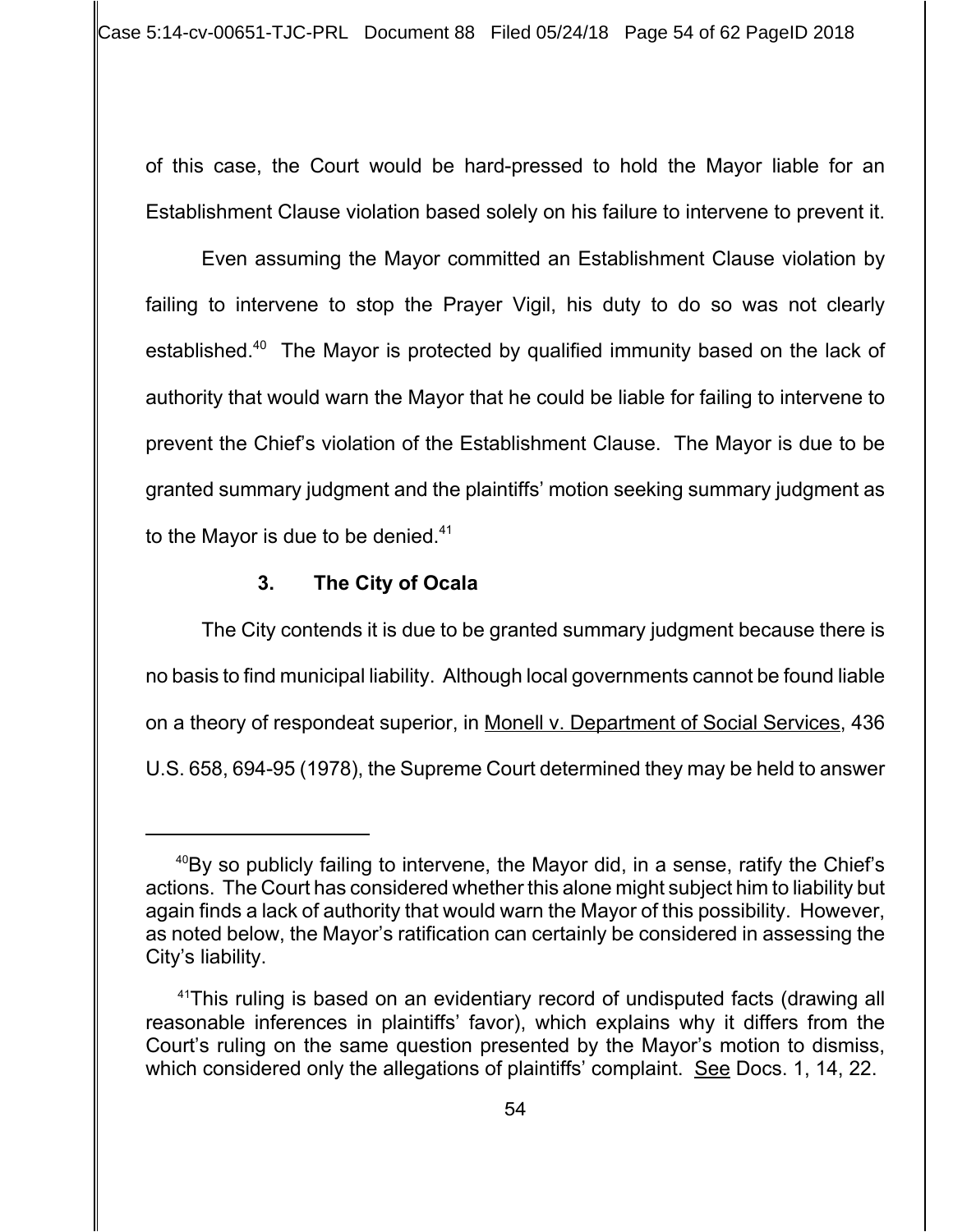when a constitutional tort results "from an official government policy, the actions of an official fairly deemed to represent government policy, or a custom or practice so pervasive and well-settled that it assumes the force of law." Denno v. Sch. Bd. of Volusia Cty., 218 F.3d 1267, 1276 (11th Cir. 2000) (citing Monell, 436 U.S. at 694). "[A] municipality may be held liable under 42 U.S.C. § 1983 for a single illegal act committed by one of its officers . . . [provided that] the challenged act may fairly be said to represent official policy, such as when that municipal officer possesses final policymaking authority over the relevant subject matter." Scala v. City of Winter Park, 116 F.3d 1396, 1397 (11th Cir. 1997); see also Cooper v. Dillon, 403 F.3d 1208, 1222 (11th Cir. 2005) (rejecting argument that city could not be liable based on single incident of statute's enforcement).

"Whether an official has final policymaking authority" that may subject the government to liability "is a question of state law," Church v. City of Huntsville, 30 F.3d 1332, 1342 (11th Cir. 1994) (citing City of St. Louis v. Praprotnik, 485 U.S. 112, 123 (1988) (plurality opinion)), which is to be decided by the court as a matter of law. Jett v. Dallas Ind. Sch. Dist., 491 U.S. 701, 737 (1989). Both Chief Graham and Mayor Guinn have authority under state law that could subject the City of Ocala to liability, assuming they were acting within their respective realms of authority at the time; no party has argued otherwise. See Fla. Const., Art. VIII § 2(b) (establishing municipalities and their powers, which include conducting a municipal government);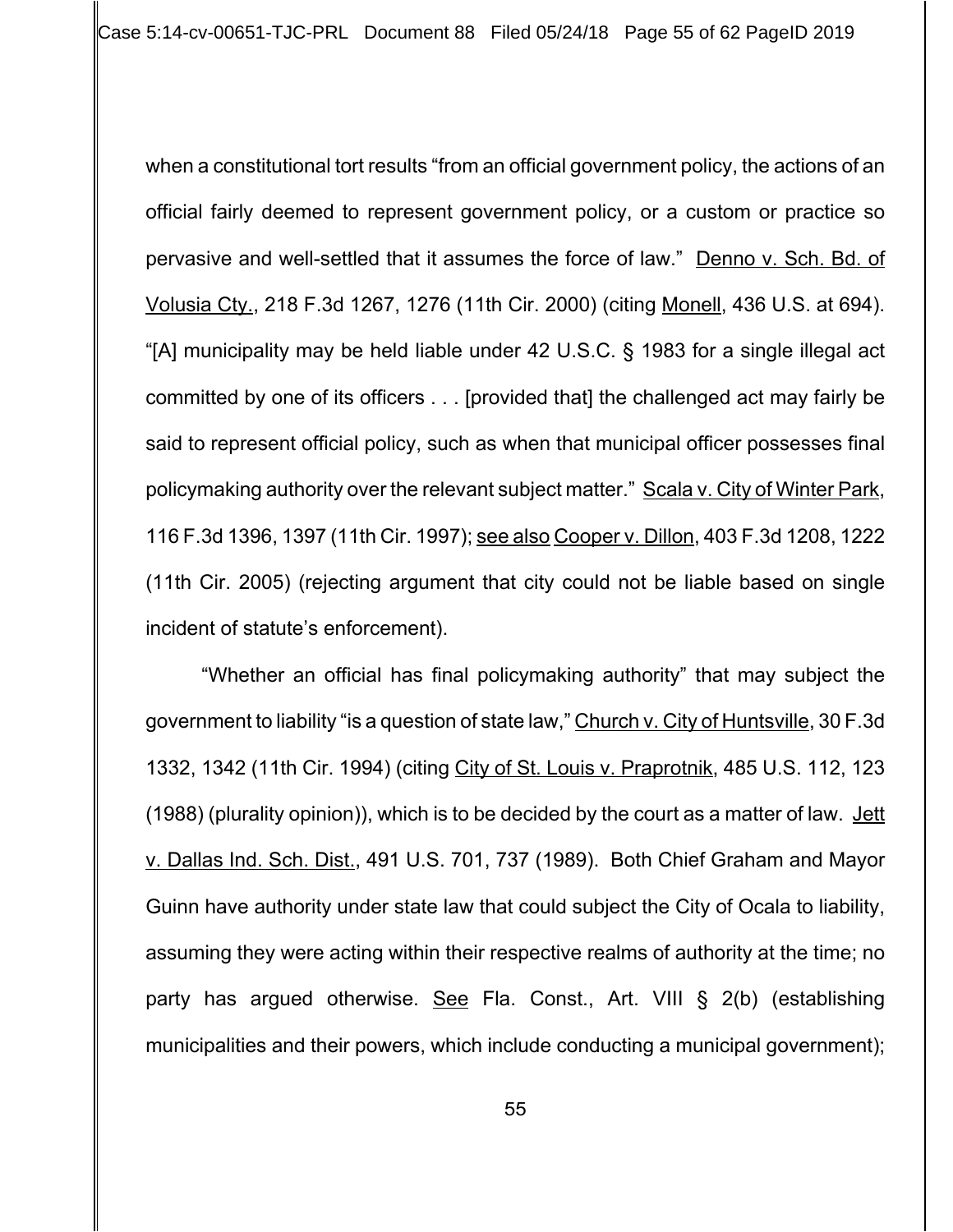Case 5:14-cv-00651-TJC-PRL Document 88 Filed 05/24/18 Page 56 of 62 PageID 2020

Charter, City of Ocala, Fla., Pt. I, Subpt. A, Art. II, § 2.08 (police officers are responsible to the chief of police who is responsible to the mayor), Pt. I, Subpt. A, Art. III, § 3.03(b) (mayor shall have charge and control of the police department); Code of Ordinances, City of Ocala, Fla., Ch. 2, Art. IV, Div. 10, § 2-371 (police chief shall be elected by city council upon mayor's recommendation and has supervision over police officers and support personnel who shall act under his instructions); Guinn Dec. (Doc. 53-1) at ¶¶ 2, 3; City of Ocala and Graham's Answer (Doc. 38) at ¶ 12 (admitting that Chief Graham is in charge of day-to-day operations of the Ocala Police Department including carrying out policy, managing and supervising staff, and ensuring department activities comply with applicable law); see also Cooper, 403 F.3d at 1222 (explaining that in addition to powers granted by Florida's constitution and local laws, "there are other indicia in state law that police chiefs in Florida have final policymaking authority in their respective municipalities for law enforcement matters") (citing various state statutes); Davis v. City of Apopka, No. 17-11706, F. App'x , 2018 WL 1750557, \*2-3 (11th Cir. Apr. 12, 2018) (holding a Florida city's police chief was final policymaker under state and local law) (citing Florida Constitution, city ordinances, and Cooper, 403 F.3d at 1222).

While the City paints this as a fleeting incident that could not possibly be deemed official policy so as to subject it to liability, in fact, the events here took place over the course of eight days, beginning with Chief Graham's calling the meeting and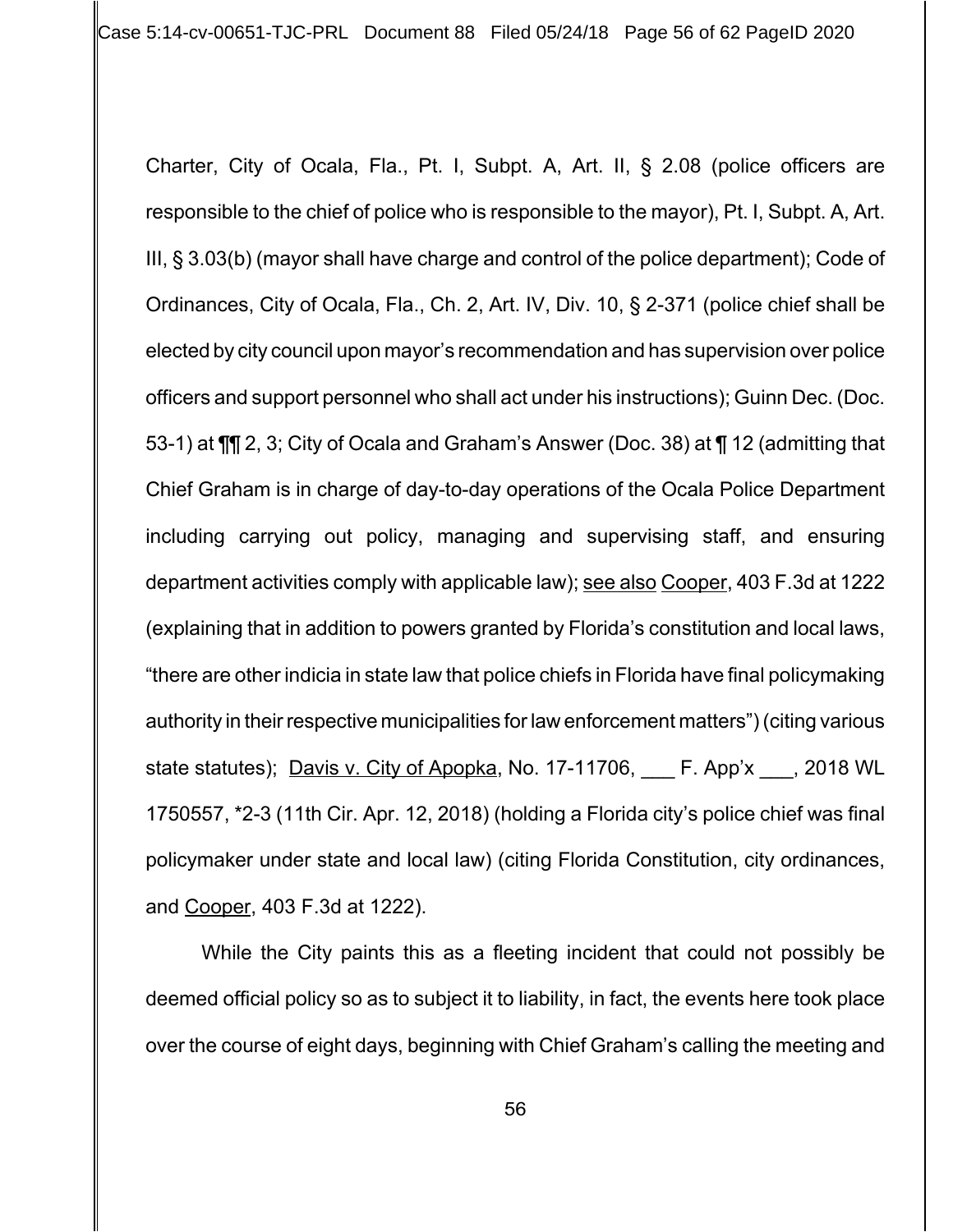culminating with the Prayer Vigil. During that time and as further described above, both Chief Graham and Mayor Guinn took many actions in their official roles in very public ways to initiate, organize, facilitate, promote, encourage, endorse, and otherwise sponsor the Prayer Vigil (all in the face of vocal opposition which pointed out the violation), easily subjecting the City of Ocala to liability for violating the Establishment Clause.<sup>42</sup> The City of Ocala's motion for summary judgment is due to be denied and the plaintiffs' motion for summary judgment as to the City of Ocala is due to be granted.

# **D. Plaintiffs' claim for punitive damages**.

Although not pled in their complaint, plaintiffs argue in their summary judgment motion that they are entitled to seek punitive damages. See Doc. 54 at 33-35. Chief Graham objects.43 See Doc. 68 at 24-25.

The cases upon which plaintiffs rely for permitting a punitive damages claim to go forward without a specific request are distinguishable. In Scutieri v. Paige, 808

 $42$  Even though the Mayor is protected by qualified immunity and he therefore cannot be held liable in his individual capacity, his conduct as Mayor (as well as Chief Graham's) is relevant in determining the City's liability.

<sup>&</sup>lt;sup>43</sup>Punitive damages are not available against a municipality under 42 U.S.C. § 1983 (and plaintiffs do not contend otherwise). See City of Newport v. Fact Concerts, Inc., 453 U.S. 247, 271 (1981). The Mayor did not address the punitive damages issue in his opposition brief. However, as the Court is granting his motion for summary judgment, his lack of opposition is of no moment. Thus, this issue pertains only to Chief Graham.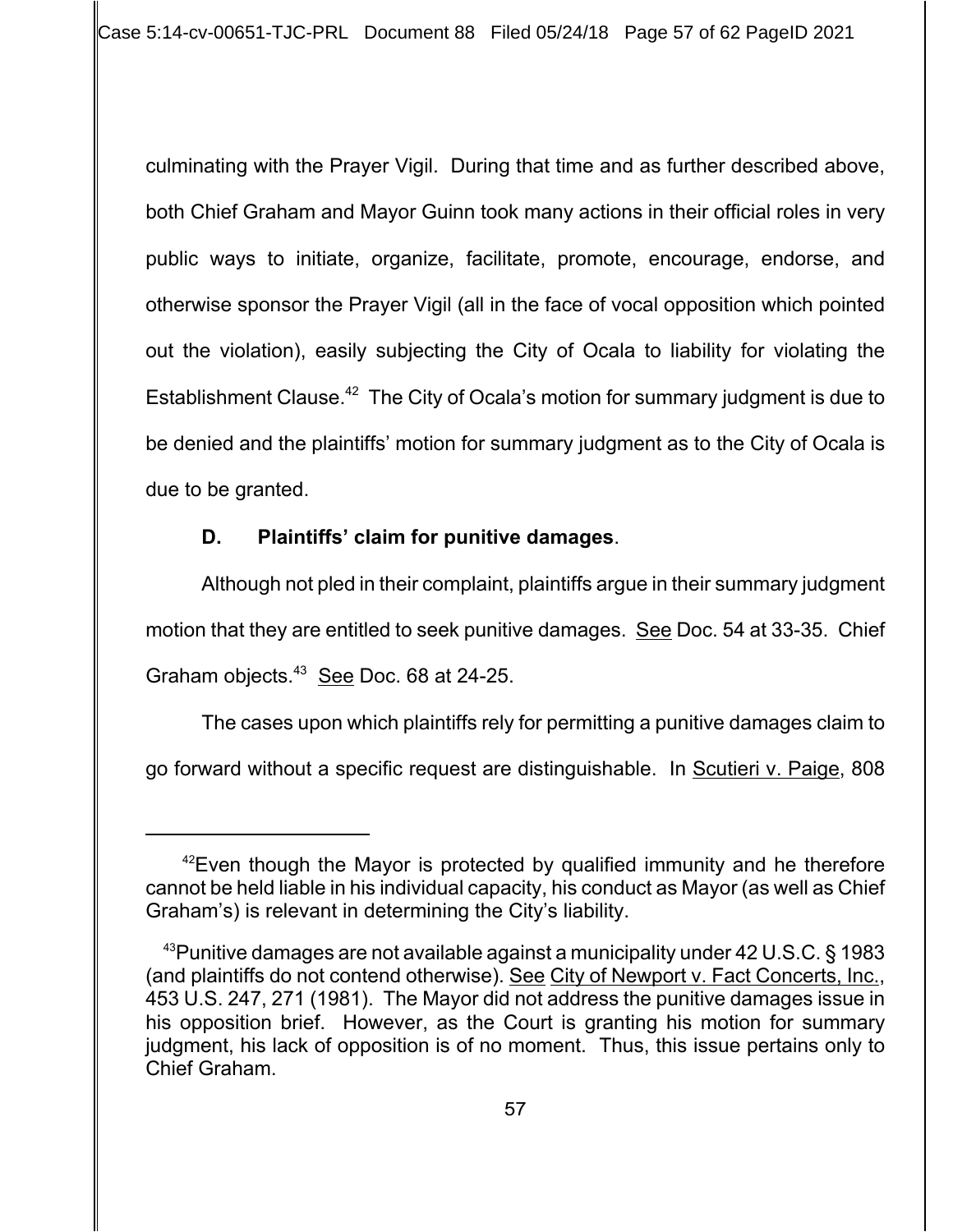F.2d 785 (11th Cir. 1987), the Eleventh Circuit determined the jury should have been given a requested instruction on punitive damages despite plaintiffs' failure to include punitive damages in their complaint's request for judgment because the complaint (a civil wiretapping case with egregious facts) alleged defendants acted "intentionally and maliciously, wantonly, willfully, in bad faith, with gross and reckless disregard" for plaintiffs' rights, and further alleged that defendants' conduct "was so flagrant and wanton as to justify an award of punitive damages." 808 F.2d at 791 n.2. The plaintiffs' prayer for relief included a request for statutory damages and the statute at issue provided for punitive damages. Id. at 791. Additionally, the defendants had listed plaintiffs' entitlement to punitive damages as an issue to be decided in the case and they did not object when plaintiffs included it in their pretrial stipulation. Id. at 791-92. Also, the plaintiffs had unsuccessfully sought leave to amend their complaint before trial to add a punitive damages claim to their ad damnum clause. Id. at 791. In Guillen v. Kuykendall, 470 F.2d 745 (5th Cir. 1972), the plaintiff's complaint (which alleged the defendant shot the plaintiff) alleged "malice and unwarranted excessive actions," which was sufficient to permit the jury to consider exemplary damages under Texas law. 470 F.2d at 748.

Here, in contrast with both of those cases, the only allegation in plaintiffs' complaint that could even possibly support a punitive damages request is the single sentence, "Each of the individual Defendants, in their individual capacities,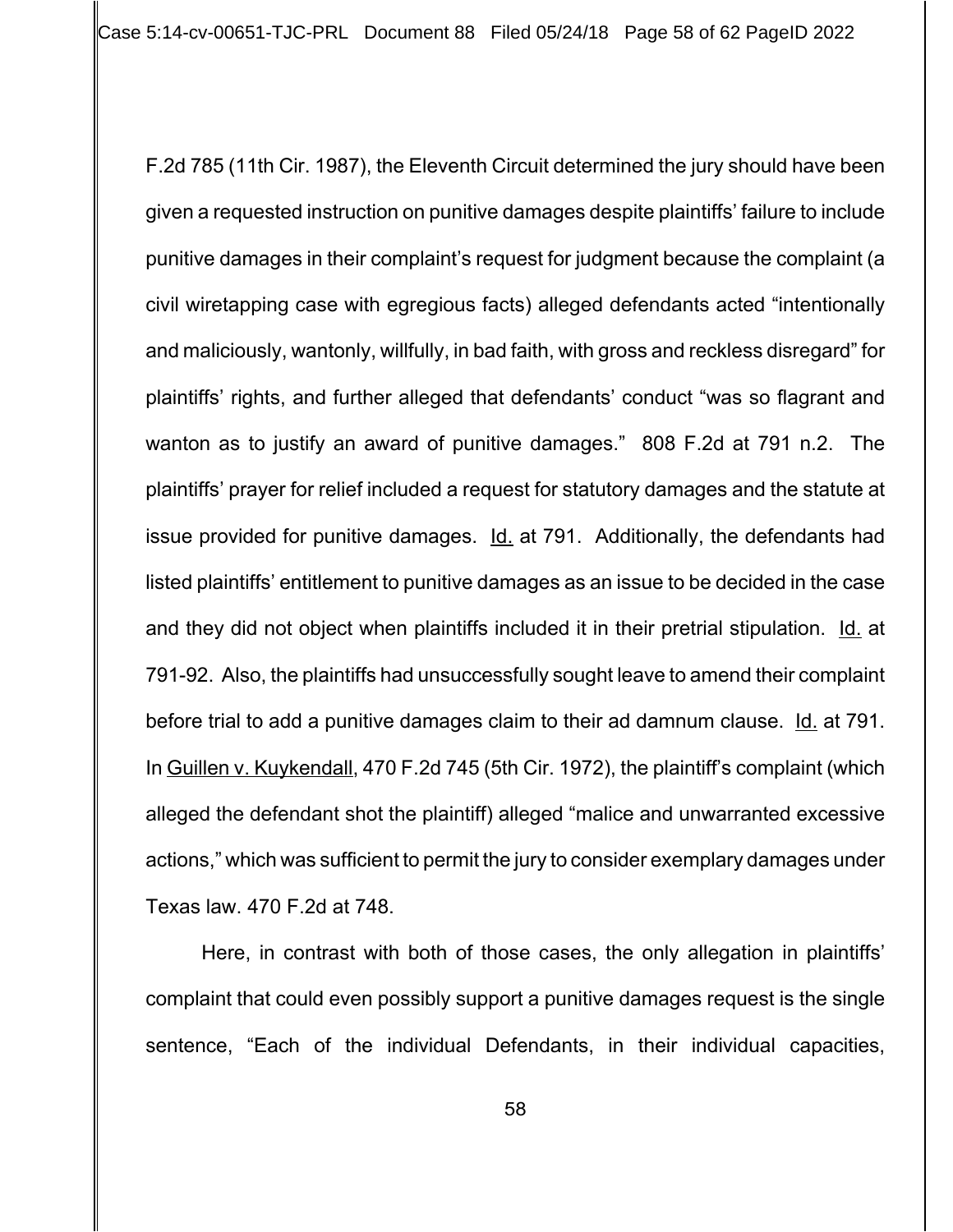intentionally or recklessly violated Plaintiffs' well-settled constitutional rights under the Establishment Clause." Complaint (Doc. 1) at ¶ 47. The paragraphs of allegations detailing defendants' actual conduct do not make hint of any particular egregiousness. And plaintiffs' request for relief was specific, asking for declaratory judgment and a permanent injunction (both described in very detailed terms), nominal damages, attorneys' fees, expenses and costs, and "such other relief as this Court deems just and proper."  $\underline{Id}$  at  $\P\P$  50-51. The single conclusory statement referencing an intentional and reckless violation is not enough to put Chief Graham on notice and the Court finds it is insufficient to support raising a punitive damages claim at this late stage.<sup>44</sup> See Cioffe v. Morris, 676 F.2d 539, 541-42 (11th Cir. 1982) (explaining that an unpled issue may be tried only with consent of the opposing party).

# **V. Conclusion**

The Court is granting the Mayor's motion for summary judgment and denying plaintiffs' cross-motion. The Court is denying Chief Graham and the City's motion for

<sup>&</sup>lt;sup>44</sup>Plaintiffs did not move for leave to amend their complaint, and the deadline to seek such leave passed five months before plaintiffs first mentioned punitive damages in their summary judgment motion. Any request for leave to amend to add a punitive damages claim at this point would have to be supported by a showing of good cause under Federal Rule of Civil Procedure 16(b)(4). Plaintiffs have not even suggested what that might be and, as the facts which plaintiffs now argue would support such a claim have largely been known since before they filed suit, it is unlikely they could show good cause for the untimely request. See Factory Direct Tires Inc. v. Cooper Tire & Rubber Co., No. 3:11-cv-255-RV/EMT, 2013 WL 12099993 (N.D. Fla. Sept. 23, 2013) (distinguishing Scutieri and denying request for leave to amend complaint to add punitive damages).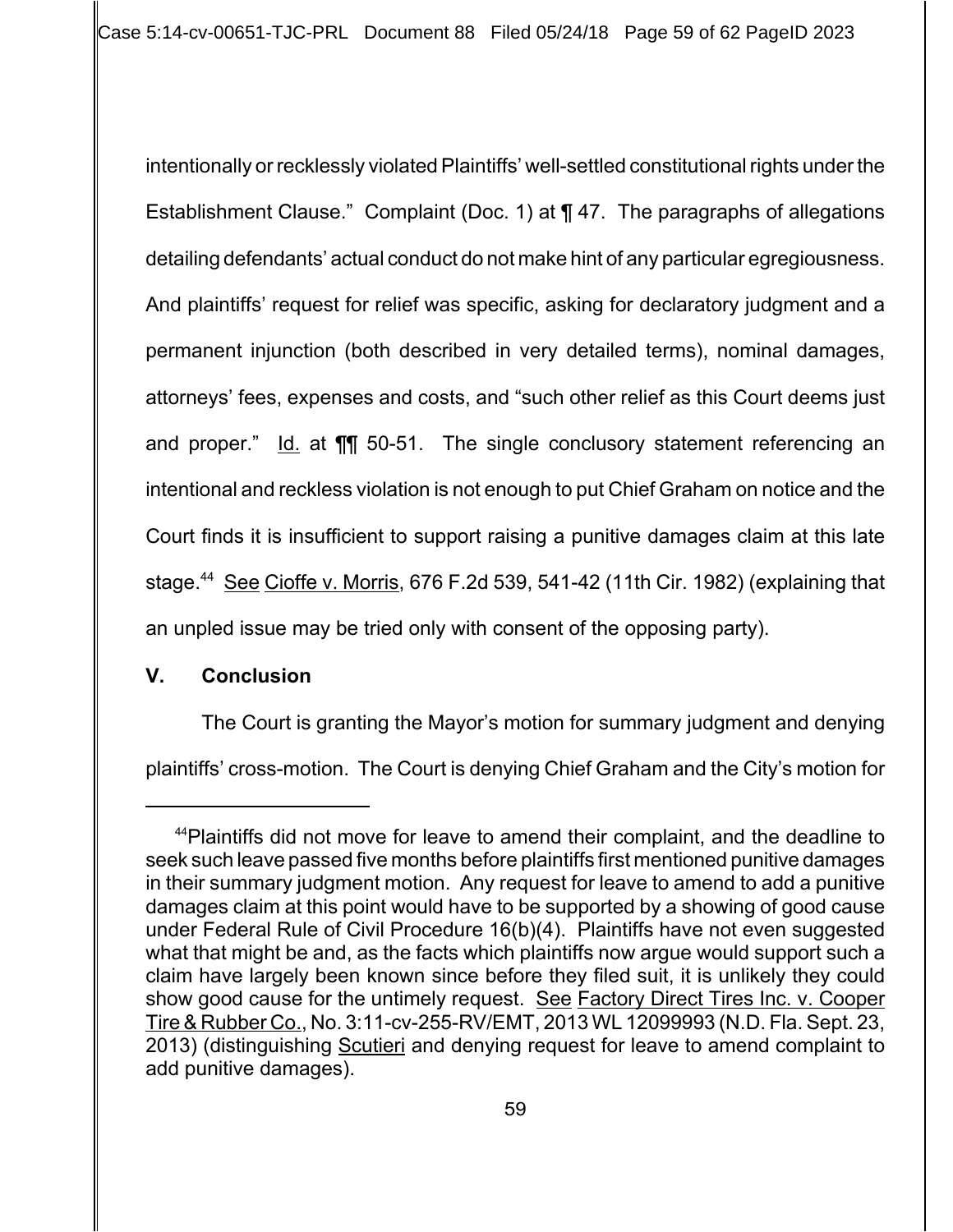summary judgment and granting plaintiffs' cross-motion as to the Chief and the City. In so doing, the Court considered whether it should instead deny plaintiffs' motion for summary judgment as to the Chief and the City and conduct a non-jury trial (no remaining party requested a jury trial). However, the Court determined that holding a non-jury trial was not required: based on the undisputed facts, plaintiffs have demonstrated as a matter of law that the Chief and the City of Ocala violated the Establishment Clause.

In sum, under the Establishment Clause of the First Amendment to the United States Constitution, the government cannot initiate, organize, sponsor, or conduct a community prayer vigil. That is what happened here. Yet, the same event in private hands would be protected by the First Amendment. See Bd. of Ed. of Westside Comm. Schs. v. Mergens, 496 U.S. 226, 250 (1990) (opinion of O'Connor, J.) ("[T]here is a crucial difference between government speech endorsing religion, which the Establishment Clause forbids, and private speech endorsing religion, which the Free Speech and Free Exercise Clauses protect." ) (emphasis in original). In this way, the rights of all citizens– religious and non-religious– are preserved.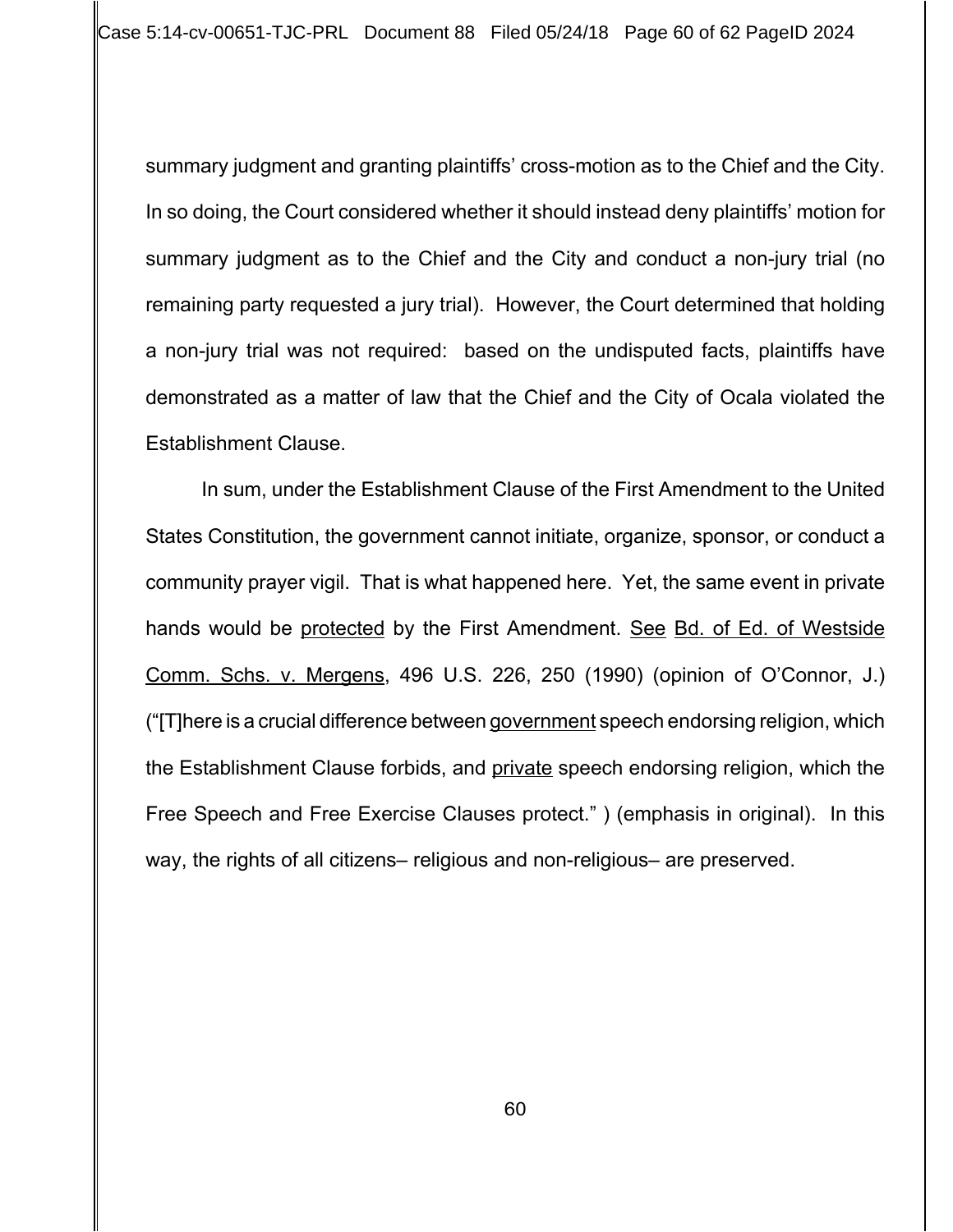Case 5:14-cv-00651-TJC-PRL Document 88 Filed 05/24/18 Page 61 of 62 PageID 2025

Accordingly, it is hereby

# **ORDERED**:

1. Defendant Mayor Kent Guinn's Motion for Summary Judgment (Doc. 53) is **GRANTED**.

2. The City of Ocala and Chief Greg Graham's Motion for Summary Judgment (Doc. 52) is **DENIED**.

3. Plaintiffs' Motion for Summary Judgment (Doc. 54) is **DENIED** as to their claim against Mayor Kent Guinn and is **GRANTED** as to their claims against the City of Ocala and Chief Greg Graham.

4. The Court will award each plaintiff one dollar (\$1.00) in nominal damages from each of the two liable defendants (for a total nominal damages award of six dollars (\$6.00)), which sums will be included in the Court's final judgment.

5. As the prevailing parties, the Court will also be entering an award of attorneys' fees and costs in plaintiffs' favor under 42 U.S.C.  $\S$  1988.<sup>45</sup> No later than **June 25, 2018**, plaintiffs shall file a motion for attorneys' fees and costs. Assuming

<sup>&</sup>lt;sup>45</sup>Although he has also prevailed in this litigation, defendant Mayor Kent Guinn is not entitled to recover his attorneys' fees and costs because a prevailing defendant may only recover fees in a civil rights case under 42 U.S.C. § 1983 if the case was "groundless, . . . frivolous, unreasonable, or without foundation, even though not brought in subjective bad faith." Christiansburg Garment Co. v. Equal Emp't Opportunity Comm'n, 434 U.S. 412, 421 (1978); see also Fox v. Vice, 563 U.S. 826, 833 (2011) (explaining that defendants are protected against "burdensome litigation having no legal or factual basis"). That is not the case here.